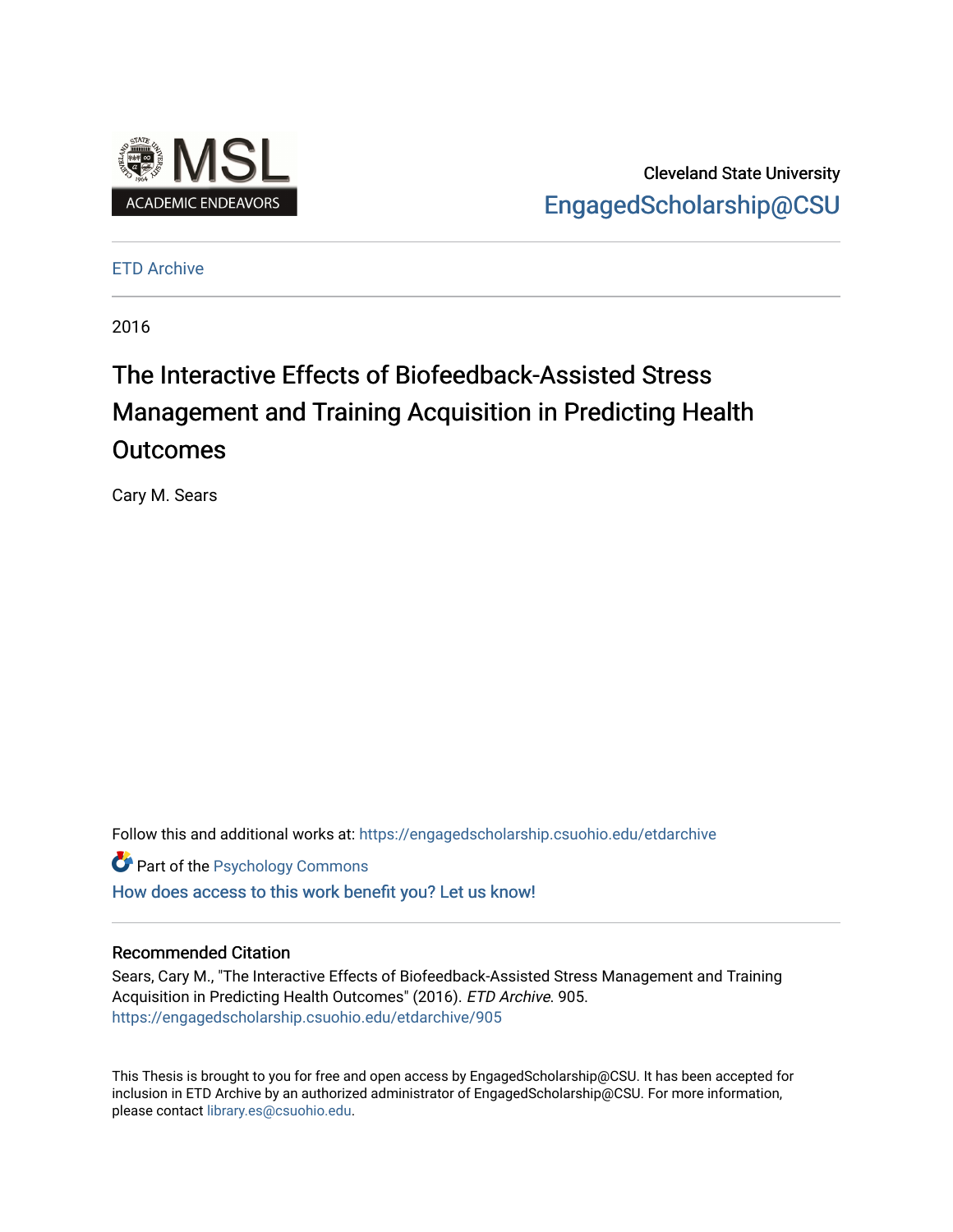# **THE INTERACTIVE EFFECTS OF BIOFEEDBACK-ASSISTED STRESS MANAGEMENT AND TRAINING ACQUISITION IN PREDICTING HEALTH OUTCOMES**

CARY M. SEARS

Bachelor of Arts in Psychology

Cleveland State University

May 2003

Submitted in partial requirement for the degree of

MASTER OF ARTS IN PSYCHOLOGY

Cleveland State University

May 2016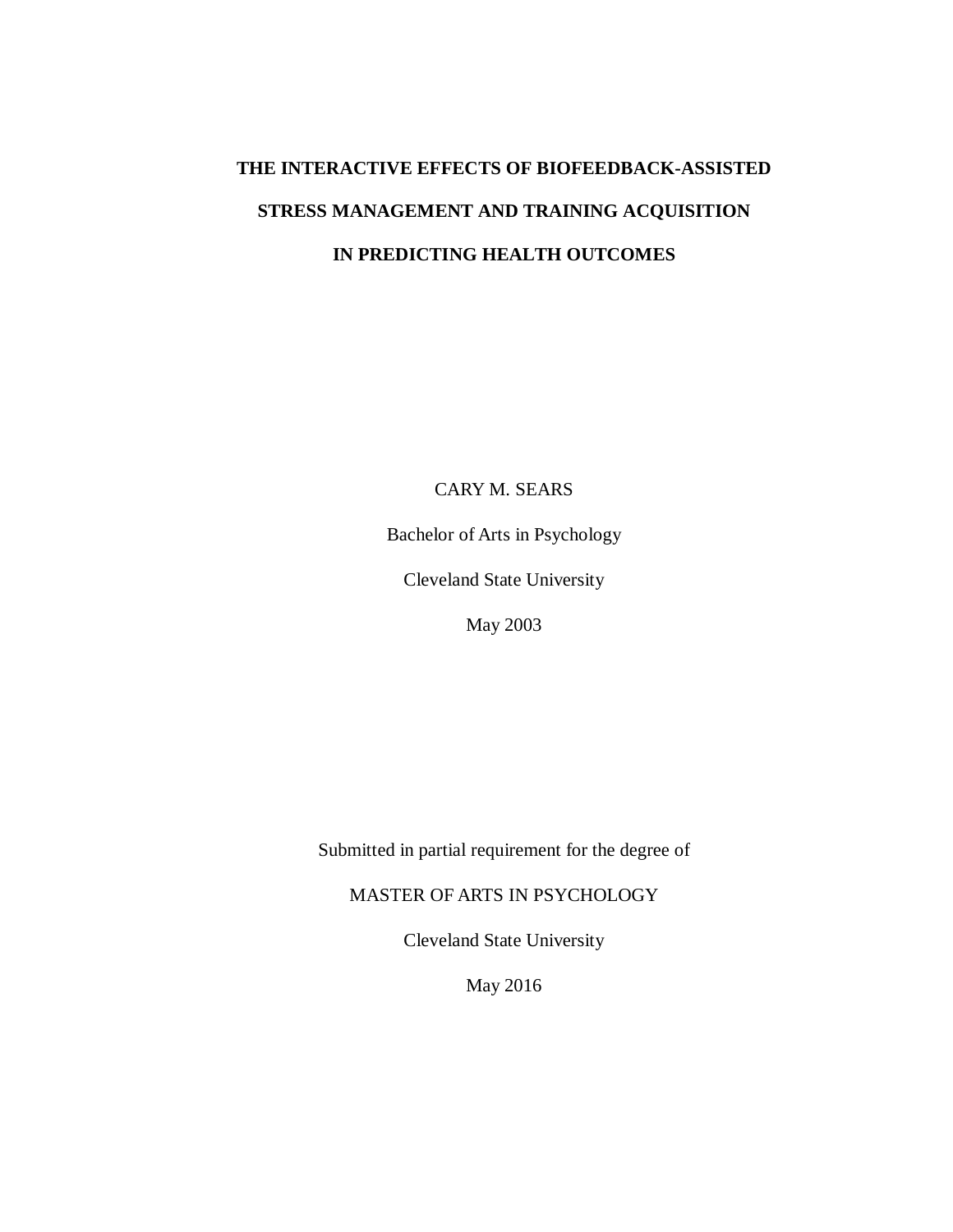**We hereby approve this thesis for the Department of Psychology and the College of Graduate Studies**

Thesis Chairperson, Christine S. Moravec, PhD

\_\_\_\_\_\_\_\_\_\_\_\_\_\_\_\_\_\_\_\_\_\_\_\_\_\_\_\_\_\_\_

Methodologist & Committee Member, Kenneth E. Vail, PhD

\_\_\_\_\_\_\_\_\_\_\_\_\_\_\_\_\_\_\_\_\_\_\_\_\_\_\_\_\_\_\_

Committee Member, Conor T. M<sup>c</sup>Lennan, PhD

 $\overline{\phantom{a}}$  , and the set of the set of the set of the set of the set of the set of the set of the set of the set of the set of the set of the set of the set of the set of the set of the set of the set of the set of the s

Committee Member, Andrew Slifkin, PhD

\_\_\_\_\_\_\_\_\_\_\_\_\_\_\_\_\_\_\_\_\_\_\_\_\_\_\_\_\_\_\_

Cary M. Sears, Date of Defense: April 6, 2016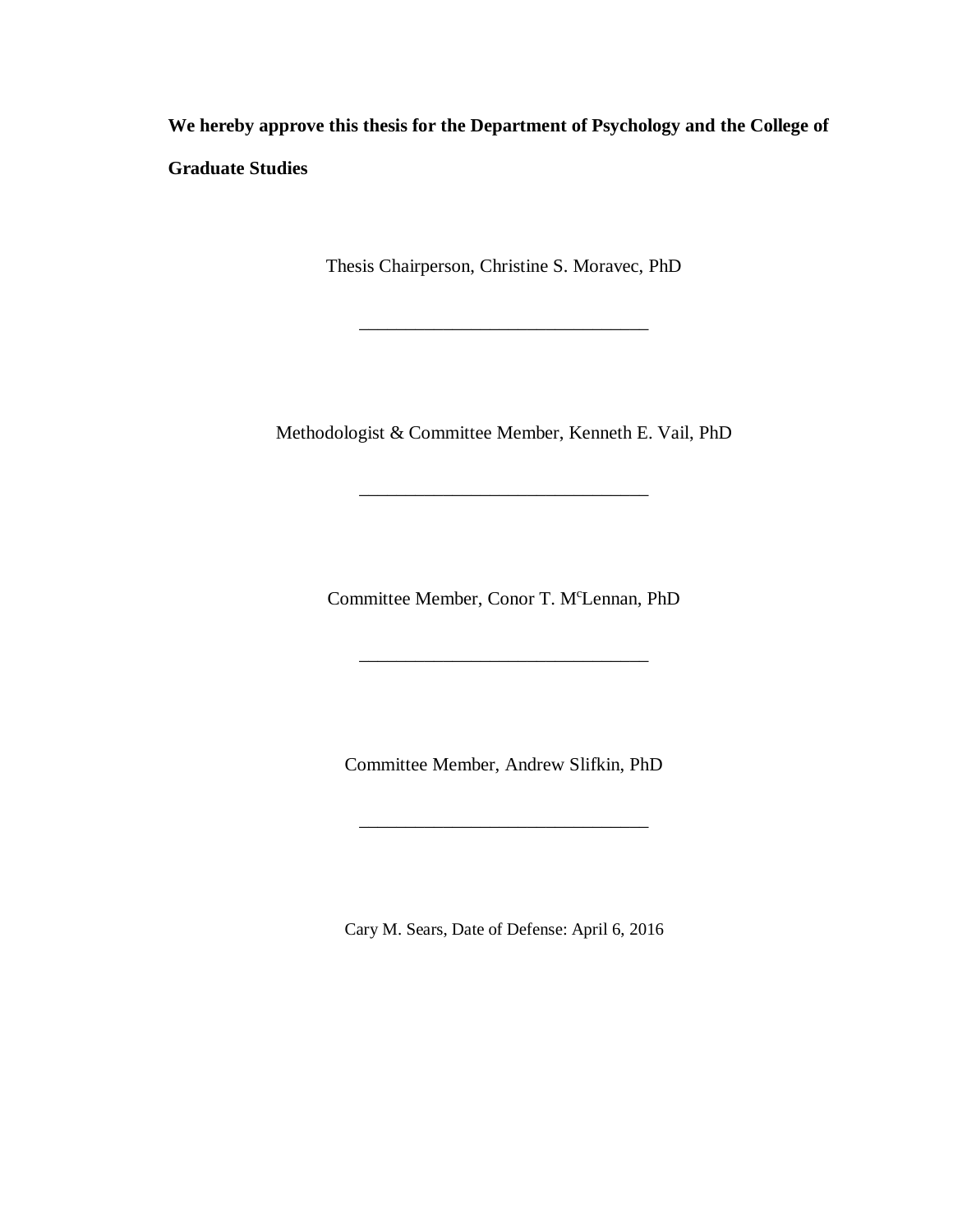### **ACKNOWLEDGEMENTS**

This thesis will be in memory of Dr. Michael McKee. I wish that I could thank him for his mentorship, without which this thesis would not be possible.

I would like to acknowledge my Committee Chairperson, Christine S. Moravec with sincere gratitude for her patience, wisdom, and guidance. It is rare to encounter a mentor with both great knowledge and great generosity in sharing it.

I would also like to express my gratitude to my Committee Methodologist, Dr. Kenneth E. Vail for his valuable insights and suggestions regarding research design and data analysis.

Additionally, I would like to thank my Committee Member Conor T. M<sup>c</sup>Lennan for stepping in on very short notice, and taking time out of his busy teaching and research schedules, to attend meetings and provide beneficial feedback.

Furthermore, I would like to thank my Committee member Andrew Slifkin for making special efforts to read my thesis, attend my thesis defense, and for his valuable suggestions which helped improve the overall quality of the work.

I would like to also thank Dr. Benjamin Greenberg for his assistance while working as a Post-doctoral fellow in Dr. Moravec's lab.

Finally, I would like to acknowledge Wendy Sweet from Dr. Moravec's lab for her graphics and layout assistance.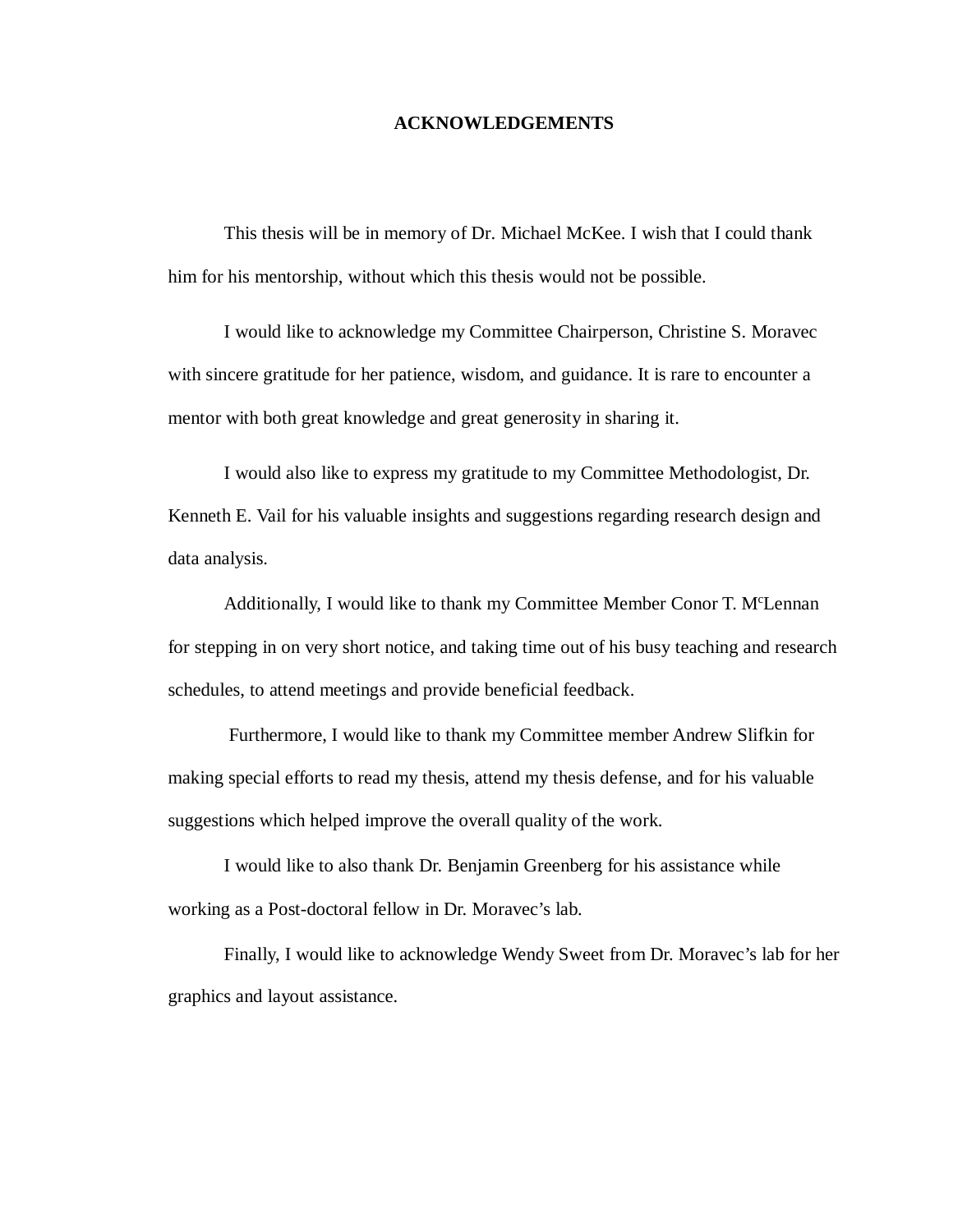# **THE INTERACTIVE EFFECTS OF BIOFEEDBACK-ASSISTED STRESS MANAGEMENT AND TRAINING ACQUISITION IN PREDICTING HEALTH OUTCOME**

CARY M. SEARS

# **ABSTRACT**

Thirty-seven chronic disease patients were randomized to either a biofeedbackassisted stress management (BFSM) experimental group or a usual care (UC) control condition. It was hypothesized that participants enrolled in the BFSM treatment group would demonstrate lower levels of norepinephrine and depression than those in the UC control condition. It was further hypothesized that training acquisition would modify the main effect of group assignment on depression and norepinephrine. The BFSM group demonstrated significantly lower levels of norepinephrine than the UC group. There were no main effects of BFSM on depression. The training acquisition X group assignment interaction was not significant. Results are discussed in terms of providing support for a common mechanism for the effects of BFSM on health outcomes in chronic diseases with ANS dysfunction, and the implications of assessing training acquisition in both clinical and research settings.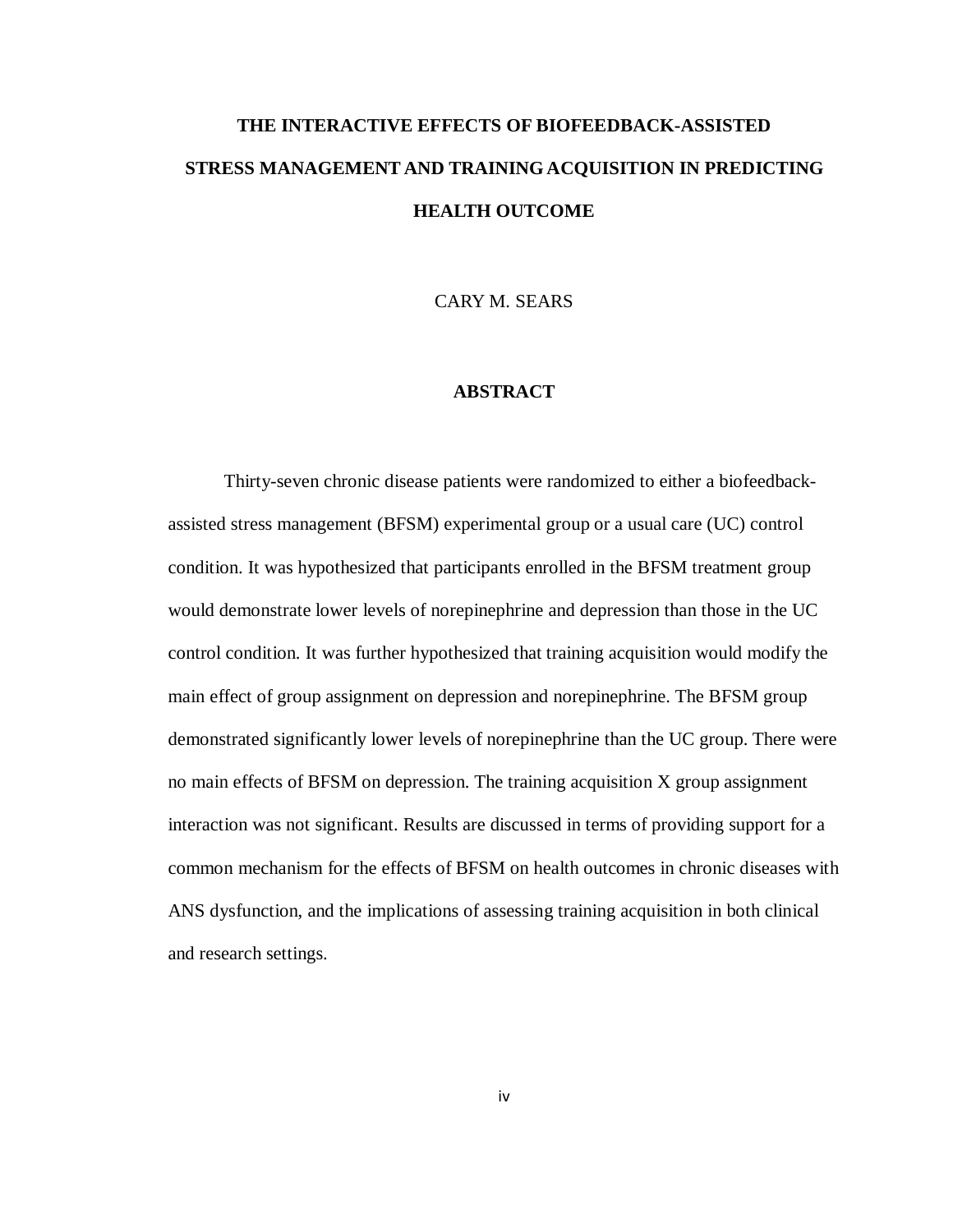# **TABLE OF CONTENTS**

| <b>CHAPTER</b> |
|----------------|
| I.             |
|                |
|                |
|                |
|                |
|                |
|                |
|                |
|                |
|                |
|                |
|                |
|                |
|                |
|                |
|                |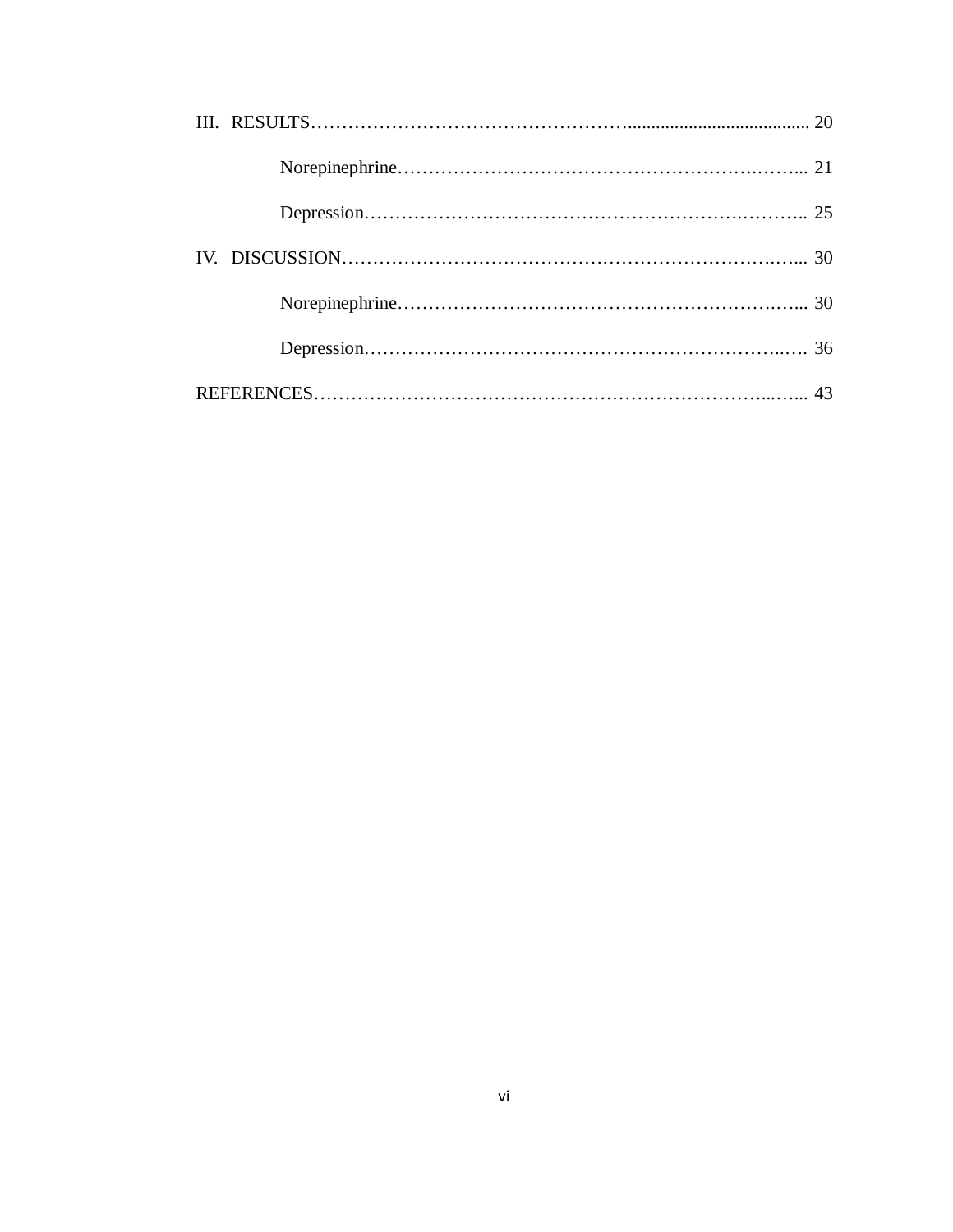# **LIST OF TABLES**

| <b>Table</b> |                                                                              | Page |
|--------------|------------------------------------------------------------------------------|------|
|              |                                                                              |      |
|              |                                                                              |      |
|              | 3. Interaction of BFSM vs. UC and Training Acquisition on Norepinephrine  23 |      |
|              |                                                                              |      |
|              | 5. Interaction of BFSM vs. UC and Training Acquisition on Depression  28     |      |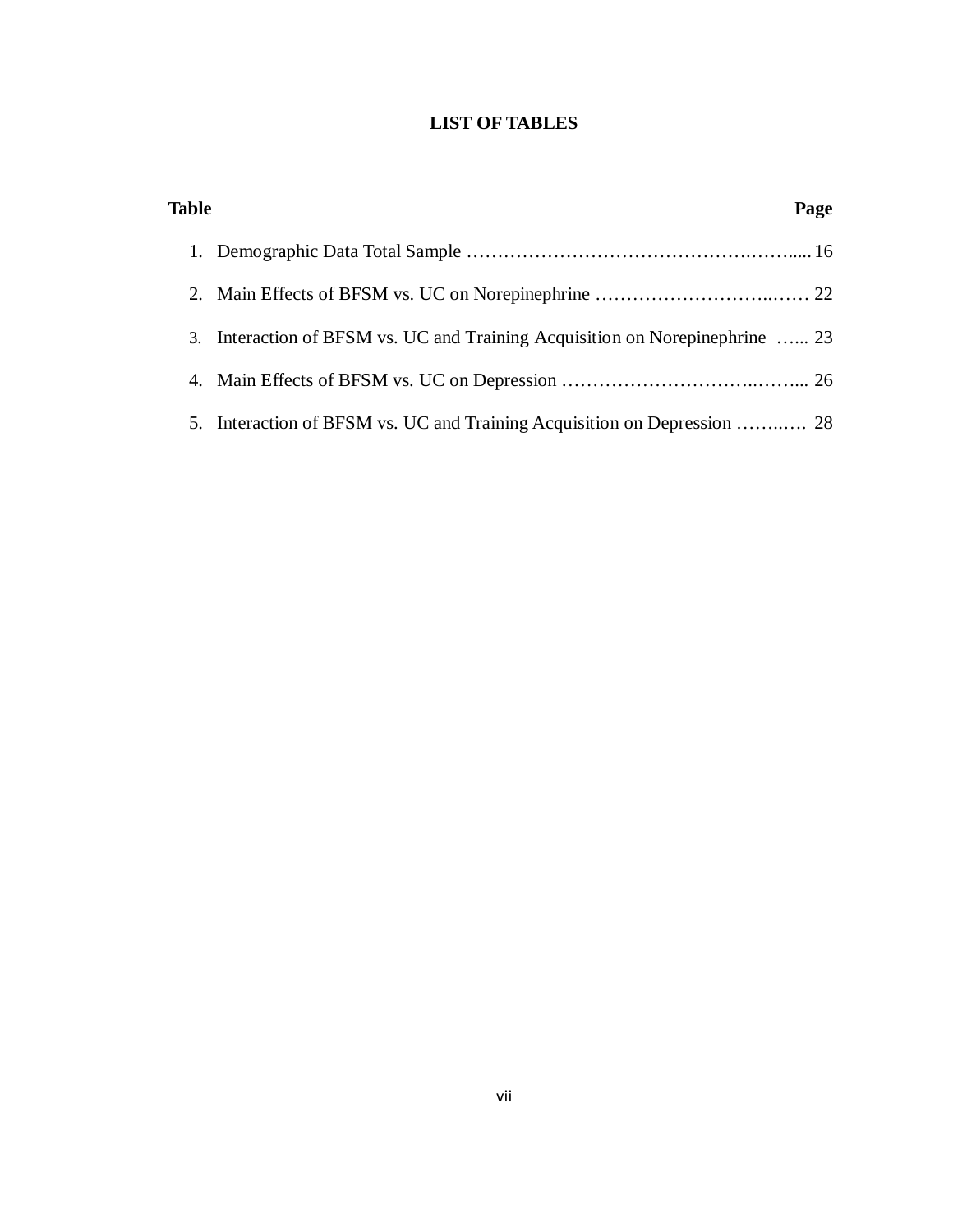# **LIST OF FIGURES**

| Figure |                                                                      | Page |
|--------|----------------------------------------------------------------------|------|
|        |                                                                      |      |
|        | 2. Norepinephrine in the BFSM and UC groups at different levels of   |      |
|        |                                                                      |      |
|        | Depression in the BFSM and UC groups at different levels of training |      |
|        |                                                                      |      |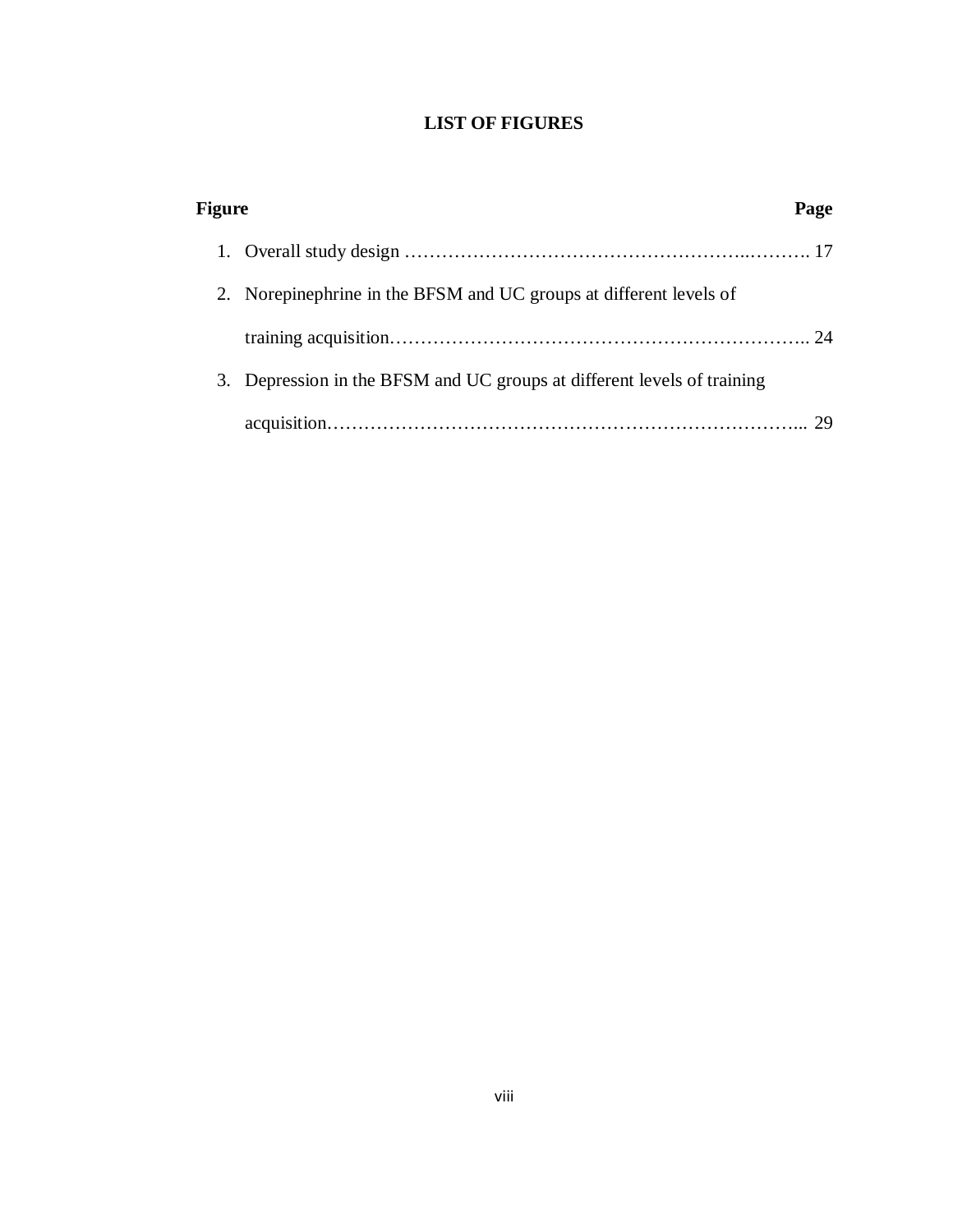# **CHAPTER I**

### INTRODUCTION

### *Purpose of Thesis*

The two purposes of this thesis are to extend the literature regarding the health outcomes of biofeedback on patients with chronic illness, and to test the interactive effects of biofeedback-assisted stress-management (BFSM) and training acquisition in predicting health outcomes, in comparison to a usual care (UC) control group.

A number of chronic illnesses, including multiple sclerosis (MS) and coronary artery disease (CAD), involve dysregulation of the autonomic nervous system (ANS). ANS imbalance includes over-activation of the sympathetic branch and under-activation of the parasympathetic nervous system. High sympathetic nervous system arousal and low parasympathetic control are predictive of worse health outcomes in CAD (Carney et al., 2005). Autonomic dysfunction, of this type, is also observed in MS (Merico et al., 2005).

Biofeedback is a non-invasive and patient-centered self-regulatory therapy that can assist in the treatment of chronic illness, particularly those illnesses related to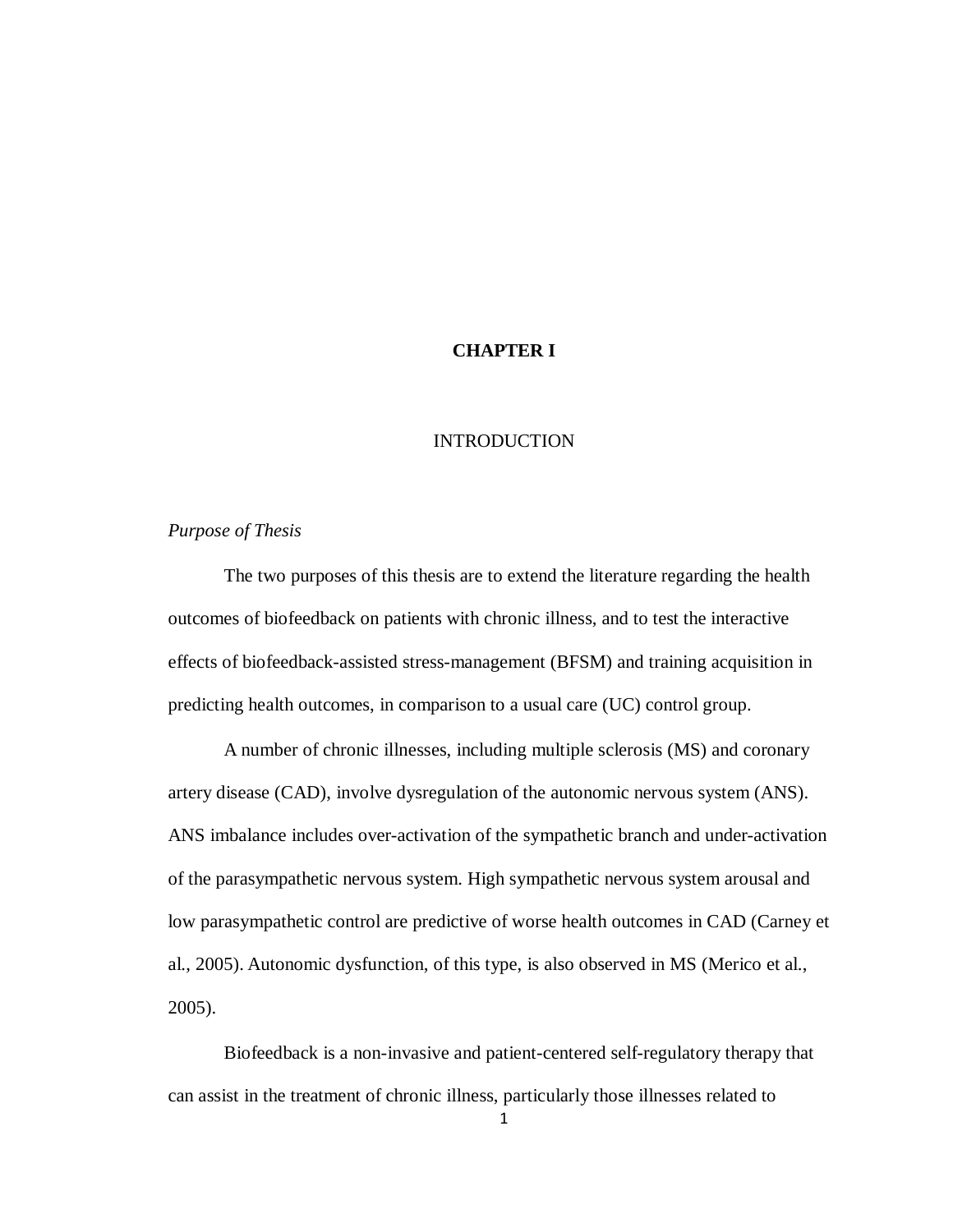dysregulation of the ANS. This thesis aims to extend the research on biofeedback health outcomes to two less frequently studied chronic disease populations, CAD and MS, which have in common ANS dysfunction.

One mechanism by which biofeedback might exert its effects is by helping patients learn to better regulate their ANS and help restore a healthier balance of sympathetic and parasympathetic control. High plasma norepinephrine is an indicator of increased sympathetic nervous system activity (Goldstein et al., 1983). It is therefore hypothesized that participants who receive BFSM will have lower levels of plasma norepinephrine than a usual UC control group.

Patients with chronic illness tend to be more prone to depression than physically healthy individuals. Disruption of work and family life, financial concerns, uncertainty regarding prognosis or when flare-ups will occur, pain and potential disability are just some of the many issues with which patients with chronic illness may contend. High levels of depression have been observed in both CAD (Carney et al., 2005) and MS (Siegert & Abernathy, 2005). It is further hypothesized that biofeedback will decrease depression in patients with chronic illness. Specifically, it is predicted that BFSM will decrease depression, such that those in the BFSM treatment group will have lower levels of depression than those in the UC group.

A second aim of this study is to assess the interactive effects of BFSM and training acquisition on health outcomes. There is much evidence for the efficacy of biofeedback. However, the literature does contain some mixed results. Some of this variation may be due to a lack of systematically assessing whether patients were successful in learning to alter their physiology in a healthy direction as a result of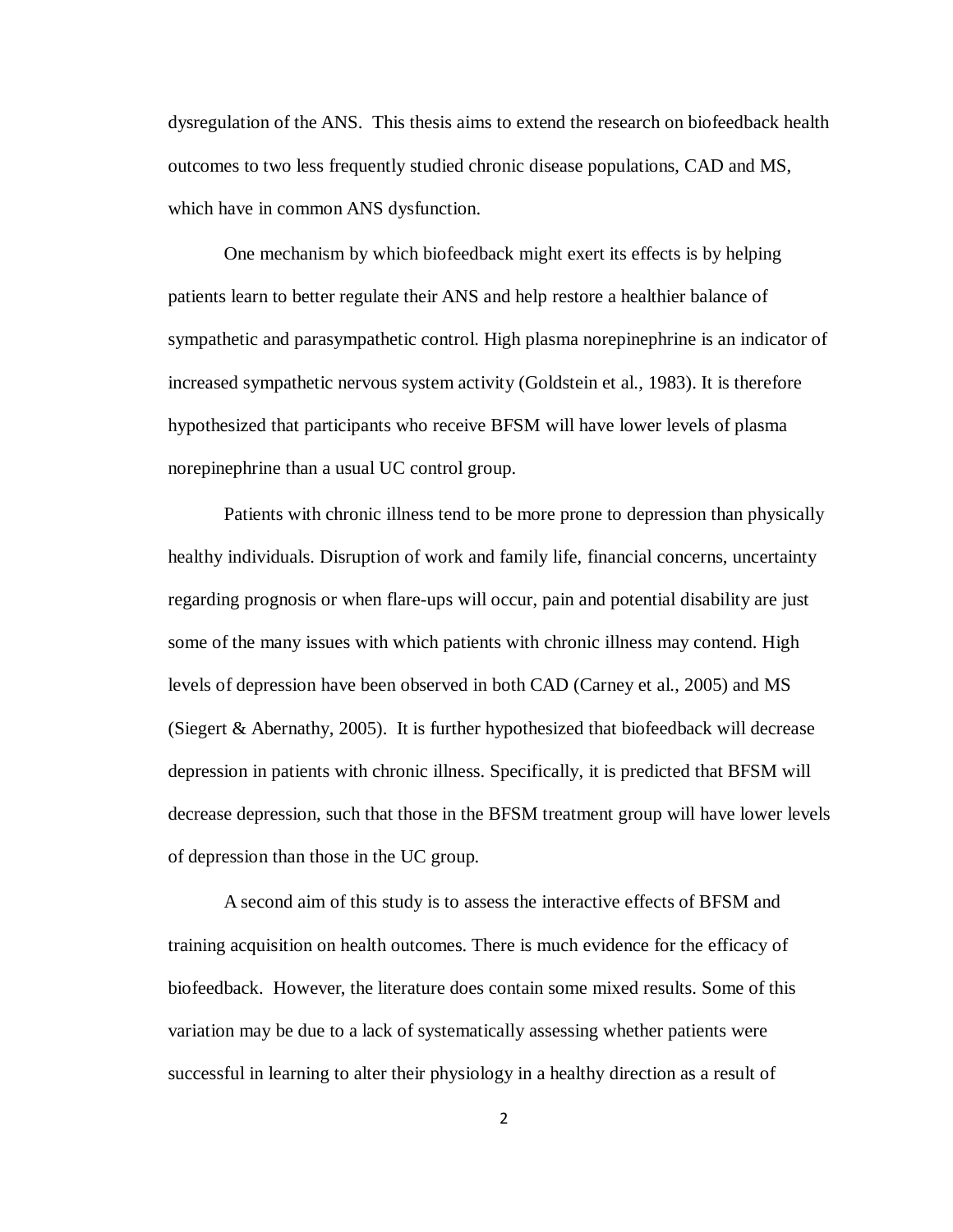biofeedback. Therefore, a training acquisition measure was developed for this study. The training acquisition variable measures the extent to which participants are able to move their physiology in a healthy direction in the absence of feedback. It is hypothesized that training acquisition will interact with BFSM vs. UC to predict health outcomes. Specifically, it is predicted that training acquisition will moderate the relationship between group assignment (BFSM vs. UC) and norepinephrine, and depression.

Measurement of training acquisition has important implications both clinically and in research settings. Without assessing whether participants are actually able to alter their physiology as a result of learning biofeedback, it is difficult to determine whether patients actually received the intended treatment, and therefore whether results, positive or negative, are in fact due to patients actually being trained in and implementing biofeedback. Health outcomes may be better predicted by the interaction of BFSM vs. UC and the extent of individuals' ability to alter their physiology, or training acquisition. Considering the cost of chronic illness to individuals' and society and the potential of biofeedback as a cost-effective and non-invasive treatment, it is relevant to determine variables that may interact to determine successful outcomes.

#### *Cost of Chronic Illness*

Chronic illness impacts a large number of Americans and places a high burden on patients and their families in terms of quality of life and economic harm. Chronic illness also negatively impacts the overall economy in terms of lost productivity and healthcare costs. In 2012, the last year for which comprehensive data are available, 52% of Americans had at least one chronic illness (Ward et al., 2014). The economic impact of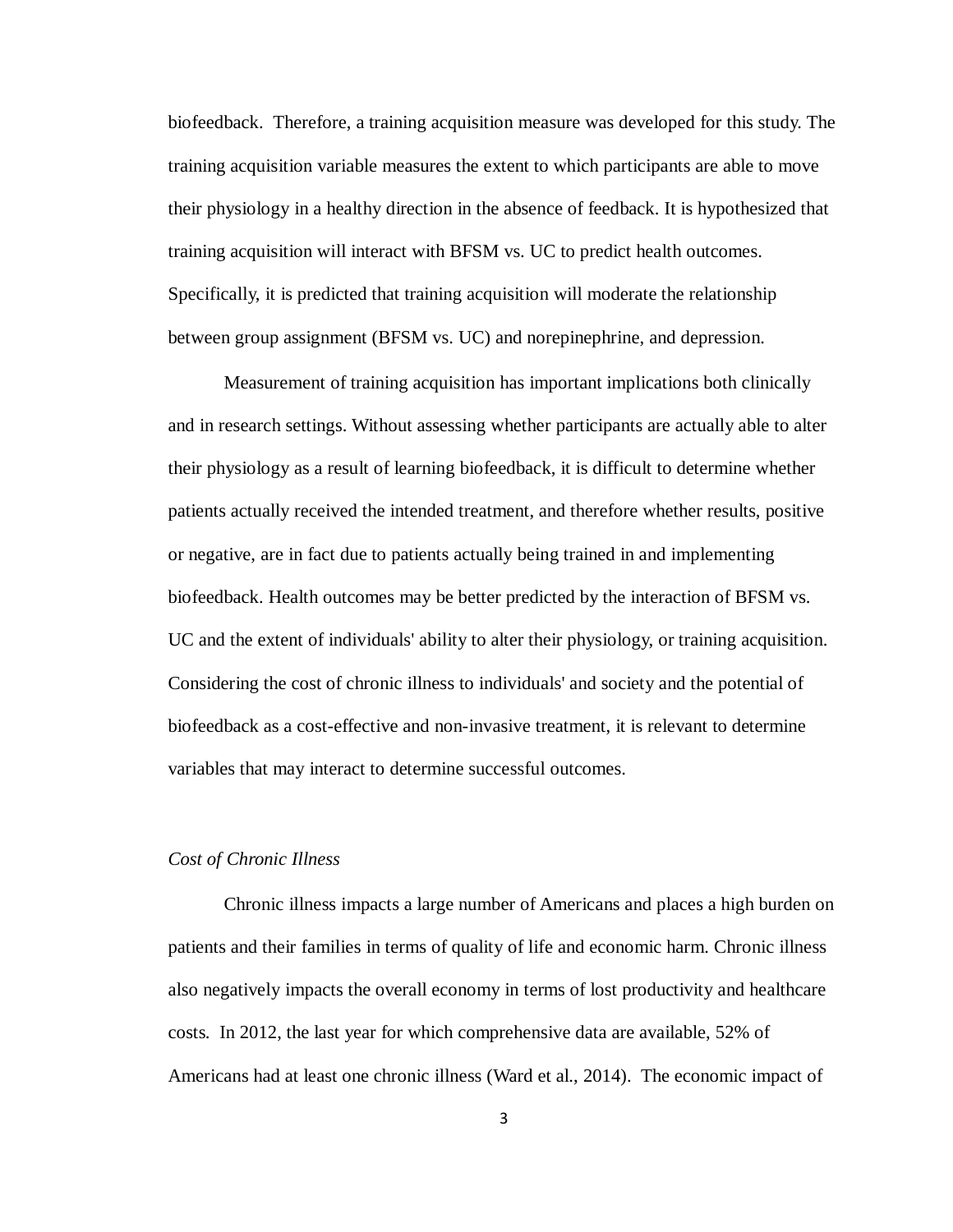chronic disease to the United States economy is 1.3 trillion dollars annually and growing with 1.1 trillion in lost productivity and 277 billion dollars in annual treatment costs (DeVol & Bedroussian, 2007).

# *Coronary Artery Disease*

Heart disease is the number one cause of death in the United States (Heron, 2015) and coronary heart disease (CHD) or coronary artery disease (CAD) is the most prevalent form of heart disease (CDC, 2009). CAD is a progressive and chronic condition that can also have deleterious effects on patients' perceived quality of life including depression (Lee, 2010)

#### *Multiple Sclerosis*

Approximately 400,000 people in the United States and 2.5 million worldwide are diagnosed with Multiple Sclerosis (MS), a progressive, incurable, and often disabling inflammatory disease of the Central Nervous System (Tullman, 2013). While the symptoms and course of MS are highly variable, patients with MS often experience fatigue, movement impairments and falls, spasticity, depression, cognitive impairment, bowel and bladder dysfunction, sexual dysfunction, and issues with swallowing (Cheng et al. 2010).

#### *Biofeedback*

Biofeedback is a self-regulation therapy in which individuals can gain awareness and control of their physiology. Schwartz and Olson (2003) indicate that the term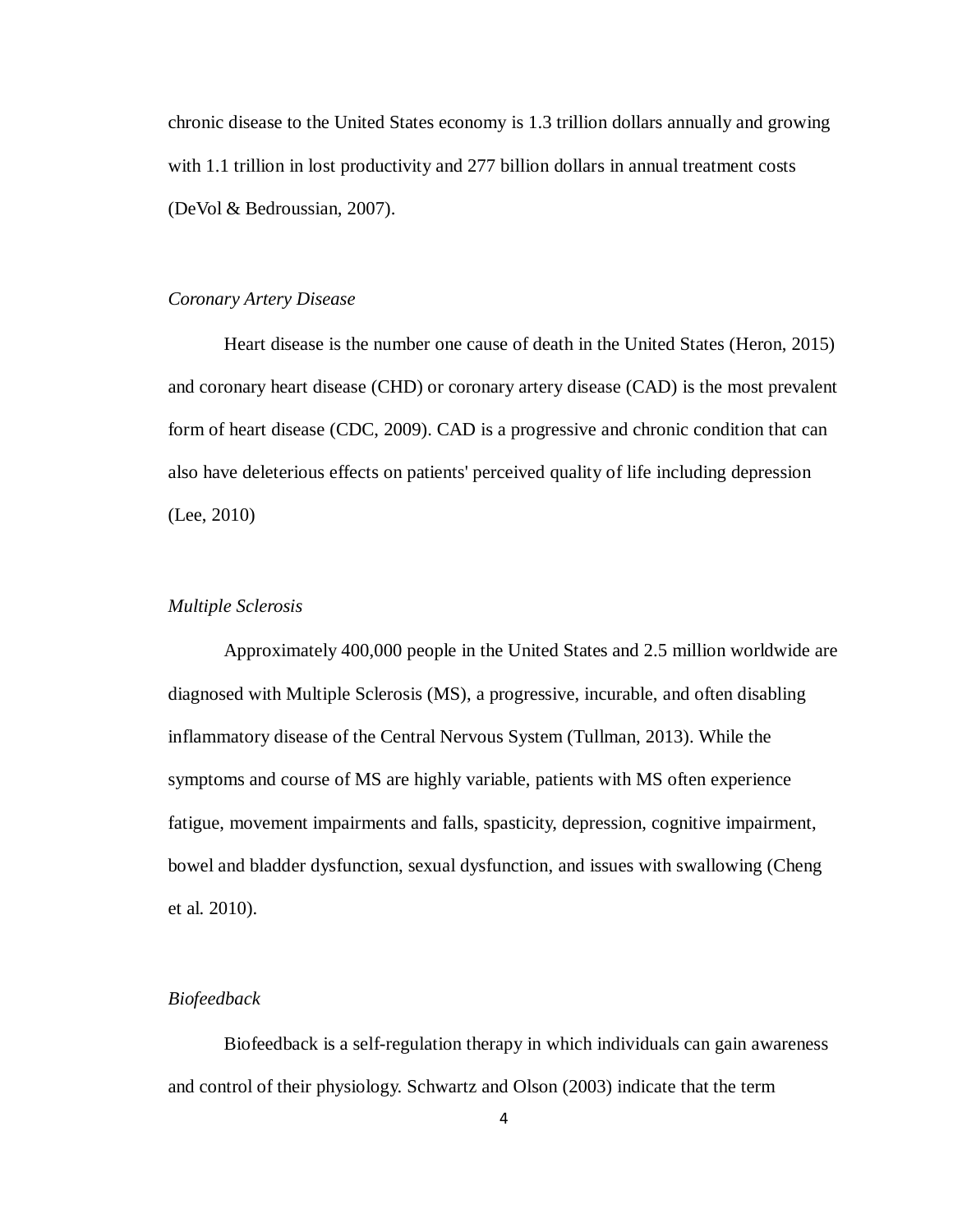"biofeedback" is shorthand for external psychophysiological feedback or physiological feedback, and is sometimes referred to as augmented proprioception. Through biofeedback individuals can become aware of physiological processes that are normally beyond their awareness, and gain control over bodily functions that are not normally under conscious control. Biofeedback falls within the larger field of applied psychophysiology (Schwartz & Schwartz, 2003).

Biofeedback instrumentation measures processes, such as ANS activity, that are normally outside of awareness and control. It is difficult to measure many of these processes directly so non-invasive technology has been developed to measure correlates (Peek, 2003). Such non-invasive technology includes electrodes on the fingers to measure skin conductance, a correlate of sweat gland activity; finger thermisters to measure digital peripheral temperature, a correlate of peripheral vasoconstriction; and photoplethysmograph to measure blood volume pulse, a correlate of heart rate. Electrocardiograms can be used to calculate heart rate variability (HRV), the variation in the beat to beat interval between heart beats, a measure of ANS regulation. Electromyography electrodes record electrical manifestations of muscle contraction indicative of surface muscle tension (Peek, 2003).

Some of these parameters, such as skin conductance and digital peripheral temperature, can be used as indications of ANS arousal. HRV can be used to assess the balance between the sympathetic and parasympathetic branches of the ANS. These parameters can also be used to detect disordered physiology, such as dysregulation of the ANS. Dysregulation of the ANS is seen in hyperaurousal to stress and some disease states (Moravec, 2008, 2011).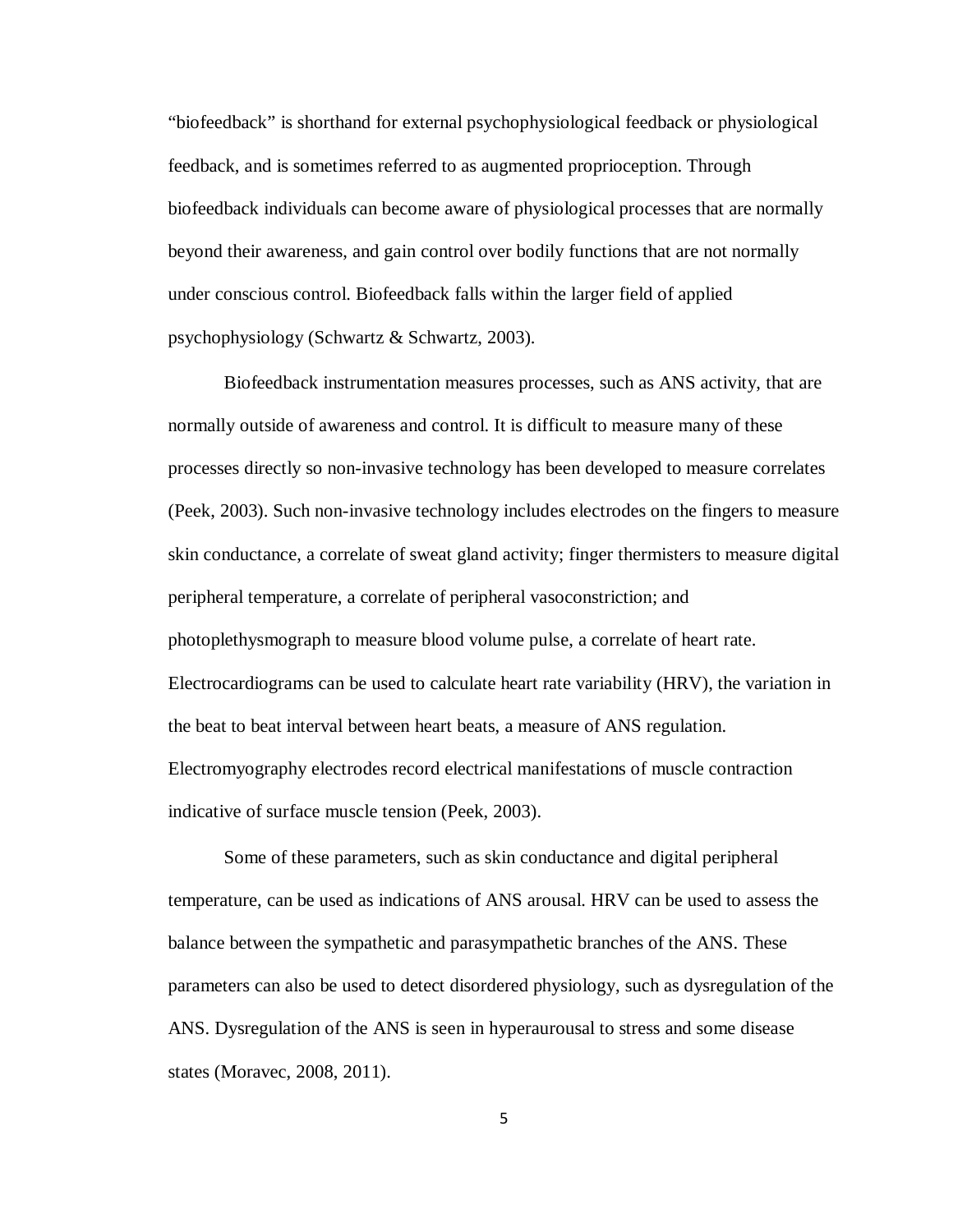Biofeedback instruments detect minute changes in these parameters that are normally beyond the level of conscious awareness. The signal from biofeedback instruments is processed and fed back to the individual. Historically, feedback included mechanical presentation of visual or auditory feedback on the state of the signal. Today the signal is most often feedback via a computer screen that allows for presentation of multiple channels of physiological information (McKee, 2008). Working in conjunction with a biofeedback therapist, individuals' learn to interpret the physiological feedback and to alter their physiology in a healthy direction (Yucha & Montgomery, 2008).

The ultimate goal of biofeedback is for the person to learn to self-regulate physiological processes in the absence of external feedback. The person would have learned to alter their physiology in a healthy direction on their own. Doing so is expected to lead to reductions in symptoms (Schwatz & Schwartz, 2003).

#### *Heart Rate Variability (HRV) Biofeedback*

HRV is used as a measure of ANS regulation. HRV is the variation in time between heartbeats. The time period between heartbeats is referred to variously as the interbeat interval or the RR interval where R refers to the R wave in the QRS complex of the electrocardiogram (ECG) and RR refers to the interval of time between successive R peaks (Bertsen et al., 1997).

Heart rate is primarily under the control of the ANS and HRV reflects the balance of the sympathetic and parasympathetic inputs to the sinoatrial node of the heart. (Malik et al.,1996; Billichick & Berger, 2006). Optimal heart rate variability reflects the ability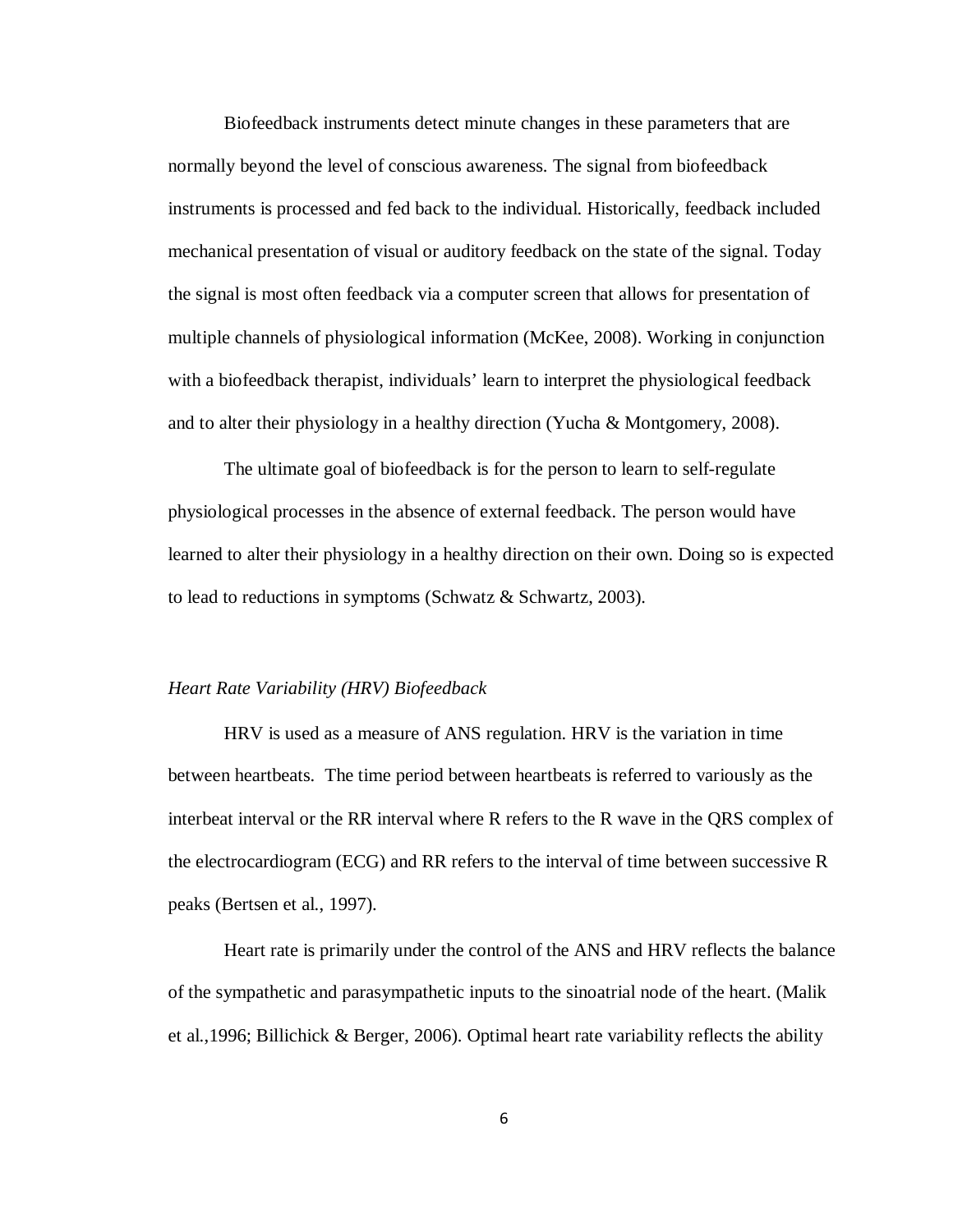of the healthy heart to adapt to environmental and psychological changes and challenges and thus the adaptability or resilience of the organism (McCraty & Shaffer, 2015).

Low HRV is indicative of dysregulation of the ANS that can result from too little parasympathetic control and/or sympathetic over-activation and has been related to negative health outcomes (Odemuyiwa, 1994). Dysregulation of the autonomic nervous system is involved in the pathogenesis and course of several different chronic diseases, including those in this thesis. In HRV biofeedback patients are taught to breathe at their resonant frequency or the breaths per minute that optimizes their HRV. Breathing is paced on a computer screen and patients also receive feedback regarding their HRV. While there is individual variability in resonant frequency, a typical rate of breathing to optimize HRV is around 6 breaths per minute.

#### *Biofeedback Models*

Several historical tributaries feed into the river of modern biofeedback. These include, but are not limited to, behavioral psychology and learning theory, cognitive behavioral psychology and cybernetics, psychophysiology, behavioral medicine, stress research and stress management techniques. These combined with the advent of biomedical engineering made modern biofeedback possible (Schwartz & Olson, 2003).

One early stream of research biofeedback draws from is classical studies of operant or instrumental conditioning of the ANS. Initially, it was believed that the ANS could only be controlled through classical conditioning and certainly not through conscious control (Lehrer, 2003). Instrumental conditioning is still sometimes used as a model to explain how biofeedback works. In this model the signal fed back to the patient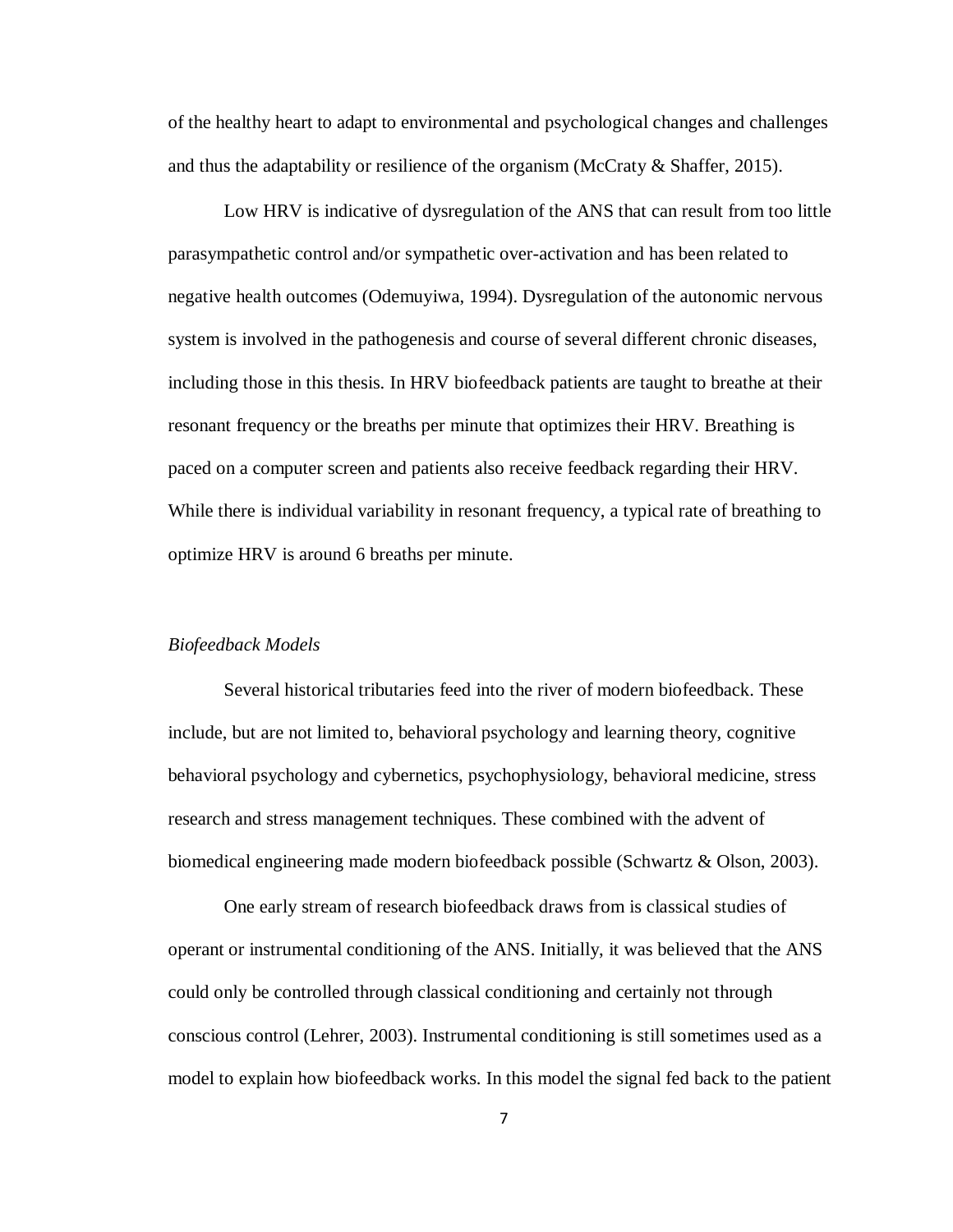is a reinforcer that results in operant conditioning of physiological processes beyond conscious awareness or control (Schwartz & Olson, 2003).

Several contemporary models have been constructed to account for the learning and change that occurs in biofeedback. McKee (2008) delineates two operative models: The direct feedback model and the therapeutic/stress-management/biofeedback model. In the direct feedback model patients are trained to directly alter specific physiology and it is assumed that the direct feedback enhances leaning. This relies more on cognitive behavioral approaches than classical conditioning. The therapeutic/stressmanagement/biofeedback model takes an individual approach, particularly with patients who have excessive arousal related to autonomic dysfunction. Stress-management techniques are used, along with measurement of arousal and recovery, and feedback is provided to the patient regarding these measurements. Biofeedback-mediated stressmanagement (BFSM) is an education and training protocol consisting of a biofeedback therapist educating patients regarding the link between stress, autonomic dysfunction, and disease states. The therapist assists participants with learning stress-management techniques and relating those techniques to physiological parameters illustrated by real time feedback. The individual, with coaching by the biofeedback therapist, learns to alter his/her physiology in a healthier direction with the aid of stress-management techniques and physiological feedback (Moravec, 2011).

Patients with chronic disease and autonomic dysfunction have responded favorably to various relaxation protocols including biofeedback. The common mechanism underlying these various modalities may be their effects on the autonomic nervous system, in that they induce parasympathetic control and reduce sympathetic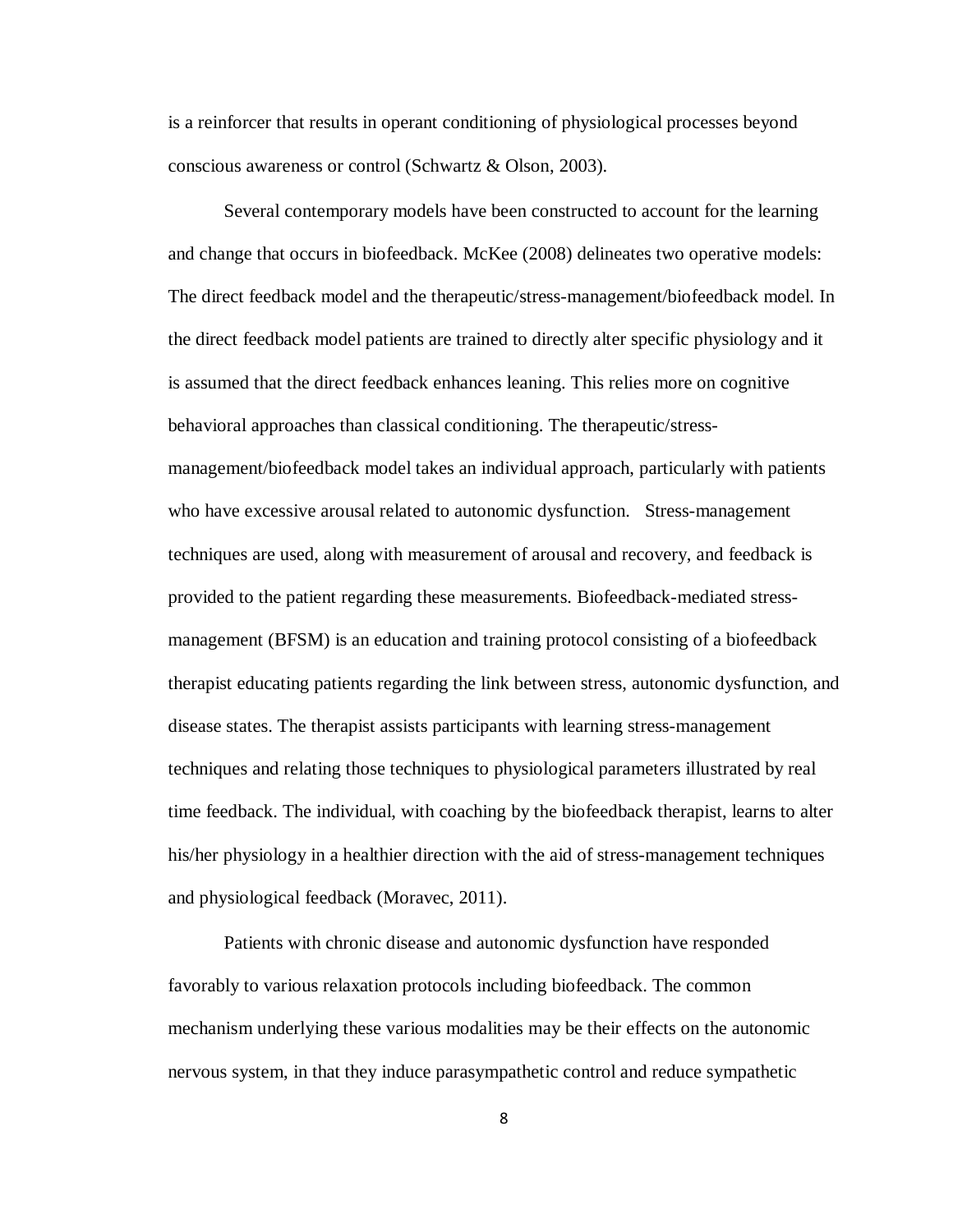arousal. There has been some question given the efficacy of various relaxation modalities as to whether these are sufficient without biofeedback and if biofeedback adds anything above and beyond relaxation. After all, why add machines if one can achieve the same results using just the body and mind? In two separate studies, Blanchard et al. (1982) found that chronic headache sufferers, who did not respond to relaxation training, consisting of progressive relaxation and deep breathing, demonstrated a significant response to both EMG and thermal biofeedback. Patients receiving biofeedback were instructed to find individual self-regulation techniques that worked for them but encouraged to use relaxation and imagery. Therefore, these studies were not a direct comparison between biofeedback alone and relaxation alone but were taking groups of participants that did not respond to relaxation alone and adding biofeedback. The results indicate that for at least certain patients under certain circumstances biofeedback can add something to relaxation that produces superior outcomes to relaxation alone. One argument for the efficacy of adding biofeedback to relaxation training is that it takes away the guess work because patients know from the feedback whether they are correctly altering the physiology in a healthy direction. This increased precision shortens the learning curve over trial and error and reinforces the response making reliable learning possible. Feedback can also give the patient more confidence in both the process and their own abilities when they can actually see results in real time. Furthermore, a trained biofeedback therapist is able to assess though the instrumentation how a participant is performing and help them adjust techniques. Patients undergoing BFSM receive training in a variety of different relaxation techniques combined with physiological feedback in a working relationship with a trained biofeedback therapist. Biofeedback-assisted stress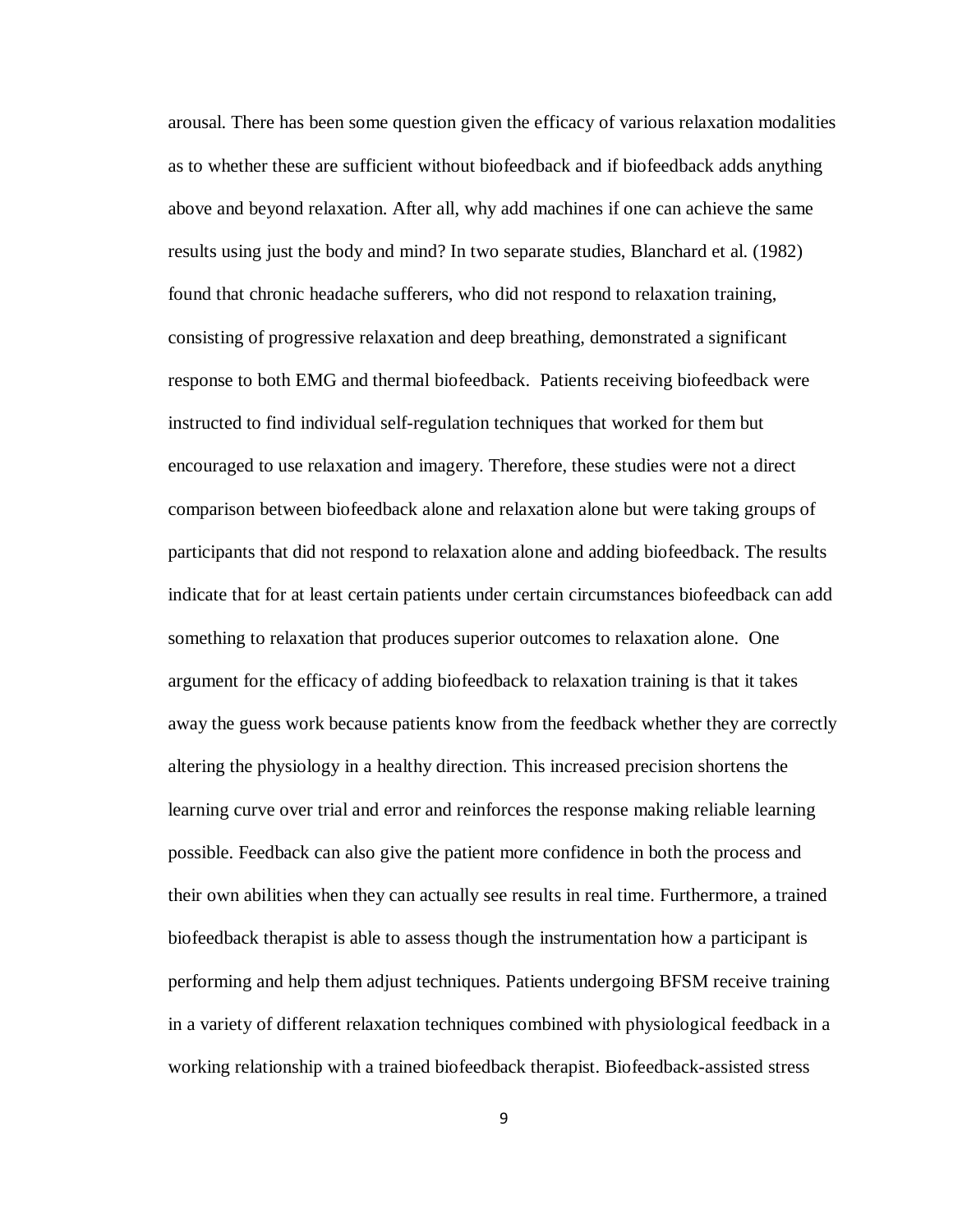management (BFSM) protocol may help patients better regulate their ANS through learning relaxation techniques that engage the parasympathetic branch and disengage the often overactive sympathetic nervous system. This is expected to increase balance of the ANS and lead to better health outcomes.

# *Efficacy of Biofeedback*

In a comprehensive review of the literature, Yucha and Montgomery (2008) determined that biofeedback has demonstrated efficacy in the treatment of a number of diseases and conditions including anxiety, attention deficit hyperactivity disorder (ADHD), chronic pain, epilepsy, constipation, adult headache, hypertension, motion sickness, Raynaud's disease, temporomandibular disorder (TMD), and urinary incontinence particularly in females. The authors indicated that lack of demonstrated efficacy of biofeedback, with regards to particular illnesses, should not be taken as a demonstrated lack of efficacy, because a number of the reviewed diseases included few studies, poorly designed research, and/or mixed results (Yucha & Montgomery, 2008).

# *Training Acquisition*

One issue with assessing outcomes in biofeedback is that it cannot be assumed that all participants received the same "dose." In a drug study, for example, participants receive a set measurable dose. In a biofeedback experiment, or in clinical practice, it is reasonable to believe that there are individual differences in ability, belief, amount of practice, and other such variables that would result in some people being more successful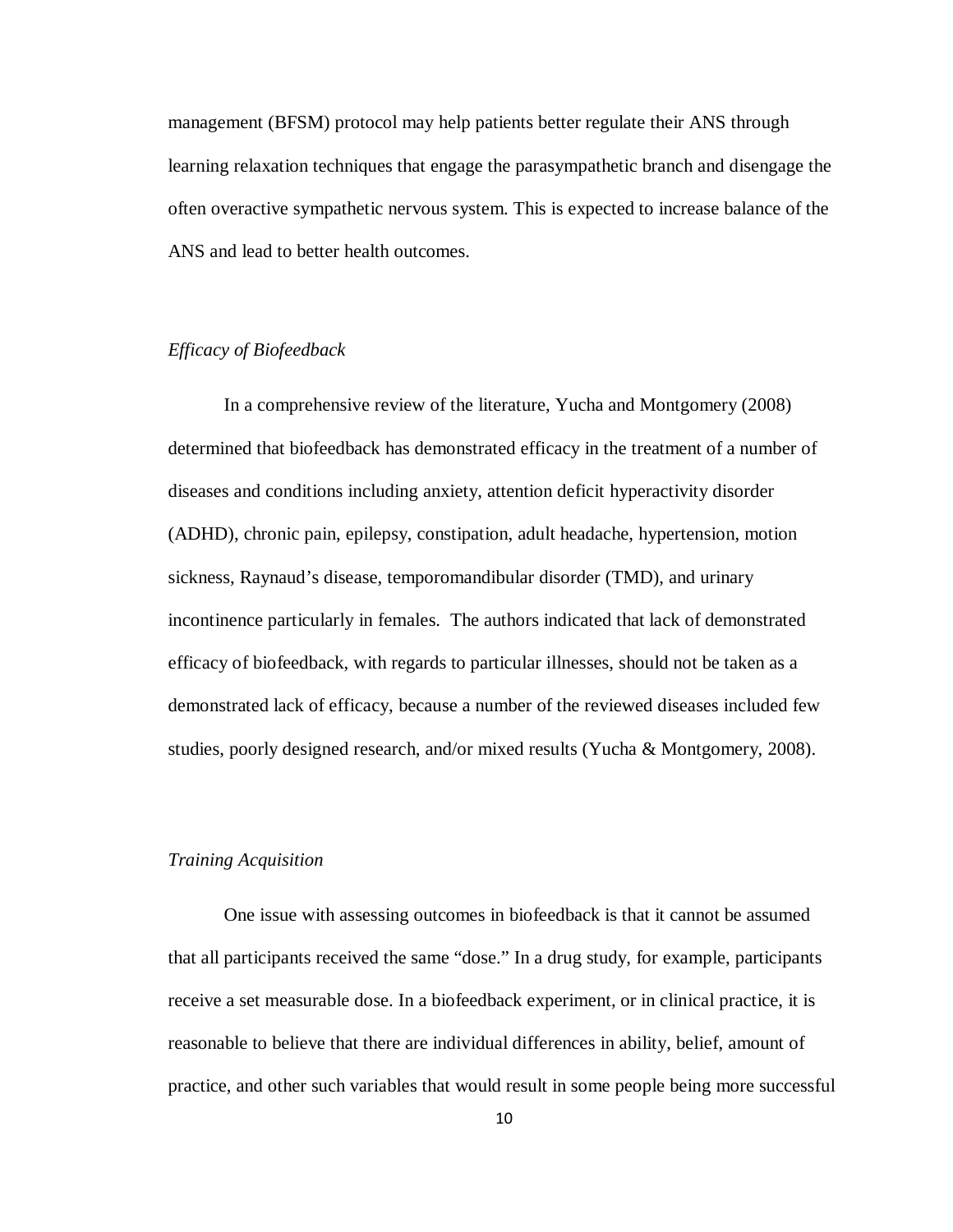at learning biofeedback than others. It is also reasonable to believe that these differences in learning would be related to health outcomes.

Yucha and Montgomery (2008) make a distinction between training and treatment. An individual receiving treatment, under the care of a medical professional, is often a passive recipient. Other than compliance with the treatment, such individuals are not expected to do anything in particular for the treatment to be effective. Conversely, training connotes active participation in which an individual must learn, practice, and master something. It necessarily follows that there would be individual differences in ability, motivation, practice, and subsequently success in learning and application. Biofeedback can be considered training rather than a treatment and effective biofeedback necessitates learning and skill acquisition on the part of the participant (Yucha & Montgomery, 2008).

There is evidence to support the effectiveness of biofeedback. However, there are some mixed results within the literature as well. Some of this variability may be due to researchers not taking into account the extent of training acquisition, or whether or not participants had successfully learned to alter their physiology, especially in the absence of feedback. It is one thing to be able to successfully modify one's physiology when presented with immediate feedback and coached by a trained therapist, but quite another is to be able to draw upon a learned skill in the absence of feedback, and ultimately in real life outside of the therapy room or laboratory. Failure to assess whether or not participants are able to successfully alter their physiology after receiving a biofeedback intervention is tantamount to not assessing whether participants actually received the intended treatment or the same "dose" of the treatment. Therefore, some measurement of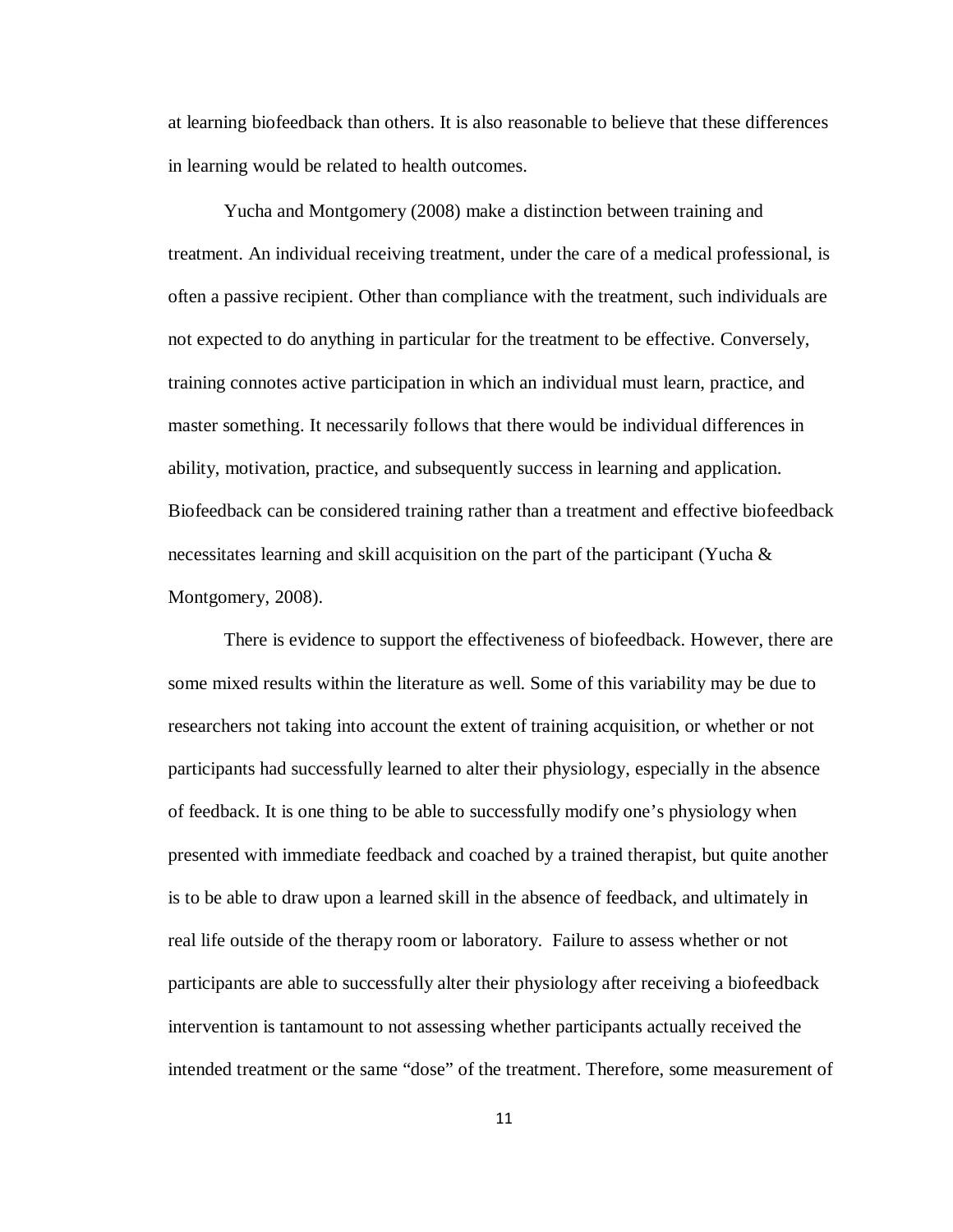training criteria indicative of meaningful physiological change or training acquisition should be included in biofeedback studies. However, this is often not the case (Yucha  $\&$ Montgomery, 2008).

# *Current Thesis*

The current work tests the effects of BFSM vs. UC on health outcomes in patients with chronic illnesses that are known to involve ANS dysregulation and higher levels of depression. It is predicted that BFSM will lead to lower levels of depression, and norepinephrine as a marker of sympathetic nervous system activity, which is known to be over-active in patients with ANS dysfunction. A measure of training acquisition was also developed. This is a continuous measure of the magnitude of change in HRV from a prerandomization physiological monitoring period of self-relaxation without feedback, to a post intervention or usual care self-relaxation physiological monitoring period. This training acquisition measure indicates the relative extent to which participants are able to regulate their ANS in the absence of feedback. It is hypothesized that training acquisition will act as a moderator to the main effect of BFSM vs. UC in predicting the health outcomes of depression and norepinephrine levels.

12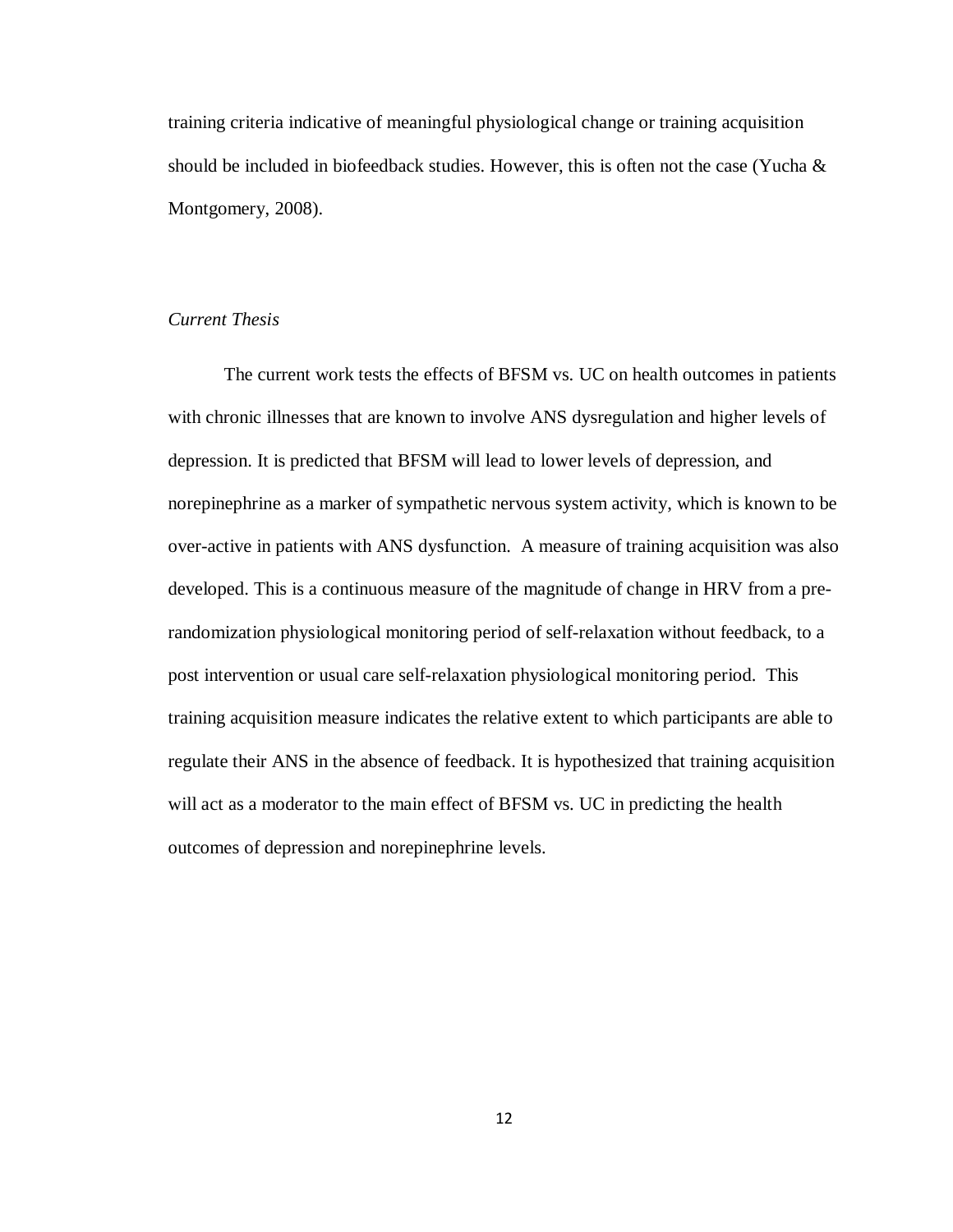# C**HAPTER II**

# **METHODS**

#### *Participants*

Participants were 37 chronic disease patients with either CAD or MS already receiving treatment at the Cleveland Clinic Foundation (CCF). Since these diseases both involve dysfunction of the ANS, all patients were analyzed together. Inclusion criteria included being between the ages of 18 and 90, the ability to give informed consent, no significant cognitive impairment, no pacemakers or defibrillators, and the ability to attend 10 study sessions.

# *Equipment*

Non-invasive physiological monitoring was conducted via EKG pads placed on the forearm for use in calculating HRV. HRV was used as the primary measure of physiological arousal because it is a known measure of ANS balance.<sup>1</sup> (bottom, page 14)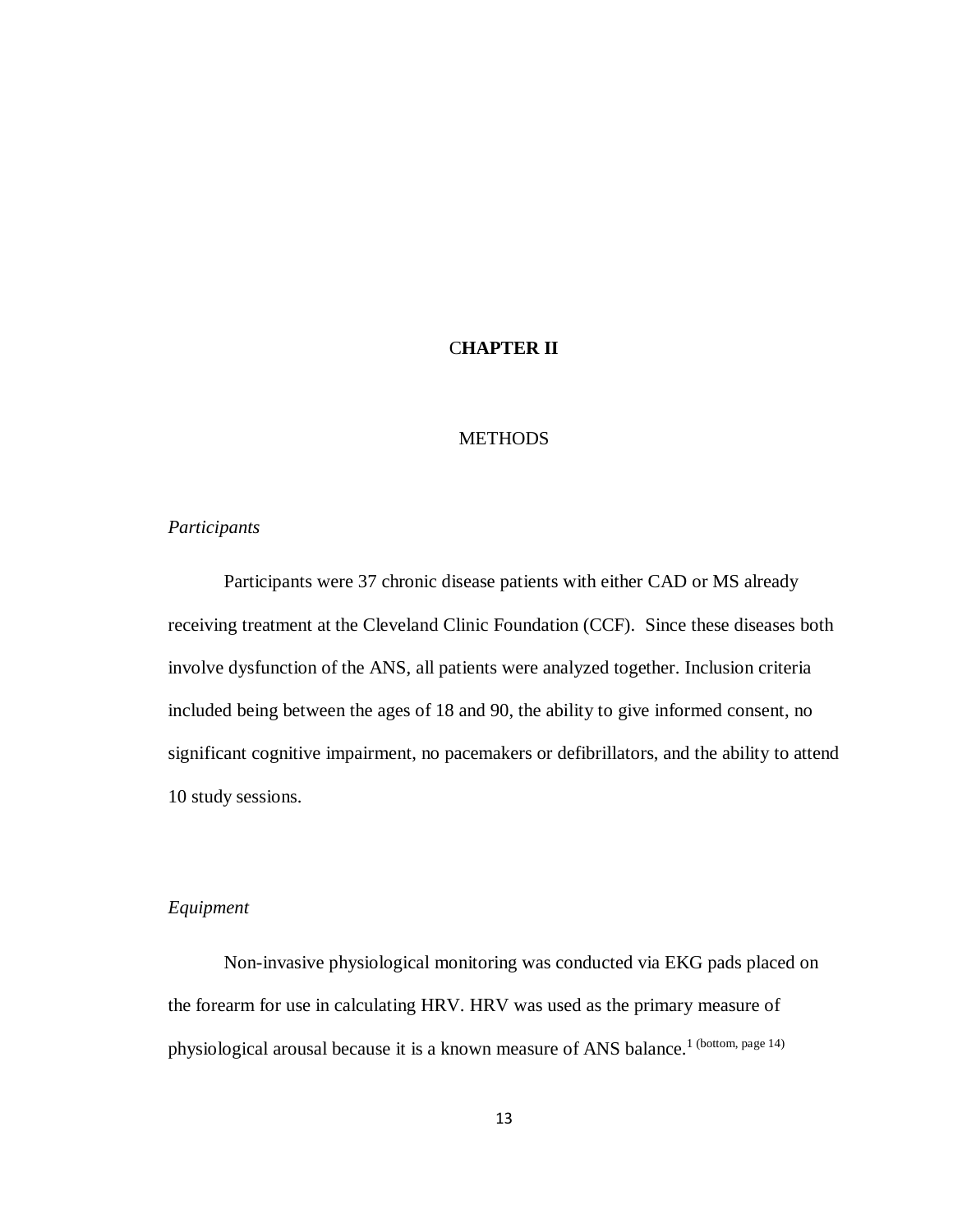Norepinephrine, as a marker of autonomic activity, was assessed as an outcome variable. Venous blood was drawn for analysis of norepinephrine. Depression was also measured as an outcome variable using the Patient Health Questionnaire Depression Scale (PHQ-8). The PHQ-8 is an eight item screen for depression with demonstrated reliability and validity (Pressler et al., 2010).<sup>2</sup> Four patients were excluded from the analyses utilizing norepinephrine as an outcome variable due to issues with data collection. The nurse was unable to draw blood for these patients for analysis of plasma norepinephrine. Therefore, while  $N = 37$  for analysis of depression,  $N = 34$  for analysis of norepinephrine.

### *Design and Procedure*

The design is a randomized, controlled study of biofeedback-assisted stress management (BFSM) vs. usual care (UC) in patients with chronic disease (CAD and MS). <sup>3</sup> Effects of BFSM vs. UC on depression and activity of the sympathetic branch of

- <sup>1</sup> Other physiological measures that were recorded, but that are beyond the scope of this thesis, include respiration rate, skin conductance, digital peripheral temperature, and electromyography.
- <sup>2</sup> Other measures beyond the scope of the current work were collected including epinephrine and various inflammatory markers and other questionnaires (i.e., SF36, LET, GAD-7).
- $3$  The study, including design and data collection, was previously conducted by the Moravec Lab at CCF. It is described here to introduce the data that will be analyzed.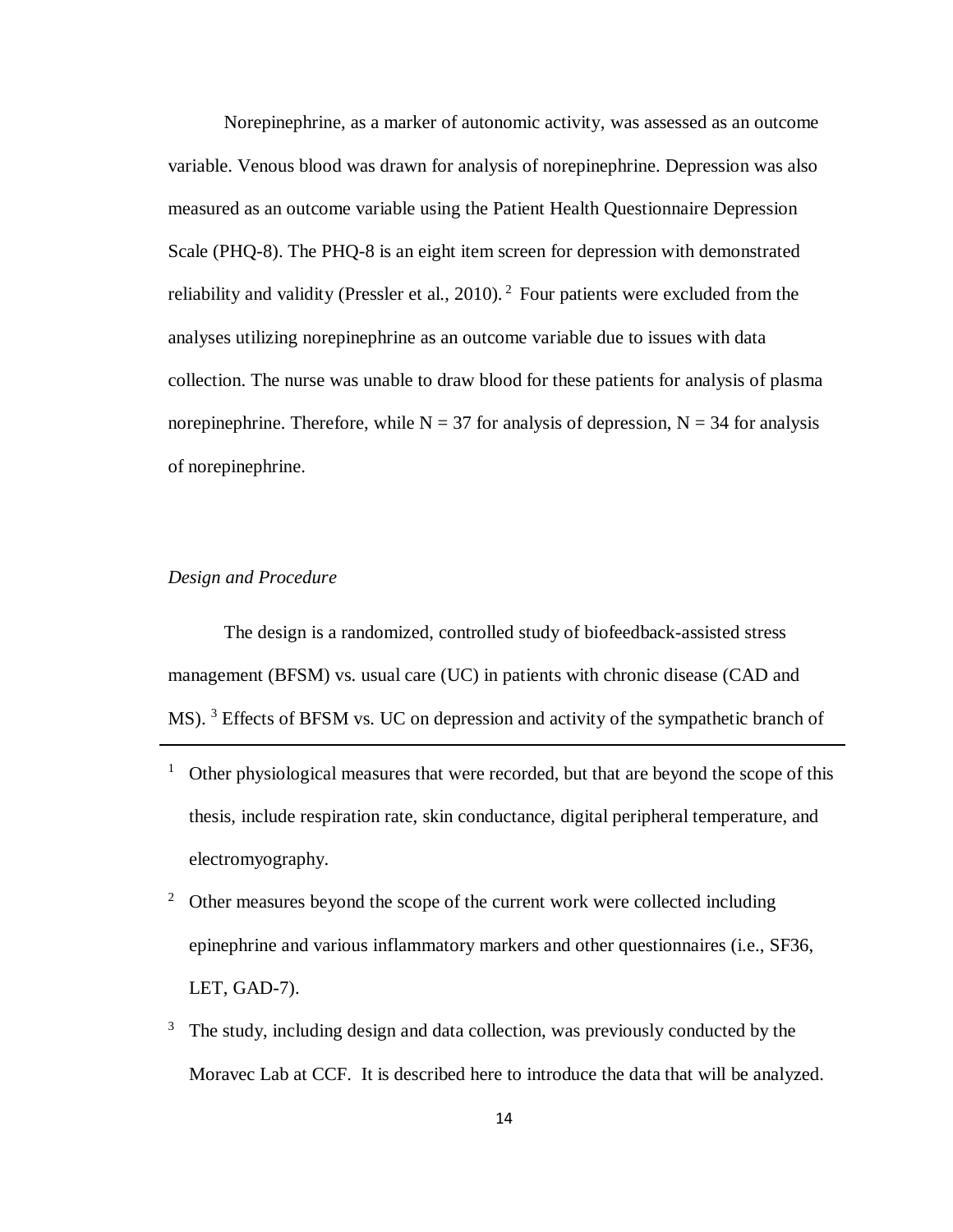the ANS were assessed. Training acquisition was tested as a moderator of the effects of BSFM vs. UC on depression and ANS function. All participants underwent an initial study visit during which they were asked to complete the PHQ-8 depression scale as well as demographic data (Table 1.) Venous blood was then drawn to measure catecholamines (i.e., norepinephrine) as a measure of ANS function, specifically activation of the sympathetic nervous system.

Following the blood draw, Non-invasive physiological monitoring of HRV was conducted, for all participants, during a five minute self-relax period. During this selfrelax period patients did not receive any external feedback regarding their physiology. At the end of the initial study visit, participants were randomly assigned to either a BFSM treatment group or a UC control group. **Figure 1** outlines the overall study design. Following randomization, the UC control group continued to receive their usual standard treatment from their physician(s) at the Cleveland Clinic as indicated by the standard of care for their disease and their individual condition. Participants were asked to inform research personnel if they enrolled in any other relaxation, stress management, or psychotherapy interventions including biofeedback. Zero participants in the UC control group received any type of biofeedback intervention during the course of the study.

The BFSM treatment group also continued to receive usual care from their physicians(s) at the Cleveland Clinic after randomization and for at least the duration of the study. In addition to usual care, the BFSM treatment group also received eight weekly sessions of BFSM with a board certified biofeedback therapist certified through the Biofeedback Certification International Alliance. During the 8 week BFSM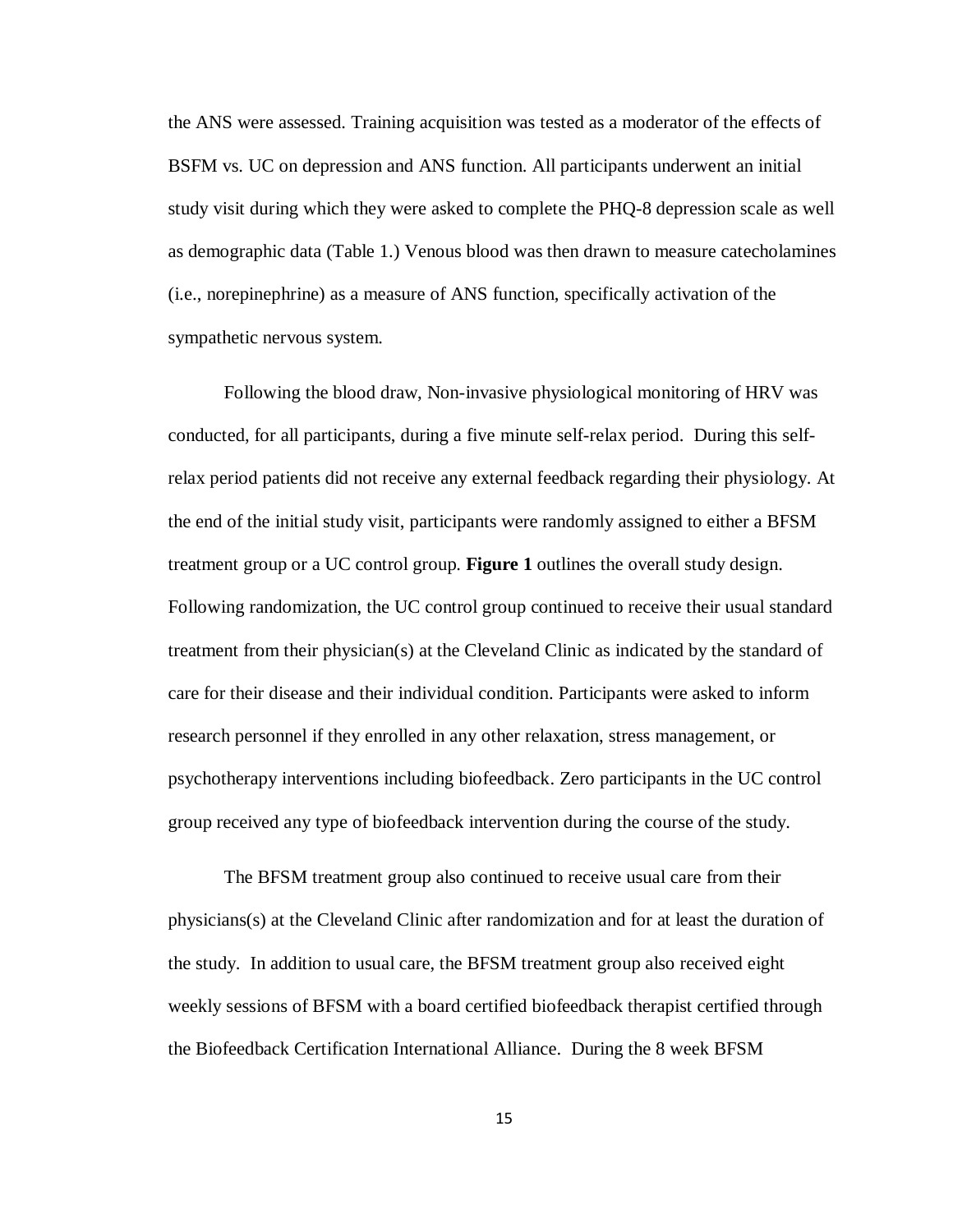**Table 1.** *Demographic Data Total Sample*

| $\mathbf N$               | 37          |  |
|---------------------------|-------------|--|
| Sex (Female/total)        | 20/37       |  |
| Race (Caucasian/total)    | 24/37       |  |
| Age (years) $*$           | $56 \pm 11$ |  |
| Disease duration (years)* | $8 \pm 9$   |  |

\*Data presented as mean ±SD.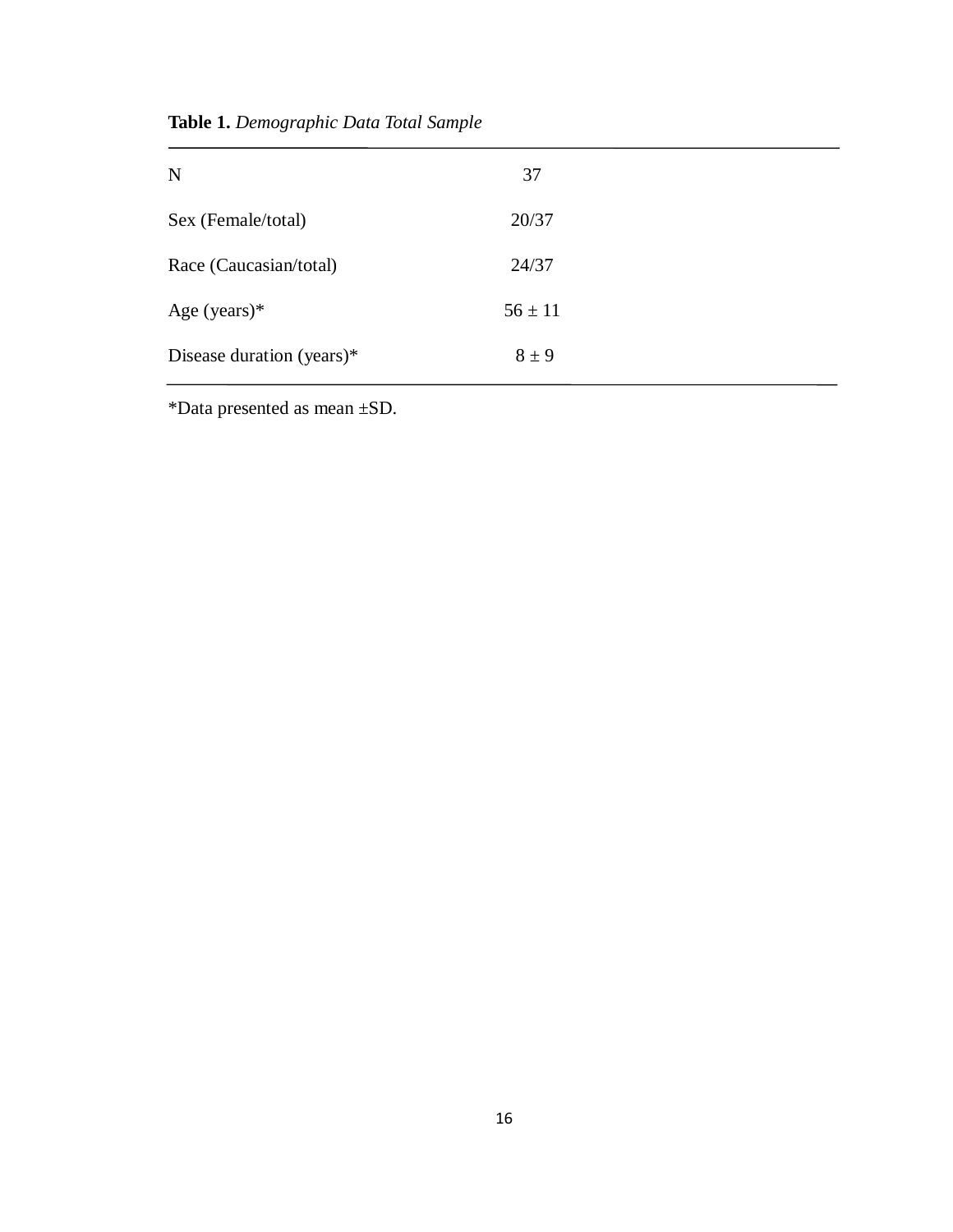

**Figure 1.** Overall Study Design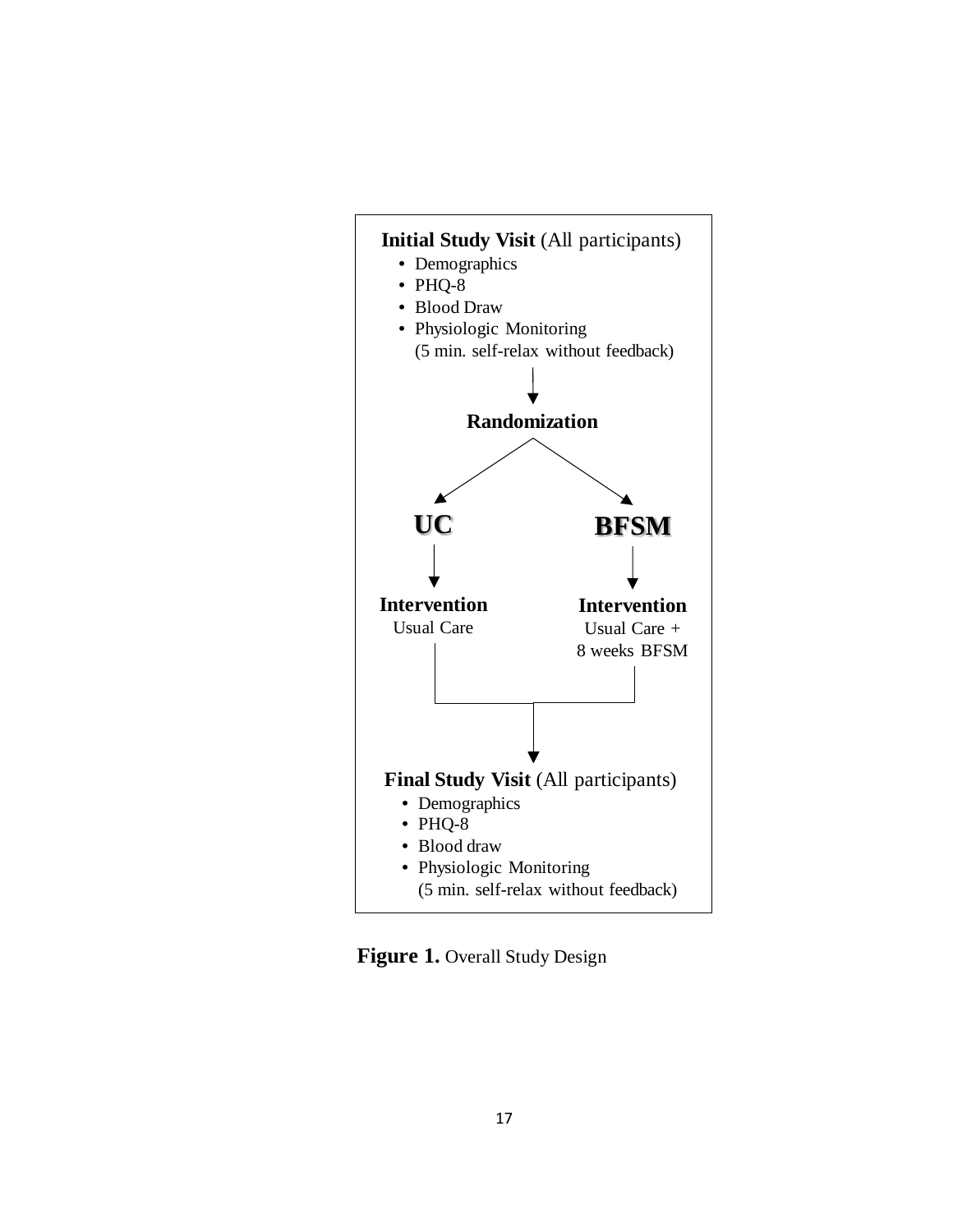intervention patients received non-invasive physiological monitoring of digital peripheral temperature, and Galvanic skin conductance via finger sensors; surface muscle tension via EMG; respiration via a respiratory strain gauge; and EKG for use in calculating HRV. Participants received visual feedback regarding these physiological parameters by computer. Patients were educated about the connection between these physiological parameters, the stress response, the relaxation response, the ANS, and disease symptoms and progression. Participants were taught a number of relaxation techniques including various breathing techniques (i.e., diaphragmatic breathing, resonant frequency breathing), progressive muscle relaxation, guided imagery, autogenics, mindfulness, positive affirmations, and cue-controlled relaxation as well as how these techniques relate to the physiological feedback. Patients were coached regarding how to use the relaxation techniques and feedback to move their physiology in a healthy direction. They were also given a finger thermistor and instructed to practice finger warming at home. Within the standardized protocol a lot of room was given for individual differences in instruction as fits the BFSM model. For example, patients were trained first on the physiological parameter that appeared most reactive and salient for each individual.

After eight weeks of either BFSM or UC, all participants in both groups returned for a final study visit. The final study visit followed the exact same protocol as the initial study visit with all of the same measures being assessed as before, including questionnaires, blood draws, and physiological monitoring.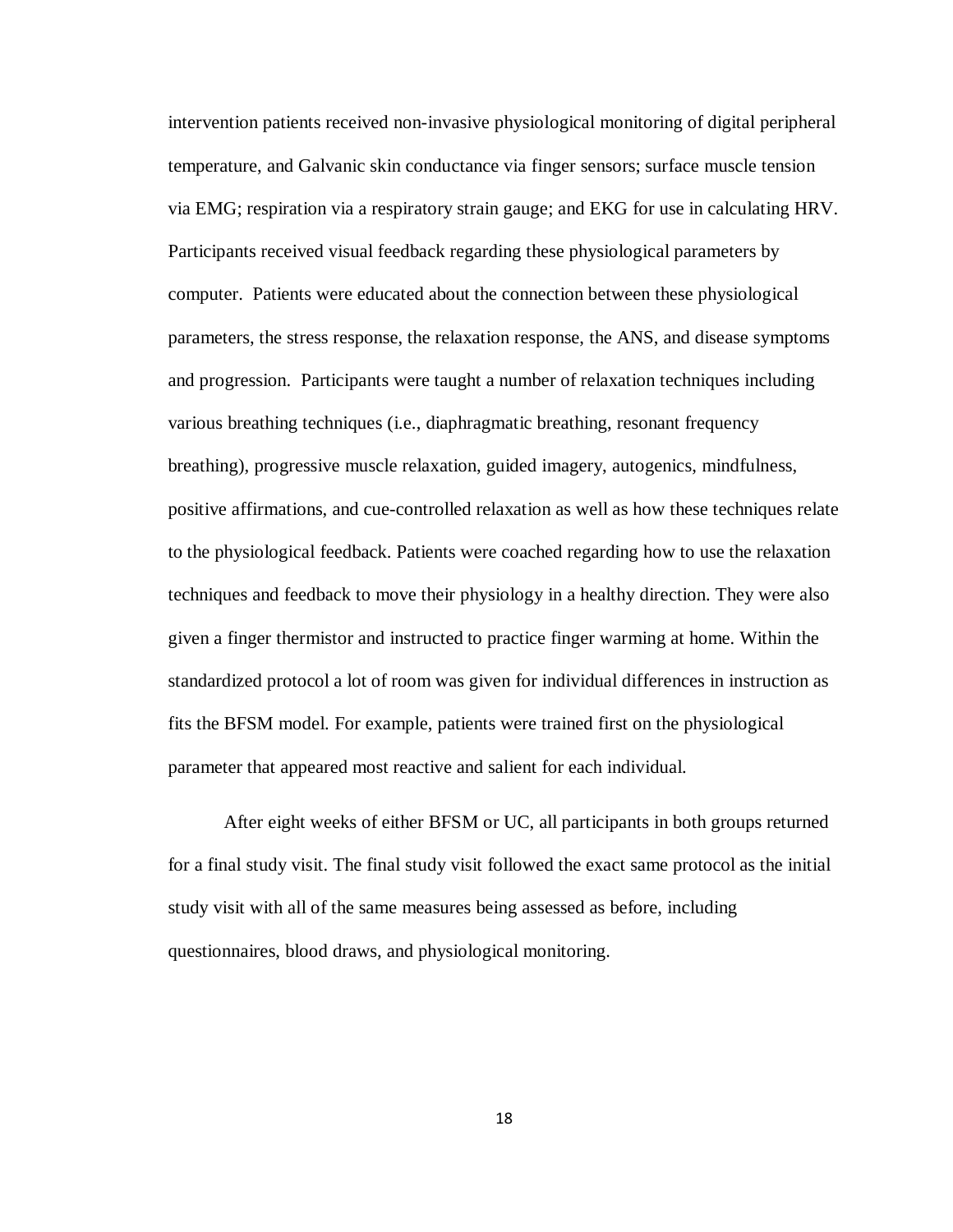#### *Data Analysis*

Training acquisition was assessed by the magnitude of change in mean HRV from the initial study visit five minute self-relax period to the final study visit five minute selfrelax period. This was therefore, a measure of the extent to which participants learned to regulate their physiology in the absence of feedback. HRV was measured by the Standard Deviation of the Inter-Beat Interval (SDNN) because it is a widely used measure in both the psychology and cardiology literature and due to its relative clarity of interpretation.

Data analyses were conducted using 2 (Group: BFSM, UC) X Training Acquisition (continuous) moderated multiple regression analyses for each outcome variable, depression and norepinephrine. Data collected at the final study visit for both depression and norepinephrine were used in these analysis. Methods prescribed by Aiken and West (1991) were followed to regress depression and norepinephrine on trainingacquisition (continuous) X 2 (BFSM vs. UC) group. Centered training-acquisition scores and the dummy coded group variable were entered first as main effects, and their product was entered second as the interaction term.

Post hoc analysis of interactions was carried out by simple slopes analysis (Aiken & West, 1991). Simple slopes for the regression of training acquisition on both depression and norepinephrine were tested at the two different group levels: BFSM treatment group and UC control group. The relationships between group assignment and depression and group assignment and norepinephrine were assessed at different levels of the moderator variable, training acquisition. These levels included the mean level of training acquisition as well as one standard deviation above and one standard deviation below the mean.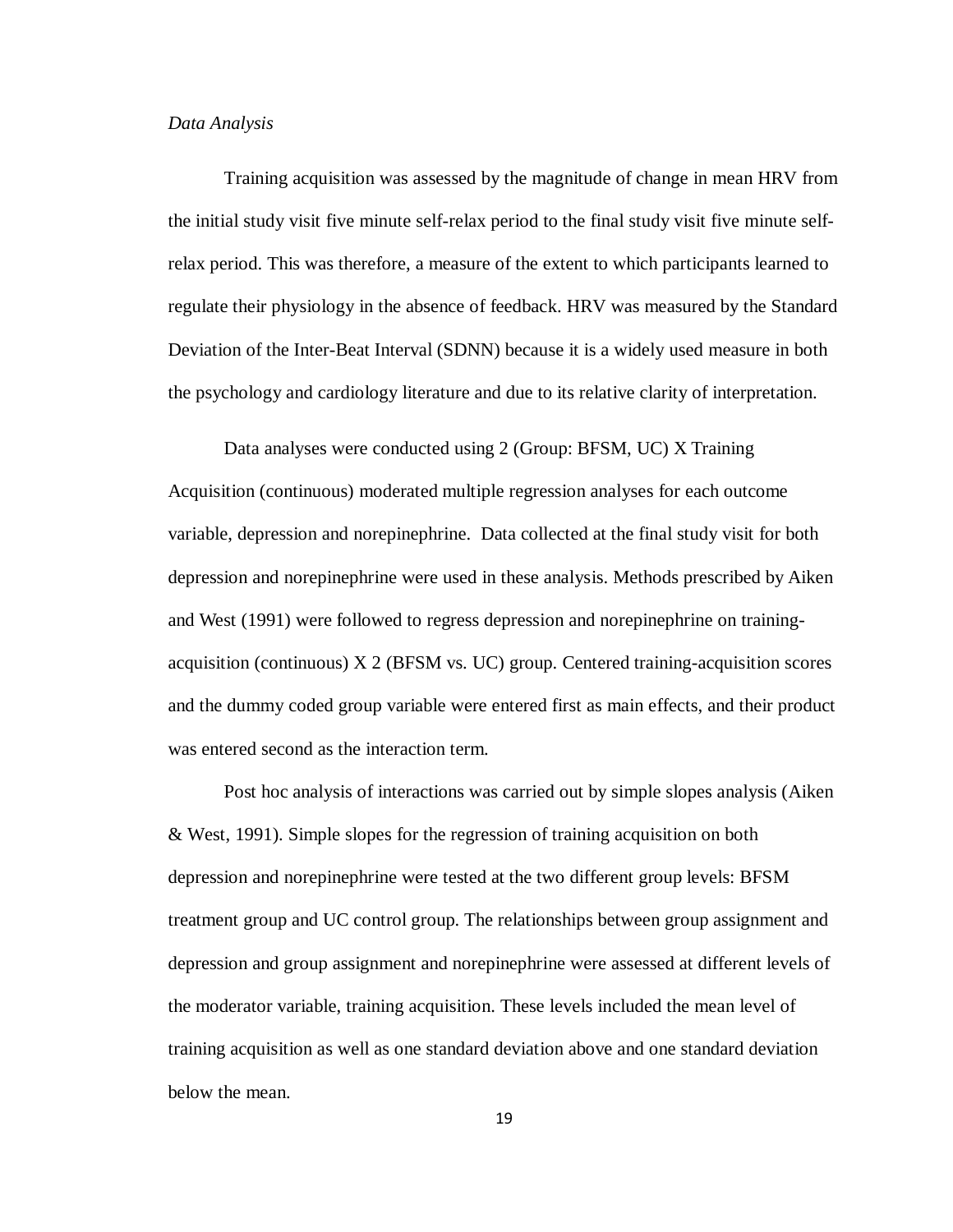#### C**HAPTER III**

#### RESULTS

Normality of the distributions of the predictor variable training acquisition and the outcome variables norepinephrine and depression were assessed graphically using histograms and P-P plots and numerically using skew and kurtosis statistics as well as the Kolmogorov-Smirnov test. Skewness and kurtosis values were converted to Z scores and tested for significance against tables of the standard normal distribution. For training acquisition, while the distribution showed evidence of negative skew (-.156) and negative kurtosis (-1.037), neither of these were significantly greater than 0. The Kolmogorov-Smirnov test further indicated that training acquisition did not deviate significantly from normal (D [33] = .104, *p=*.200). Norepinephrine showed evidence of slightly significant positive skew  $(Z=1.96, p < .05)$  as well as non-significant positive kurtosis  $(Z=107)$ . However, the results of the Kolmogorov-Smirnov (D [37] = .106, *p* =.200) indicated that norepinephrine scores did not deviate significantly from normal. Depression scores (D  $[37] = .197$ ,  $p = .001$ ) were significantly non-normal, showing significantly positive skew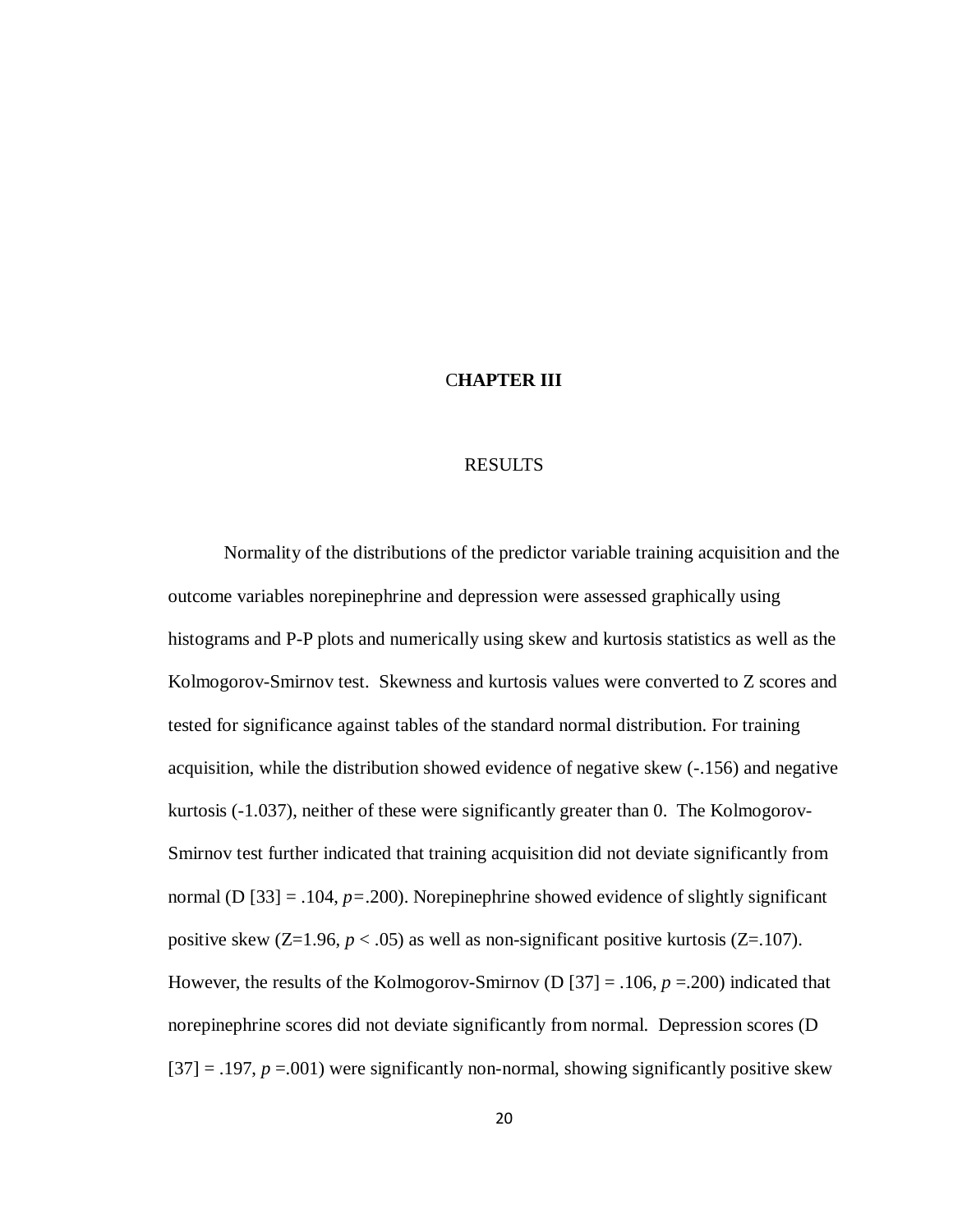$(Z = 3.64, p < .05)$  and significantly positive kurtosis  $(Z = 2.20, p < .05)$ . Due to the sample size of this study no transformations were carried out. Levine's test was used to assess homogeneity of variance. The variances for the BFSM group and the UC group were not significantly different for norepinephrine  $(F[1, 3] = .007, p = .936)$  or depression  $(F [1, 35] = .2.680, p = .111)$ . Predictor variables were assessed for multicollinerity. Treatment and training acquisition were not highly correlated  $(r = .037)$ .

# *Norepinephrine*

Replicating prior research, BFSM was associated with significantly less plasma norepinephrine in comparison to UC (t  $[31] = -2.485$ ,  $\beta = -.408$ ,  $p = .019$ ) (**Table 2**). There was not a significant main effect of training acquisition on norepinephrine (*F* [1,  $31$ ] = .265, R<sup>2</sup> = .008, p = .610) While the model was not significant, there was a very small non-significant trend indicating that a 1 unit raw score increase in trainingacquisition is associated with a 1.052 unit raw score decrease in norepinephrine or a 1 standard deviation increase in training acquisition is associated with .092 standard deviation decrease in norepinephrine (**Table 2**).

For norepinephrine, the training acquisition X BFSM (vs. UC) interaction was not significant (*F* [1, 29] = .156,  $R^2$  = .004, *p* = .696) (**Table 3**). As displayed in **Figure 2**, among those with lower (-1SD) training-acquisition, norepinephrine was lower in the BFSM condition ( $M = 345.048$ , SD = 60.084) compared to the UC condition ( $M =$ 478.659, SD= 63.853) (t [35] = 1.515**,** β = .343, p = .141). Among those with higher  $(+1SD)$  training-acquisition, norepinephrine was lower in the BFSM condition (M = 307.840, SD= 58.803) compared to the UC condition (M = 493.374, SD = 79.410) (t [35]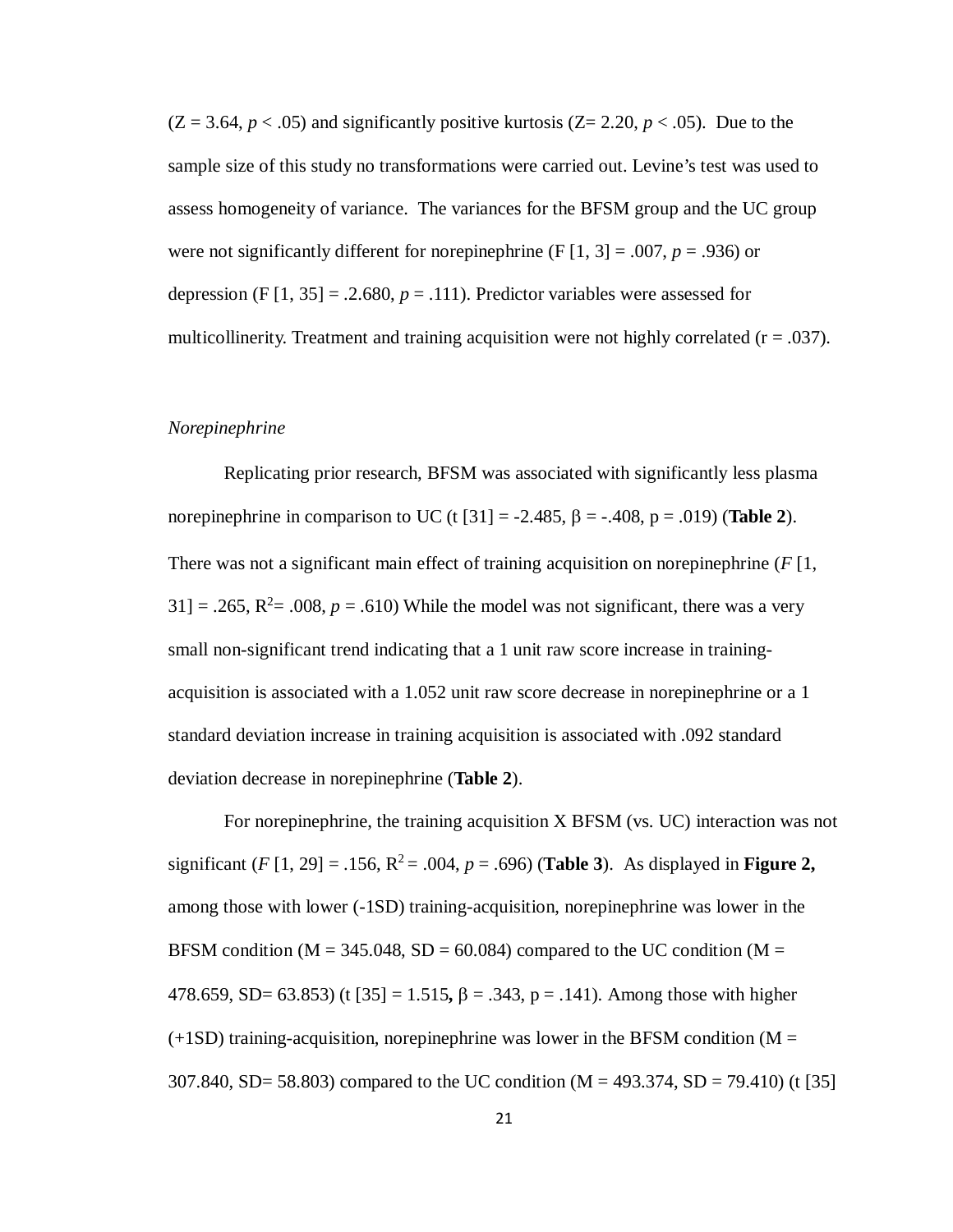|             | B         | <b>SEB</b> | ß       | $\boldsymbol{p}$ |
|-------------|-----------|------------|---------|------------------|
| <b>BFSM</b> | $-158.64$ | 63.83      | $-.41$  | .019             |
| <b>TA</b>   | $-1.05$   | 2.04       | $-0.92$ | .610             |

**Table 2.** Main Effects of BFSM vs. UC on Norepinephrine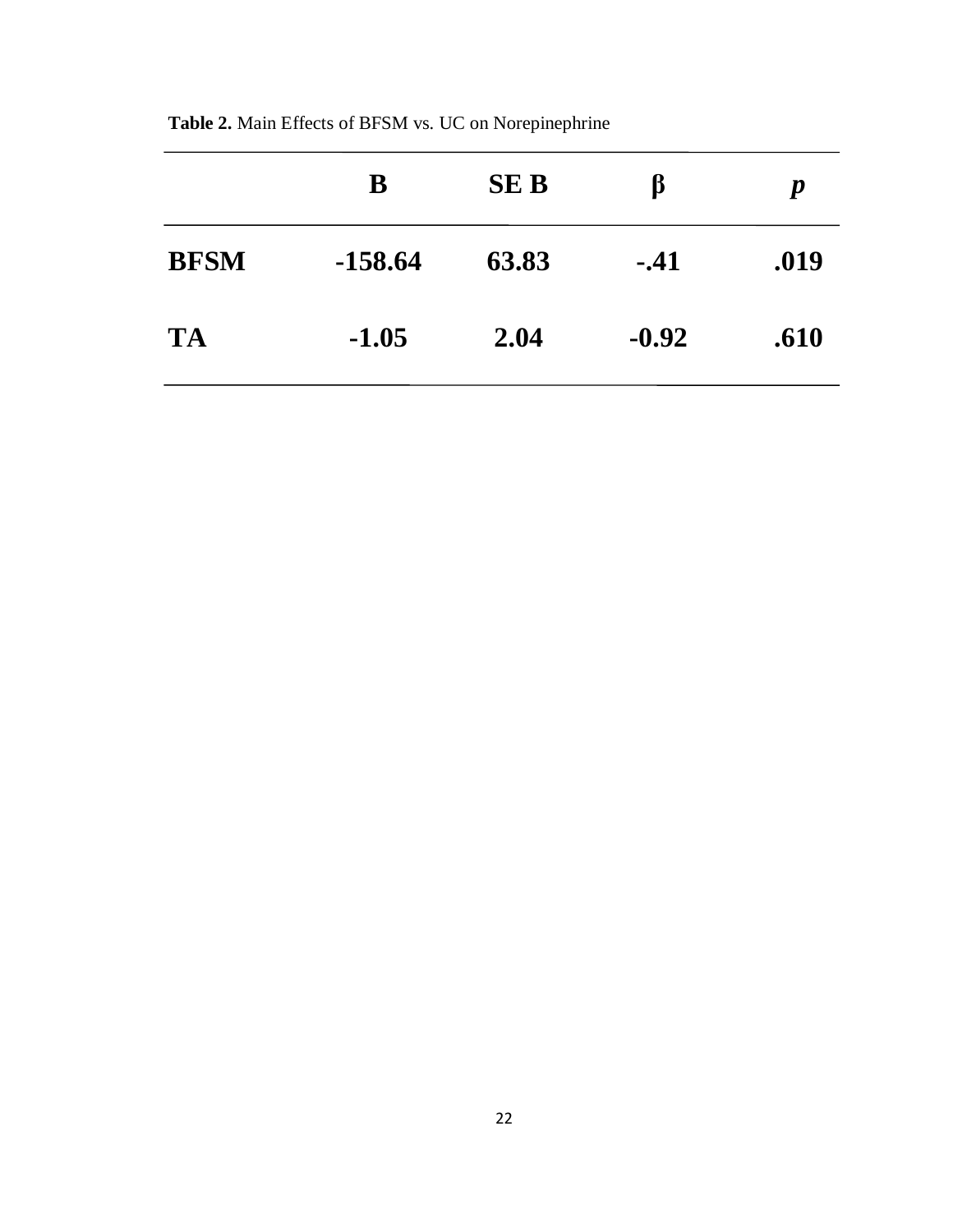|                  | $\mathbf F$ | $\mathbf{R}^2$ | $\boldsymbol{p}$ |
|------------------|-------------|----------------|------------------|
| <b>BFSM X TA</b> | .156        | .004           | .696             |

**Table 3.** Interaction of BFSM vs. UC and Training Acquisition on Norepinephrine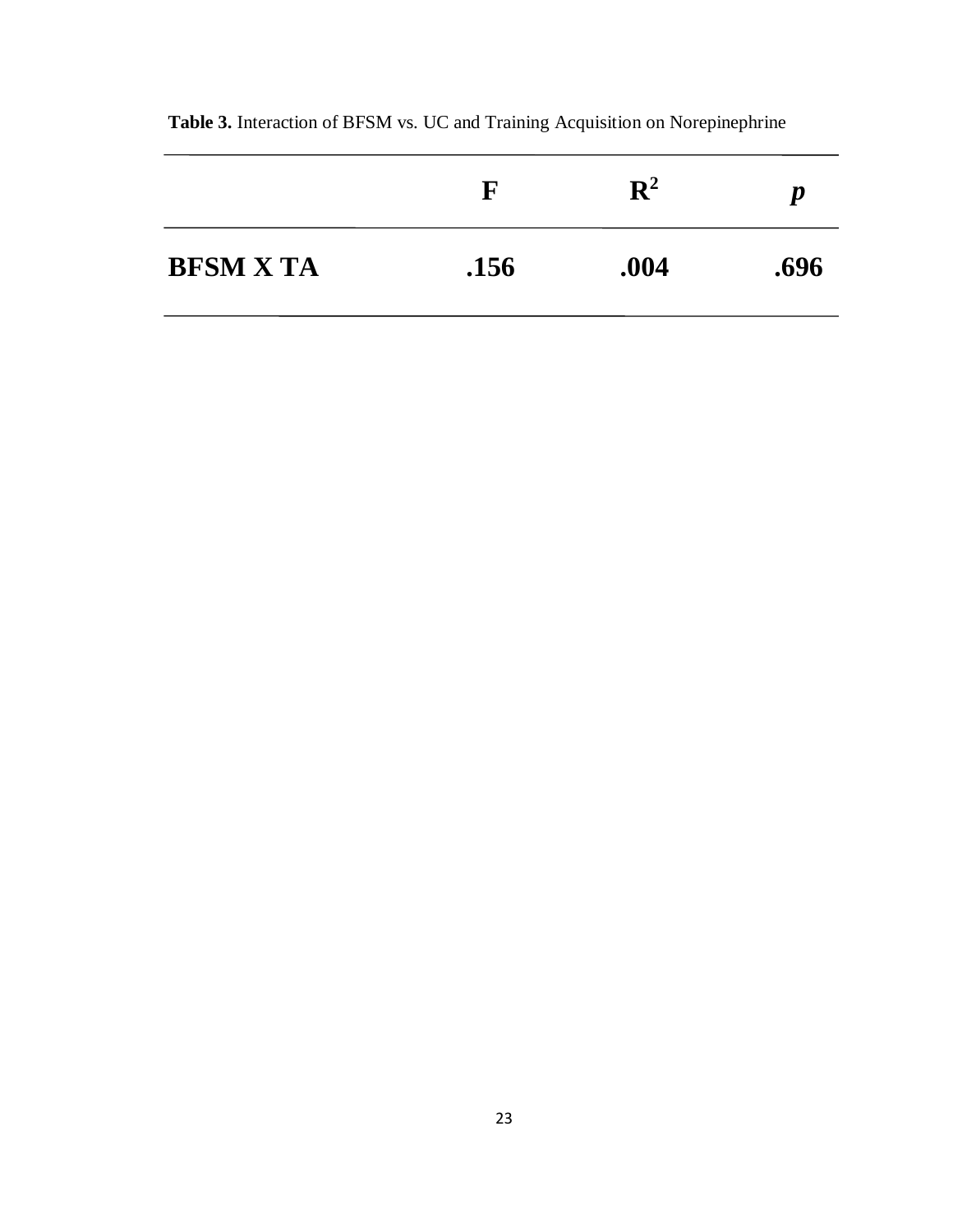

**Figure 2.** Norepinephrine in the BFSM and UC groups at different levels of training acquisition.  $n =$  number of UC participants / number of BFSM participants.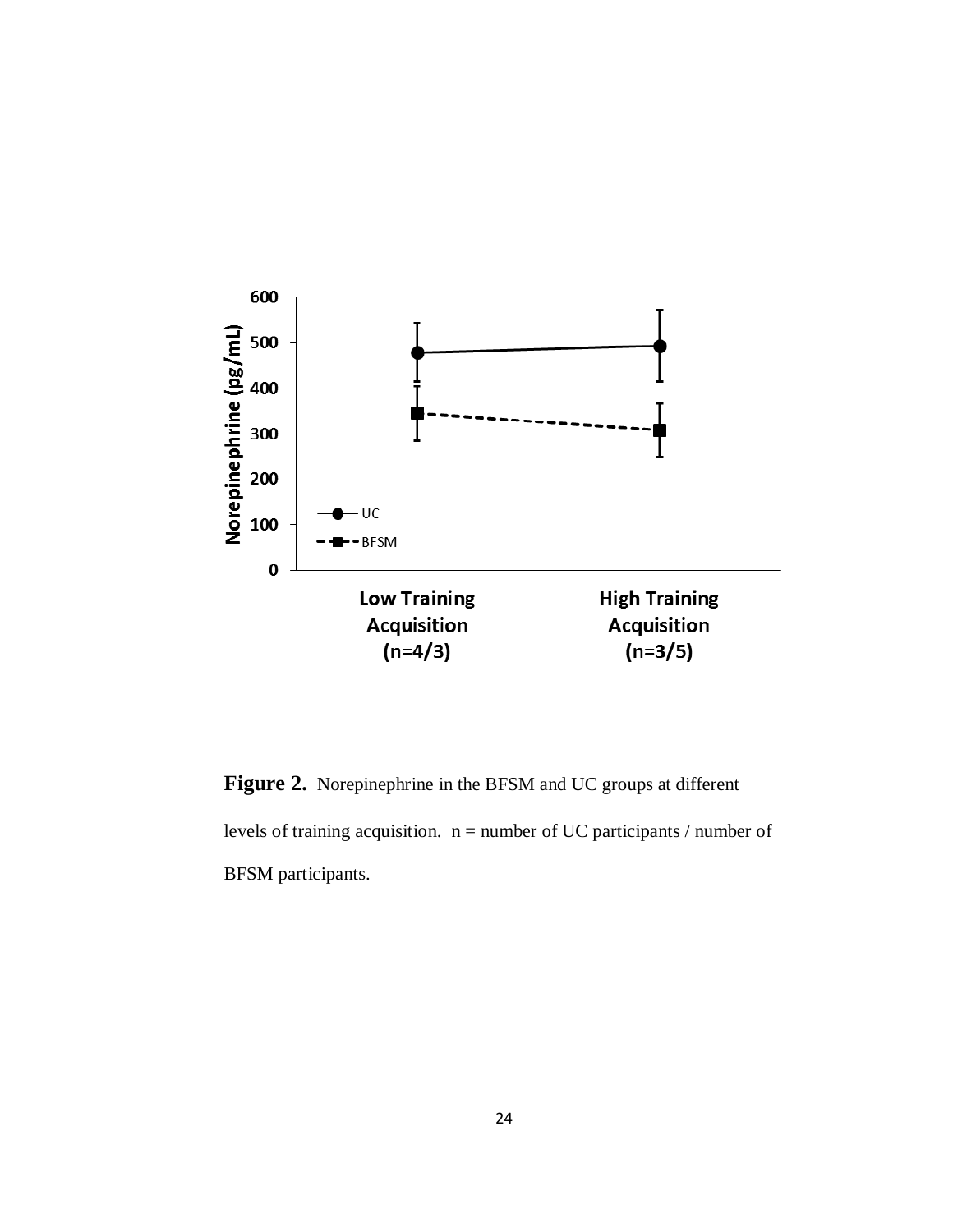$=$  .878,  $\beta = .477$ ,  $p = .071$  (**Figure 2**). Simple slopes analysis revealed that, in the UC condition, training acquisition was not significantly related to norepinephrine (t[13]  $=$ .145, β = .039, p= .886). A small non-significant trend indicates that for the UC group, higher levels of training acquisition are related to higher levels of norepinephrine, such that a 1 unit raw score increase in training-acquisition is associated with a .443 unit raw score increase in norepinephrine and a 1 standard deviation increase in training acquisition is associated with an increase in .039 standard deviation units on norepinephrine. In the BFSM condition, training acquisition was also not significantly related to norepinephrine (t[19] = -.445,  $\beta$  = -.098, p = .659). However, a non-significant trend shows that higher training-acquisition is related to lower norepinephrine, such that a 1 unit raw score increase in training-acquisition is associated with a -1.121 unit raw score decrease in norepinephrine and a 1 standard deviation increase in training

### *Depression*

As demonstrated in **Table 4**, there was no main effect of BFSM on depression (*F*  $[1, 35] = 2.799$ ,  $R^2 = .074$ ,  $p = .103$ ). However, a non-significant trend indicates that a change from the UC condition to the BFSM condition is associated with a 2.690 unit raw score increase in depression or a .272 standard deviation increase in depression. Additionally, there was no main effect of training-acquisition on depression  $(F[1, 35])$ .041,  $R^2$  = .001,  $p = .841$ ). However, a non-significant trend indicated that a 1 unit raw score increase in training-acquisition is associated with a .010 unit raw score increase in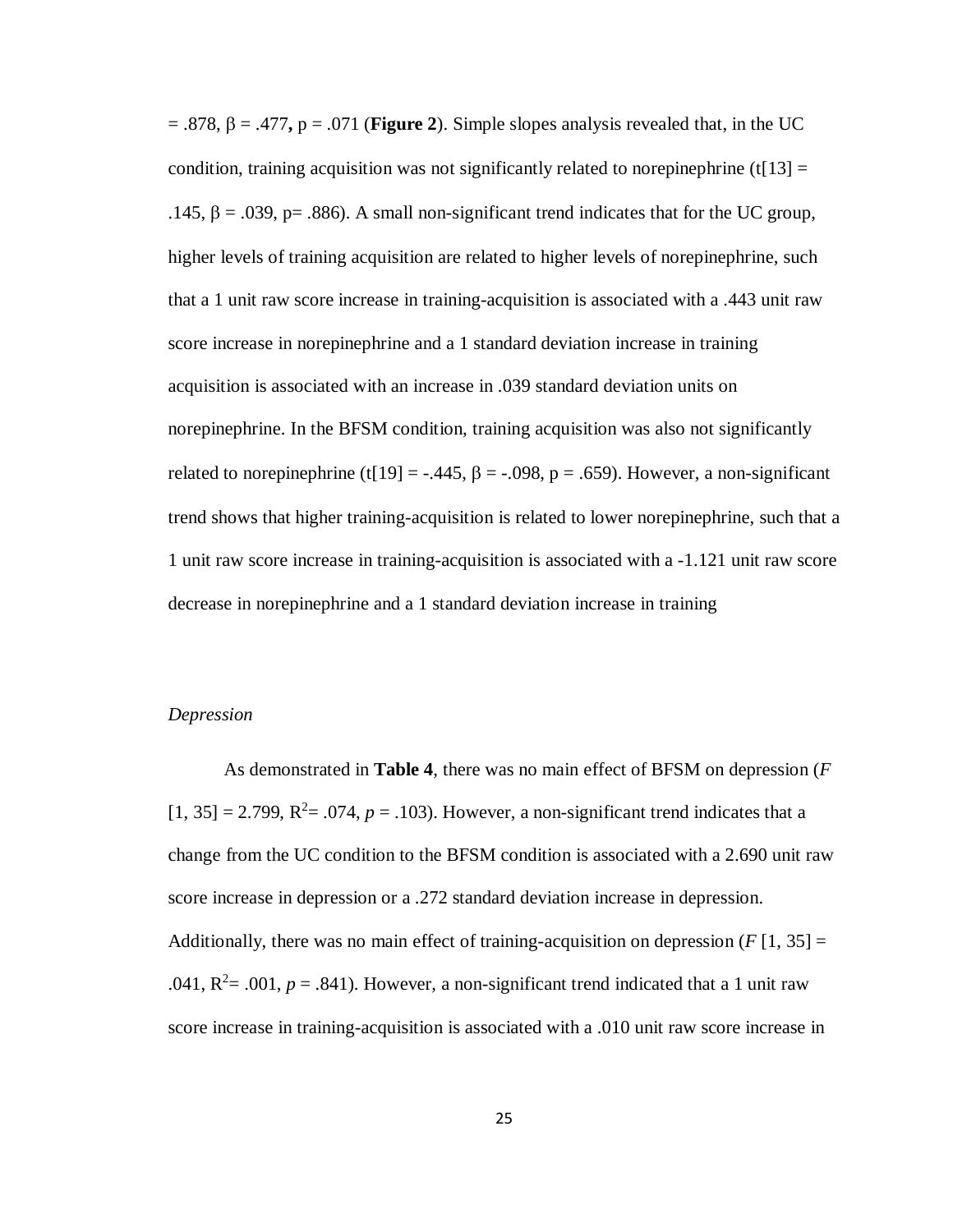|             | $\mathbf b$ | <b>SEB</b> | ß    | $\boldsymbol{p}$ |
|-------------|-------------|------------|------|------------------|
| <b>BFSM</b> | 2.69        | 1.61       | 0.27 | .103             |
| <b>TA</b>   | 0.01        | 0.05       | 0.03 | .841             |

**Table 4.** Main Effects of BFSM vs. UC on Depression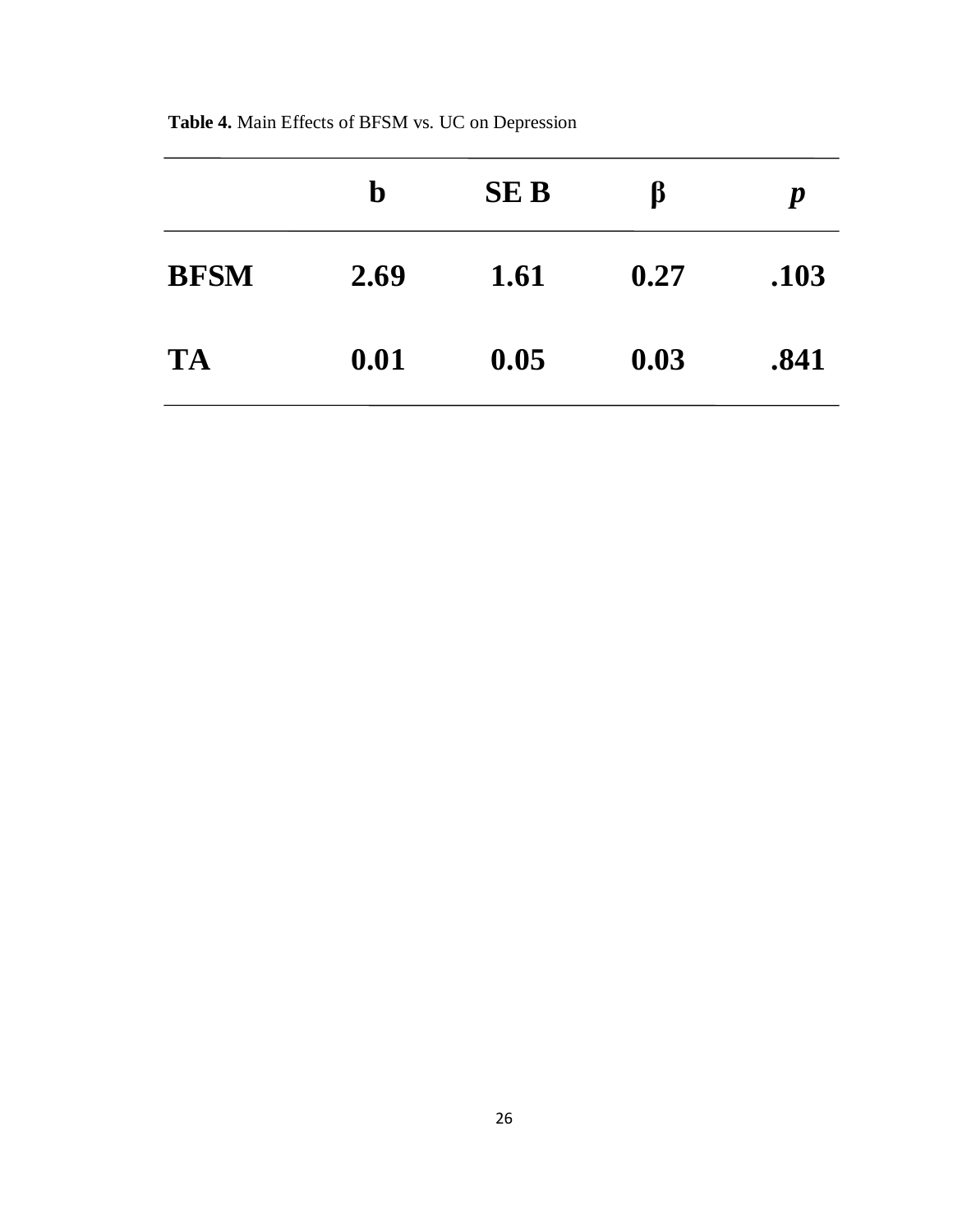depression and a 1 standard deviation increase in training-acquisition is associated with an increase in .034 standard deviations on depression (**Table 4**).

For depression, the training acquisition X BFSM (vs. UC) interaction was not significant (*F* [1, 33] = .138, R= .004, *p* = .713) (**Table 5**). As displayed in **Figure 3**, among those with lower (-1SD) training-acquisition, depression was higher in the BFSM condition ( $M = 5.741$ , SD= 1.637) compared to the UC condition ( $M = 2.438$ , SD = 1.693) (t[35] = 1.403, β = .334,  $p = .17$ ). Among those with higher (+1SD) trainingacquisition, depression was higher in the BFSM condition  $(M = 5.428, SD = 1.582)$ compared to the UC condition ( $M = 3.375$ , SD=1.761) ( $t[35] = .867$ ,  $\beta = .208$ ,  $p = .392$ ) (**Figure 3**). Simple slopes analysis revealed that, in the UC condition, training acquisition was not significantly related to depression ( $t$  [17] = .373,  $\beta$  = .094,  $p$  = .711). However, there was a non-significant trend indicating that depression was higher in the UC group at higher levels of training acquisition. Among those in the UC condition, a 1 unit raw score increase in training-acquisition is associated with a .028 unit raw score increase in depression or a 1 standard deviation increase in training acquisition is associated with an increase in .094 standard deviation units on depression. In the BFSM condition, training acquisition was also not significantly associated with depression (*t* [19] = -.139, β = -.03,  $p = .89$ ). However, there was a non-significant trend indicating that in the BFSM condition, higher levels of training acquisition were associated with lower levels of depression. Among those in the BFSM condition, a 1 unit raw score increase in trainingacquisition is associated with a -.009 unit raw score decrease in depression or a 1 standard deviation increase in training acquisition is associated with an decrease in -.03 standard deviation units on depression.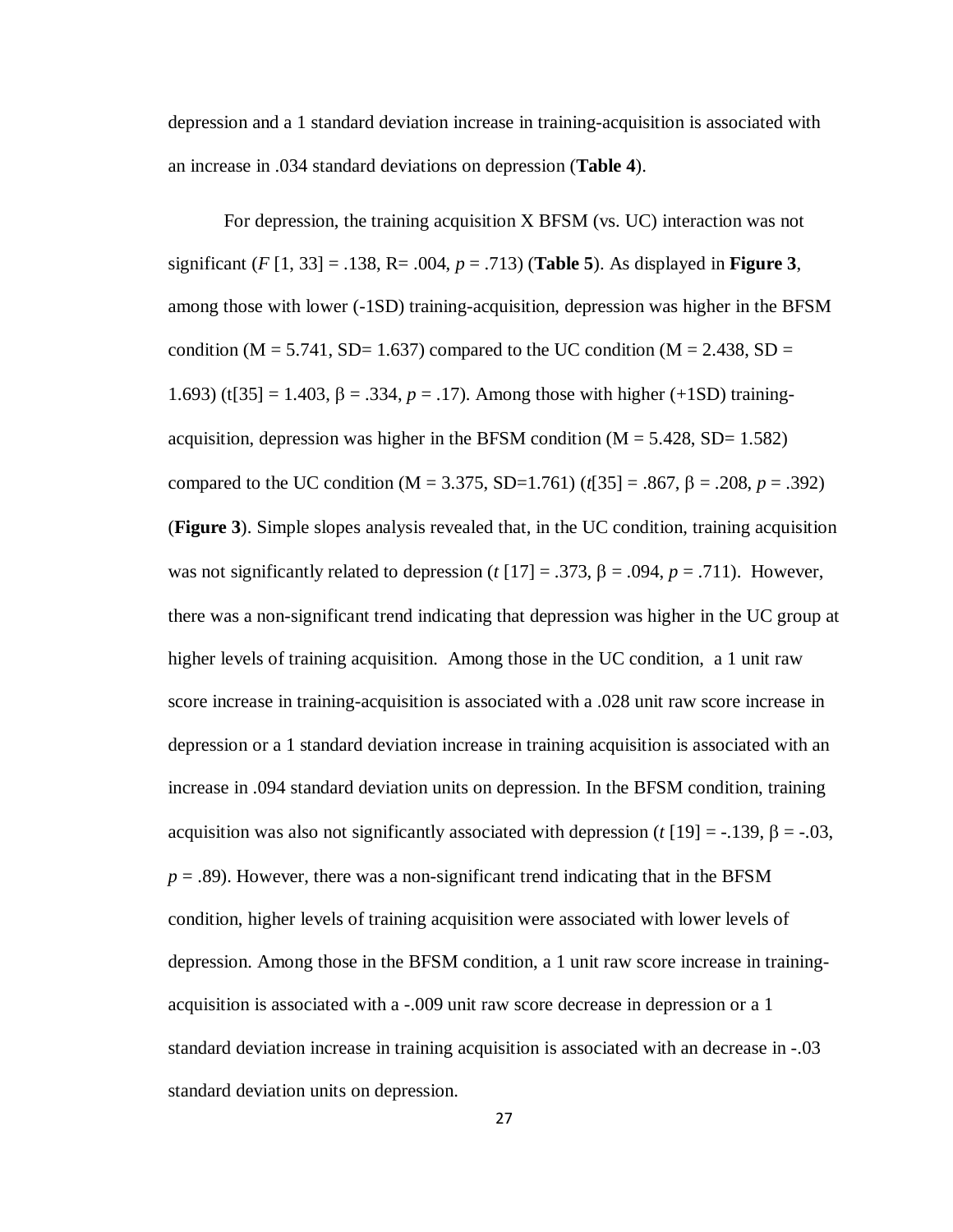|                  |      | $R^2$ | p    |
|------------------|------|-------|------|
| <b>BFSM X TA</b> | .138 | .004  | .713 |

**Table 5.** Interaction of BFSM vs. UC and Training Acquisition on Depression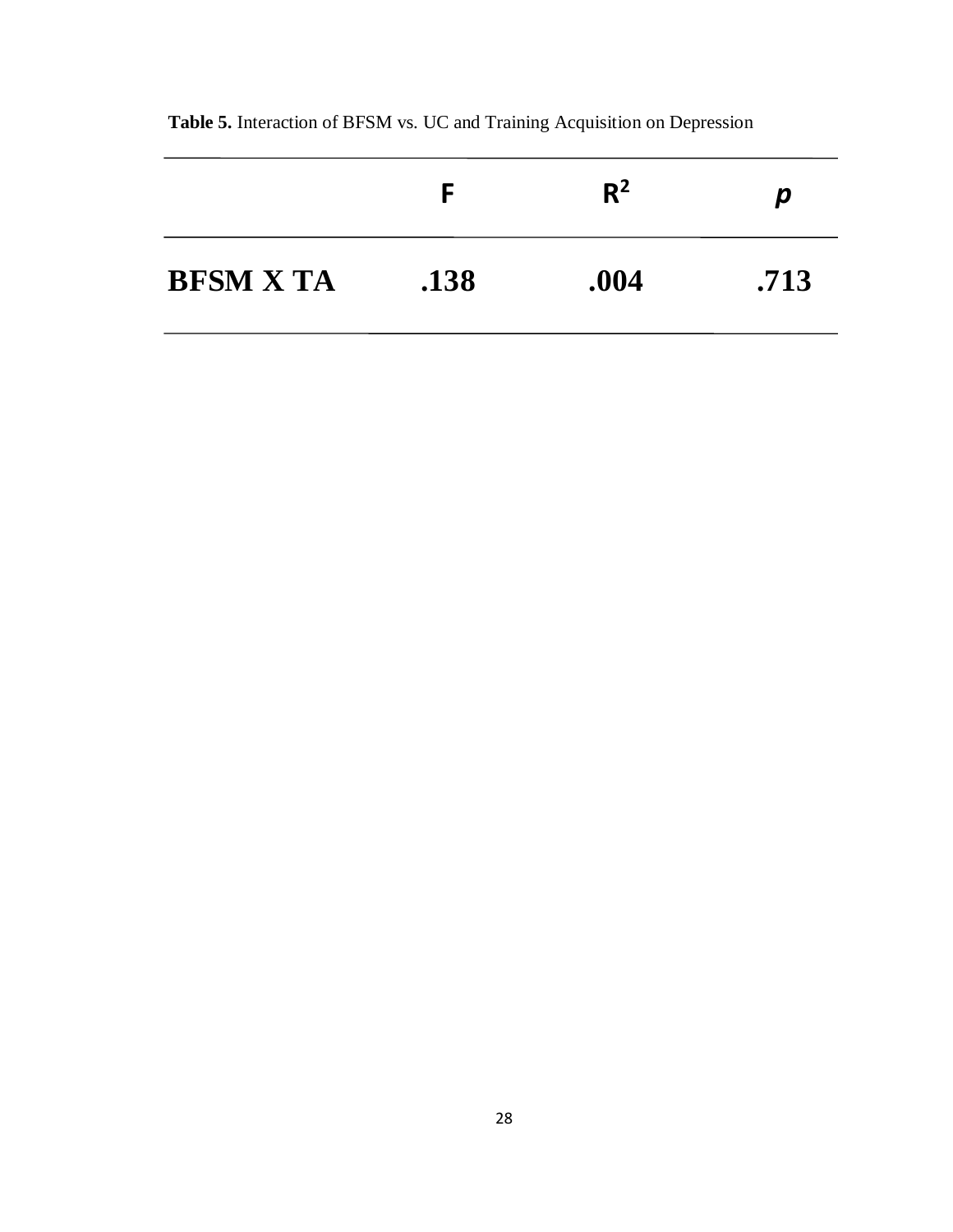

Figure 3: Depression in the BFSM and UC groups at different levels of training acquisition.  $n =$  number of UC participants / number of BFSM participants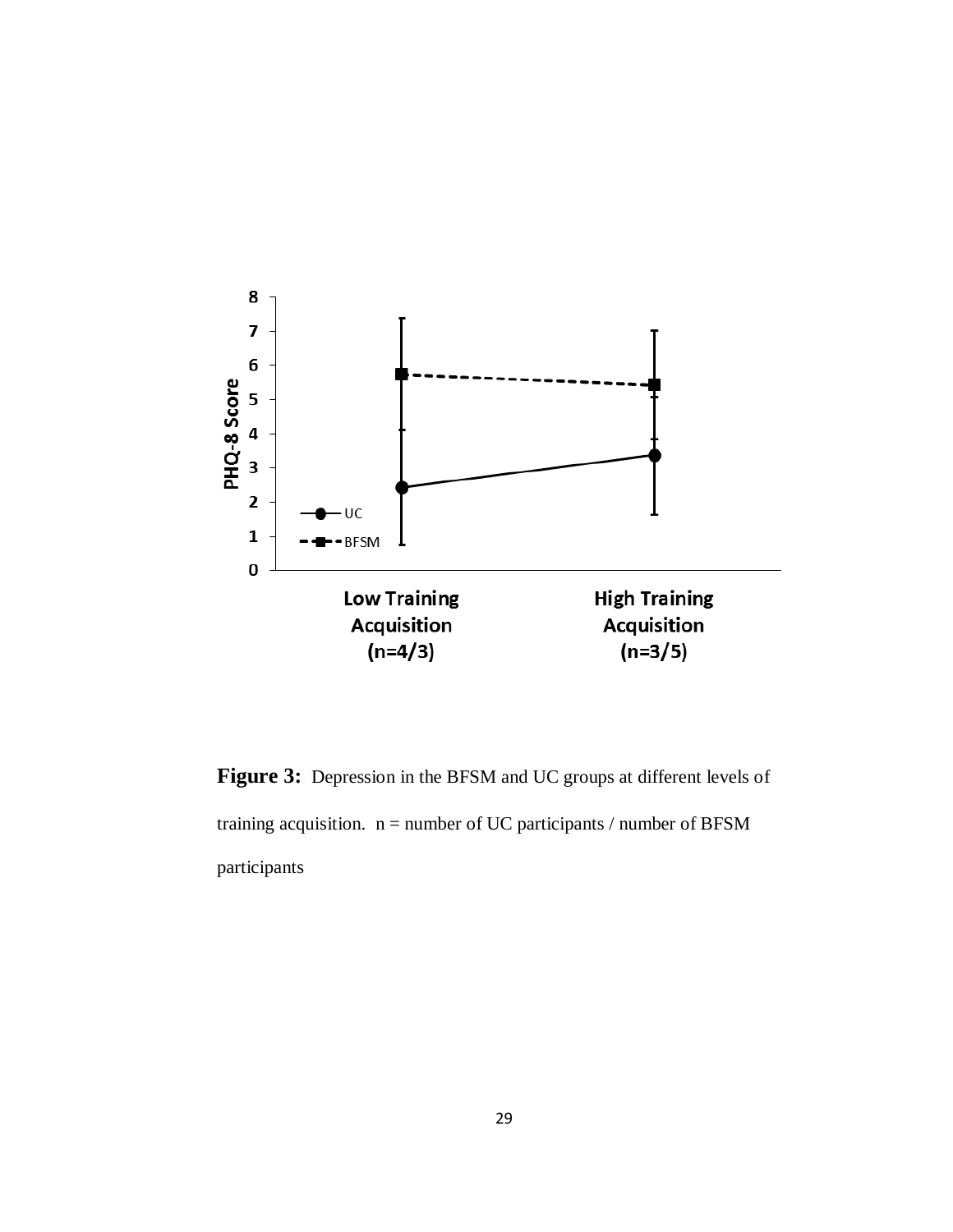# **CHAPTER IV**

# DISCUSSION

# *Norepinephrine*

As predicted, BFSM was associated with significantly less norepinephrine than UC. This result is in line with previous research. Mathew et al. (1981) demonstrated significant reductions in plasma norepinephrine in a biofeedback-assisted relaxation group compared to a control group in patients with generalized anxiety disorder. 52 Hypertensive patients treated with biofeedback-assisted relaxation showed significant reductions in plasma norepinephrine in comparison to a control group (McCoy et al., 1988).

The present study extends the literature to two diseases, CAD and MS that have been less frequently studied. Both CAD and MS are characterized by dysregulation of the autonomic nervous system (ANS). Patients with both diseases tend to have increased sympathetic nervous system activation and decreased parasympathetic nervous system activity. Autonomic dysregulation of this type is related to worse health outcomes in both CAD and MS (Carney et al., 2005; Merico et al., 2005). High levels of plasma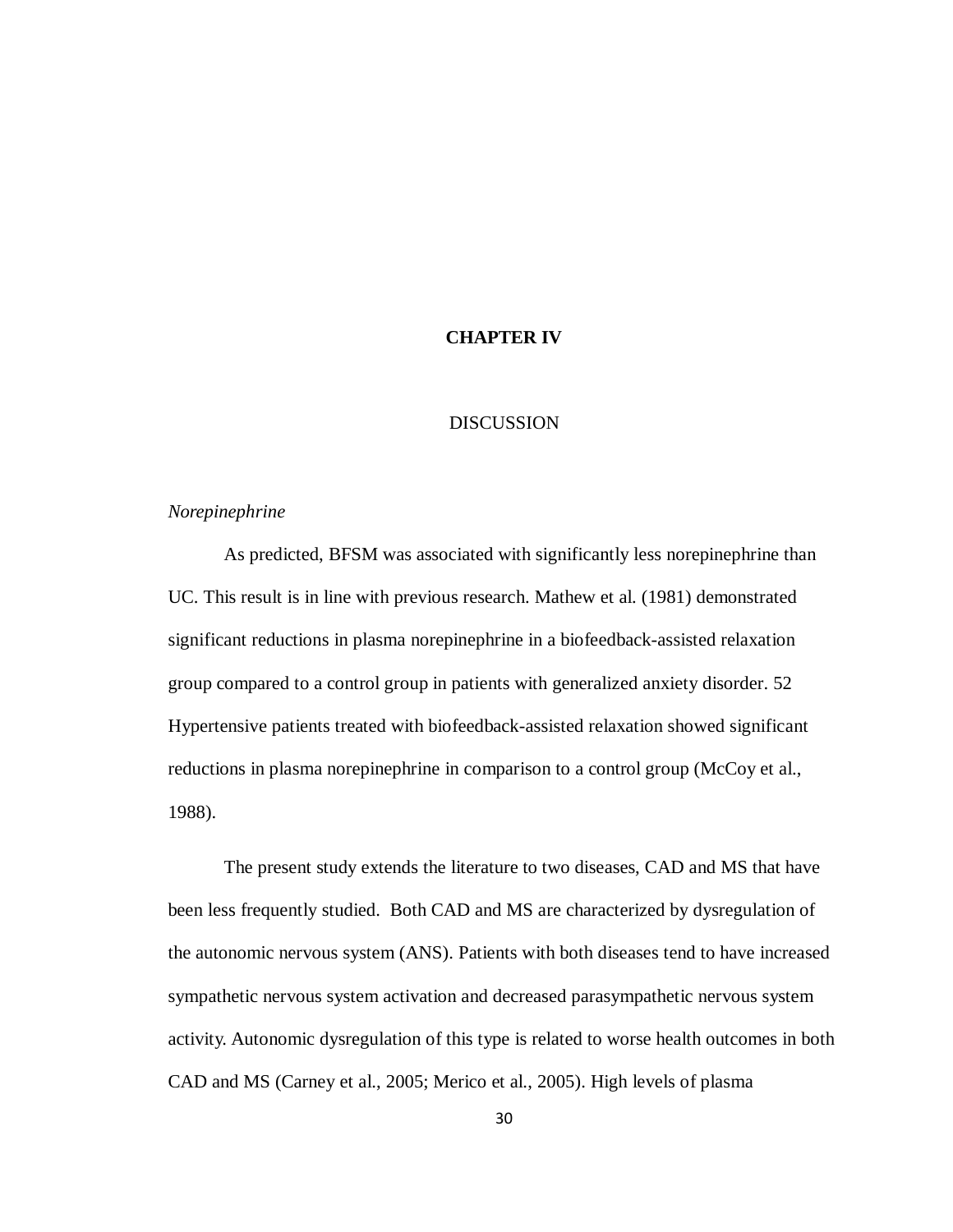norepinephrine can arise from over activation of the sympathetic nervous system and is an independent predictor of negative health outcomes (Goldstein et al., 1983).

In the current study, at the first study visit assessment prior to randomization the mean level of norepinephrine for the whole sample was 393.1 picograms per milliliter (pg/ml) with a standard deviation of 195.3 pg/ml and a range of 750.0 pg/ml. At time 1 those patients eventually randomized to the UC control condition had a mean level of norepinephrine of 460.0 pg/ml with a standard deviation of 211.3 pg/ml and a range of 915 pg/ml. Those patients eventually randomized to the BFSM group stared the study with a mean level of norepinephrine 364.2 pg/ml with a standard deviation of 187.6 pg/ml and a range of 660 pg/ml. Norepinephrine levels at the final study visit (second assessment) were used in the data analysis for the current in the comparison between groups after the intervention. At this time point, the mean norepinephrine level for the entire sample (both groups) was 393.1 pg/ml with a standard deviation of 195.3 pg/ml and a range 750.0 pg/ml. The mean level of norepinephrine for the UC was 484.4 pg/ml with a standard deviation 180.0 pg/ml and a range of 607.0 pg/ml. The BFSM group had a mean norepinephrine level at time 2 of 326.0 pg/ml with a standard deviation of 182.2 pg/ml and a range of 750.0 pg/ml. The UC group had a mean increase in norepinephrine from the first study visit to the final study visit of 15.6 pg/ml with a standard deviation of 158.3 pg/ml and a range of 510 pg/ml. The BFSM group had a mean decrease in norepinephrine of 38.4 pg/ml with a standard deviation of 149.1 pg/ml and a range of 553.0 pg/ml.

Cameron et al., (1986) found a range of plasma norepinephrine in healthy unstressed participants of 150 pg/ml to 250 pg/ml over 24 hours. The authors indicated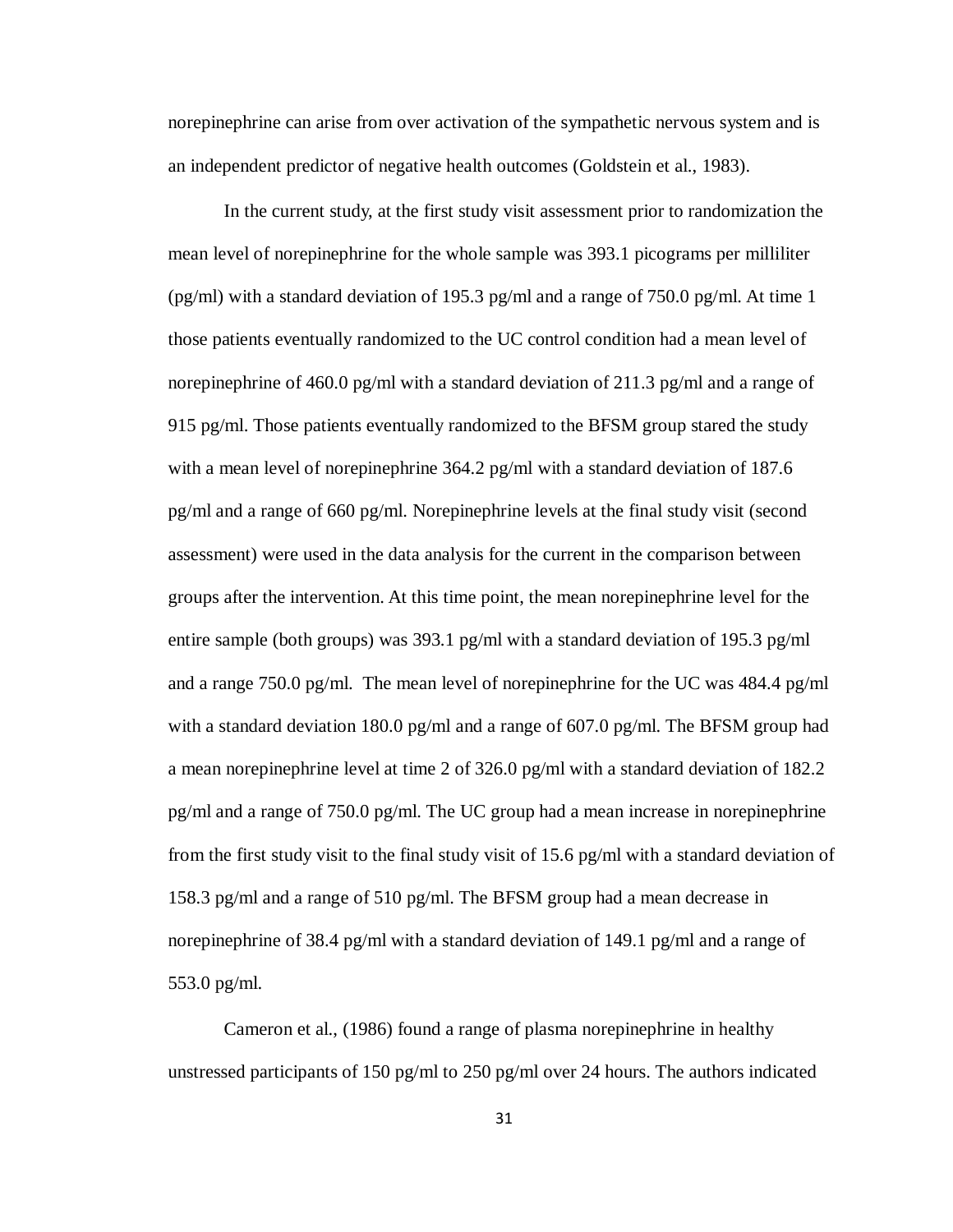that this in the lower end of the range of norepinephrine levels reported in the literature in healthy participants. Additionally, healthy subjects demonstrated an increase in norepinephrine of 44 pg/ml in response to laboratory stressors

The results of the current study with regards to norepinephrine provide further support for the hypothesis that BFSM may act as a buffer to the over-activation of the sympathetic nervous system observed in diseases such as CAD and MS involving autonomic dysfunction. Demonstration of enhanced ability to regulate physiology towards better autonomic balance in both MS and CAD patients is further evidence of a common mechanism.

The common mechanism may be relaxation leading to healthier autonomic balance with increased parasympathetic control and decreased sympathetic activation as evidenced in the current study by reduced norepinephrine levels. Reduced norepinephrine has been observed in response to other stress reduction interventions other than biofeedback. In-patient heart failure patients demonstrated a mean reduction in norepinephrine of 232.4 pg/ml during a12-minute visit with a therapy dog and 240.1 after the visit. These reductions were significant in comparison to two control groups, one receiving a12-minute visit from a human volunteer and another group receiving usual care (Cole et al., 2007). In a randomized controlled study, meditation was shown to significantly increase subjective quality of life and decrease plasma norepinephrine in elderly patients with heart failure. The meditation group significantly decreased mean plasma norepinephrine from 677.7 pg/ml with a standard deviation of 96.6 pg/ml to 387.1 pg/ml with a standard deviation of 39.1 pg/ml .The control group decreased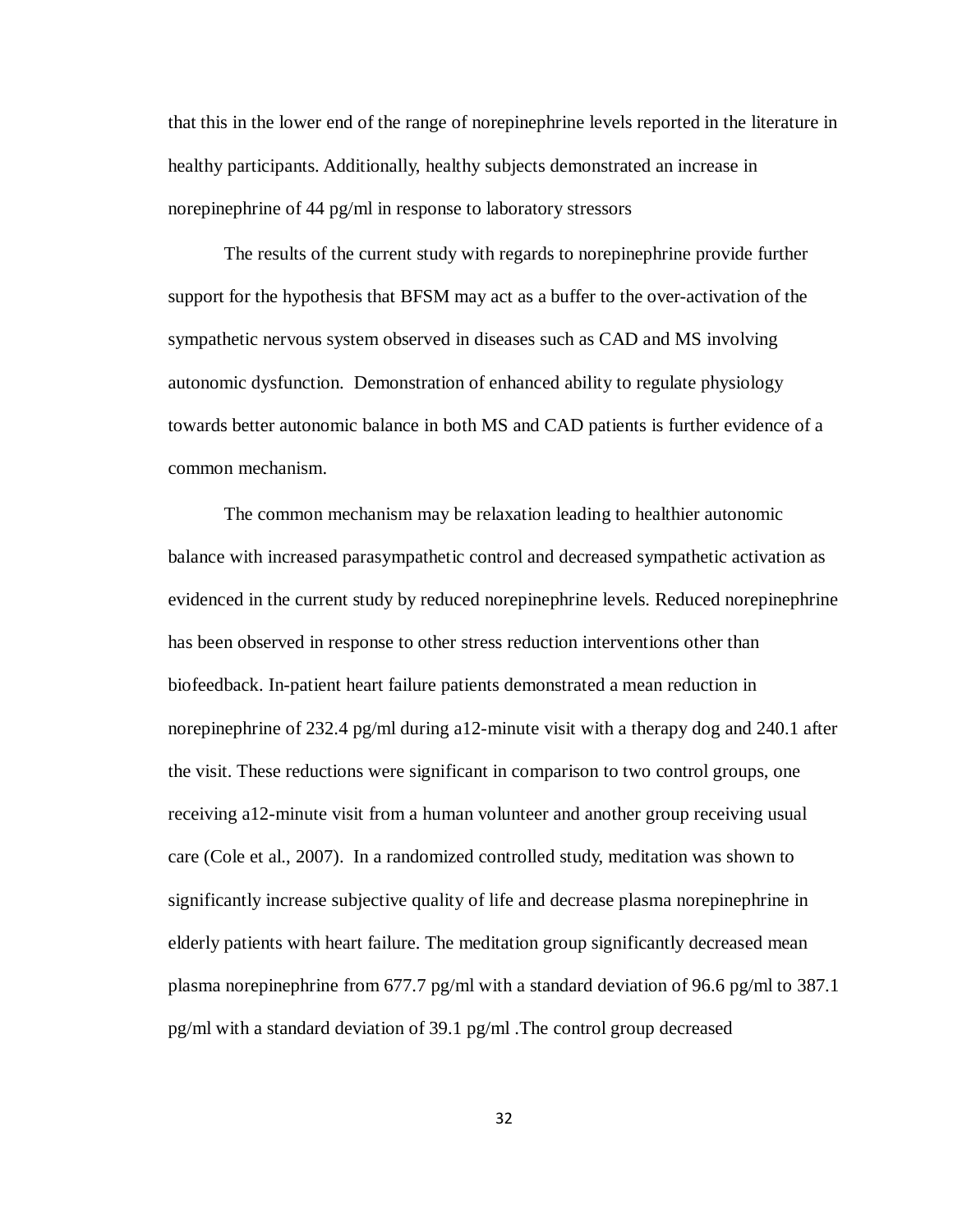norepinephrine from 491.4 with a standard deviation of 35.9 to 470.6 with a standard deviation of 31.2. This change was not statistically significant.

There is some evidence that biofeedback may provide different benefits to relaxation alone. McCoy et al., (1988) compared thermal biofeedback to progressive muscle relaxation without feedback in hypertensive individuals. Patients assigned to the biofeedback group demonstrated significant reductions in norepinephrine and mean arterial pressure, while the patients in the relaxation group did not demonstrate any significant changes on any variable. The mean pre-treatment plasma levels for the biofeedback group were 277.4 pg/ml supine with a standard deviation of 127.0 pg/ml and 589.3 pg/ml standing with standard deviation of 239.8. The mean post-treatment plasma norepinephrine levels for this group were 221.7 pg/ml supine with a standard deviation of 98.2 pg/ml and 509.0 pg/ml standing with a standard deviation of127.6 pg/ml. For the relaxation group, the mean pre-treatment plasma norepinephrine were 224 pg/ml supine with a standard deviation of 130.0 pg/ml and 545.0 pg/ml standing with standard deviation of 280.3. The post-treatment norepinephrine levels for this group were 210.3 pg/ml supine with a standard deviation of 104.8 pg/ml and 496.5 pg/ml standing with a standard deviation of 248.1. One benefit of BFSM above and beyond other relaxation or stress management interventions is that the patient is trained to alter their own physiology in a healthy direction rather than just provided with an intervention that is done to them. In the current study, BFSM participants demonstrated significant reductions in plasma norepinephrine after being trained in various relaxation modalities augmented by feedback. The plasma norepinephrine was not drawn during a feedback session but after the 8 week intervention was completed. More studies are needed directly comparing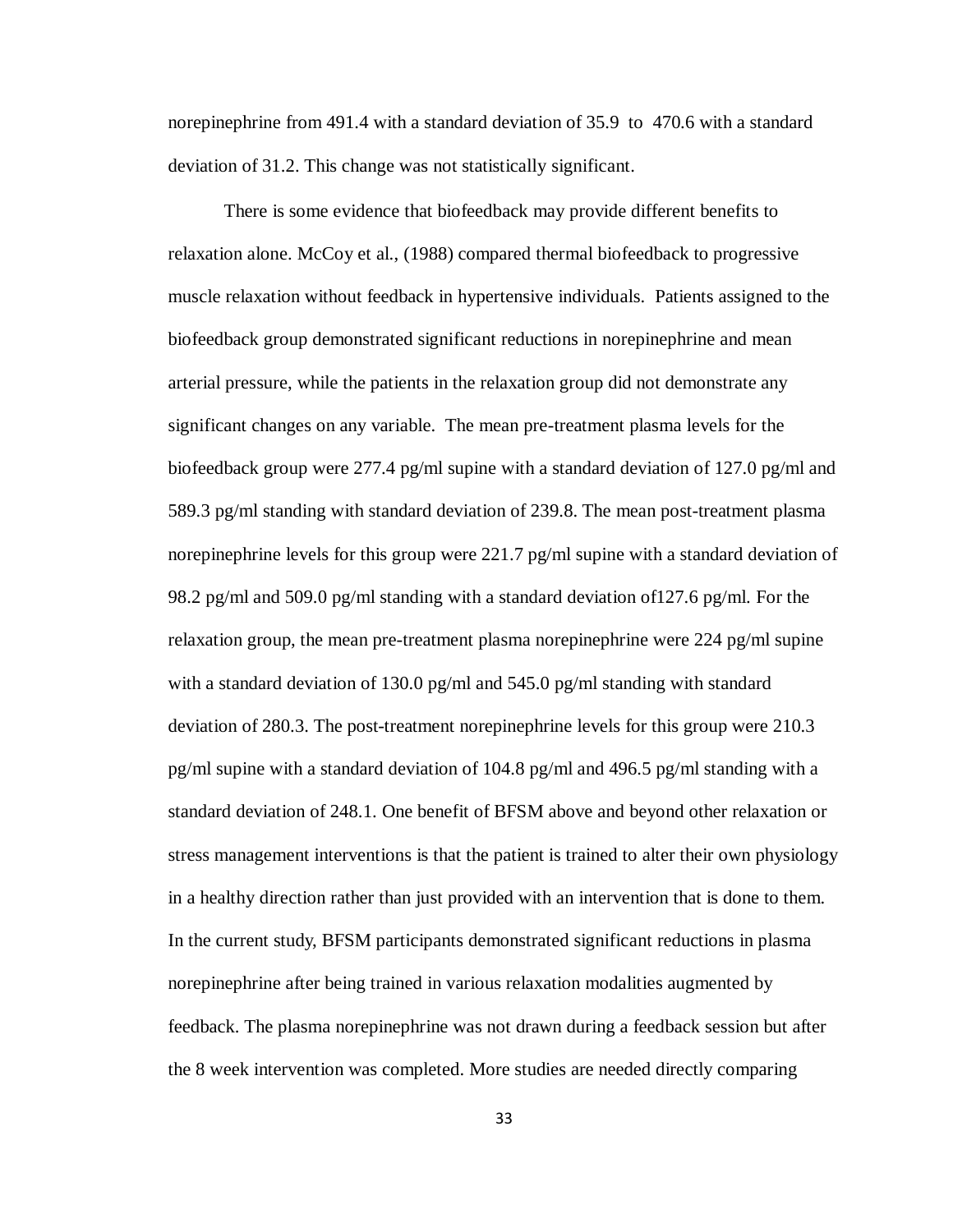relaxation protocols alone to relaxation with biofeedback and investigating the mechanisms both physiological and psychological that account for successful outcomes.

Patients receiving biofeedback may differentially benefit from the intervention depending on how successful they are in acquiring the ability to change their physiology in a positive direction. Individual characteristics such as motivation, ability, and amount of practice outside of biofeedback sessions are just some of the variables that could influence learning and performance differences. This leads to uncertainty that all of the participants received the exact same "dose" of biofeedback since dosing cannot be as tightly controlled as in pharmacological studies. Therefore, a training acquisition measure was introduced in this proposal.

There was no main effect of training acquisition on norepinephrine. There was however, a non-significant trend demonstrating that an increase in training acquisition is related to a decrease in norepinephrine, such that a 1 unit raw score increase in training acquisition is associated with a1.052 unit raw score decrease in norepinephrine and a 1 standard deviation increase in training acquisition is associated with a .092 standard deviation decrease in norepinephrine. However, an effect size of.092 is miniscule and does not really reflect a meaningful effect.

The training acquisition measure was conceptualized as a measure of the relative extent to which participants are able to move their physiology in a healthy direction in the absence of feedback. It is based on how well participants were able to raise their HRV during a self-relax period without feedback. This was measured prior to and after the eight week biofeedback intervention period in both the BFSM treatment and UC control groups. The magnitude of change in HRV from pre-assessment to post-assessment was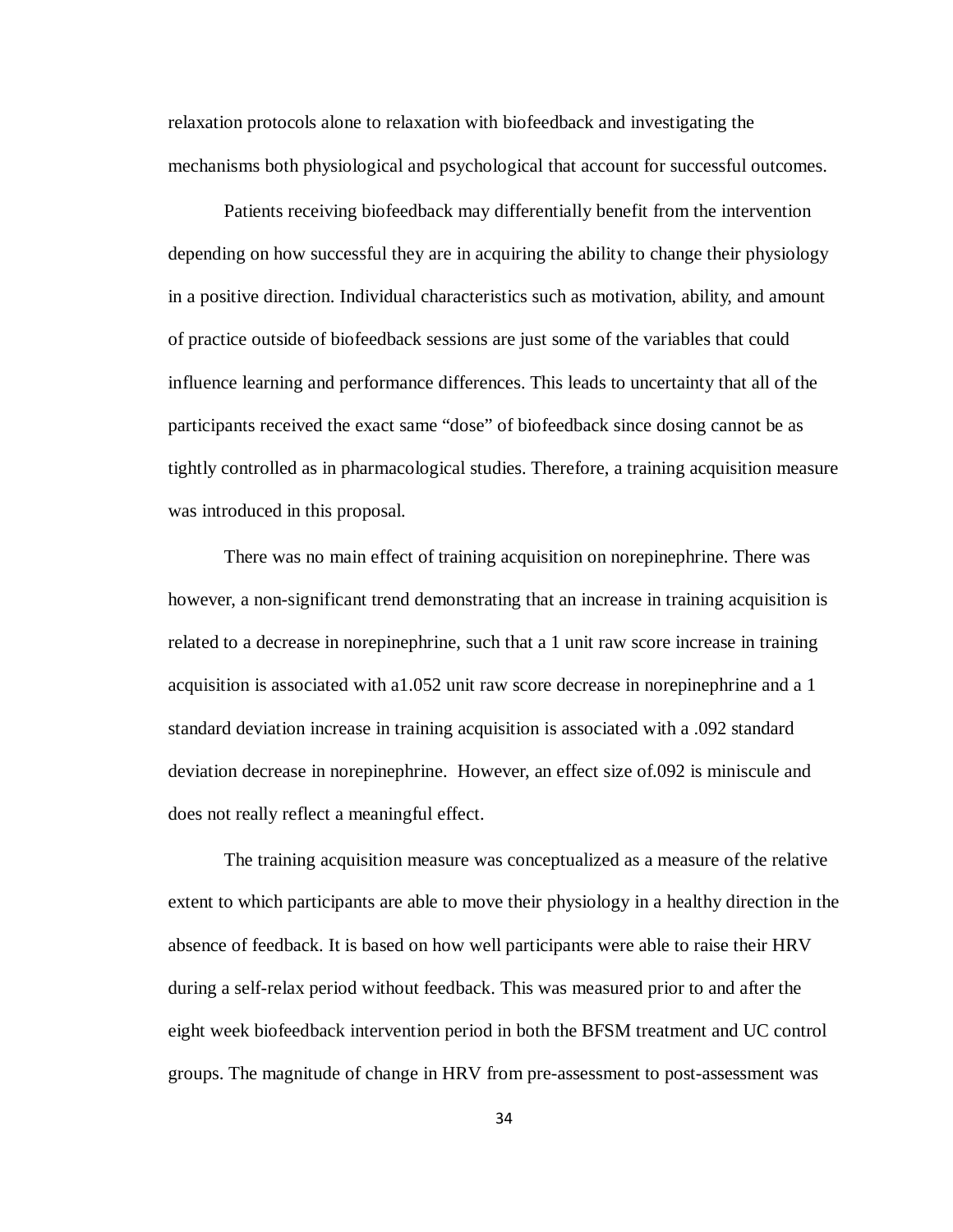operationalized as a measure of training acquisition. Patients being able to raise their HRV in the absence of feedback points to training transfer outside the biofeedback session and without a biofeedback therapist to coach them and is therefore indicative of physiological self-regulation. The patients in this study demonstrated a mean decrease in HRV of 1.2 ms with a standard deviation of 16.6. While the UC group demonstrated a mean decrease of 3.0, the BFSM group had a mean increase in HRV of .40 ms. Clearly, there was a lot of variability among patients in their level of training acquisition. In a comprehensive review of the literature regarding changes in HRV from exercise, drug, and biobehavioral interventions, including biofeedback, (Nolan et al., 2008) found an overall magnitude of change equivalent to an increase of 9.0 ms .

It was hypothesized that training acquisition would moderate the relationship between group assignment (BFSM vs. UC) and ANS function, as measured by norepinephrine.

There was not a significant interaction between training acquisition and group assignment. Analyzing the data at different levels  $(\pm 1SD)$  of training acquisition demonstrated that for participants with both lower and higher levels of training acquisition, norepinephrine was lower in the BFSM condition compared to U.C., reflecting the lack of interaction and essentially recapitulating the main effect of BFSM on norepinephrine. In other words, norepinephrine was lower in the BFSM group then the UC group regardless of the effect of training acquisition

Simple slopes demonstrated that training acquisition was not significantly related to norepinephrine in either the UC or BFSM condition. However, analysis of simple slopes revealed small non-significant trends in opposite directions among the UC and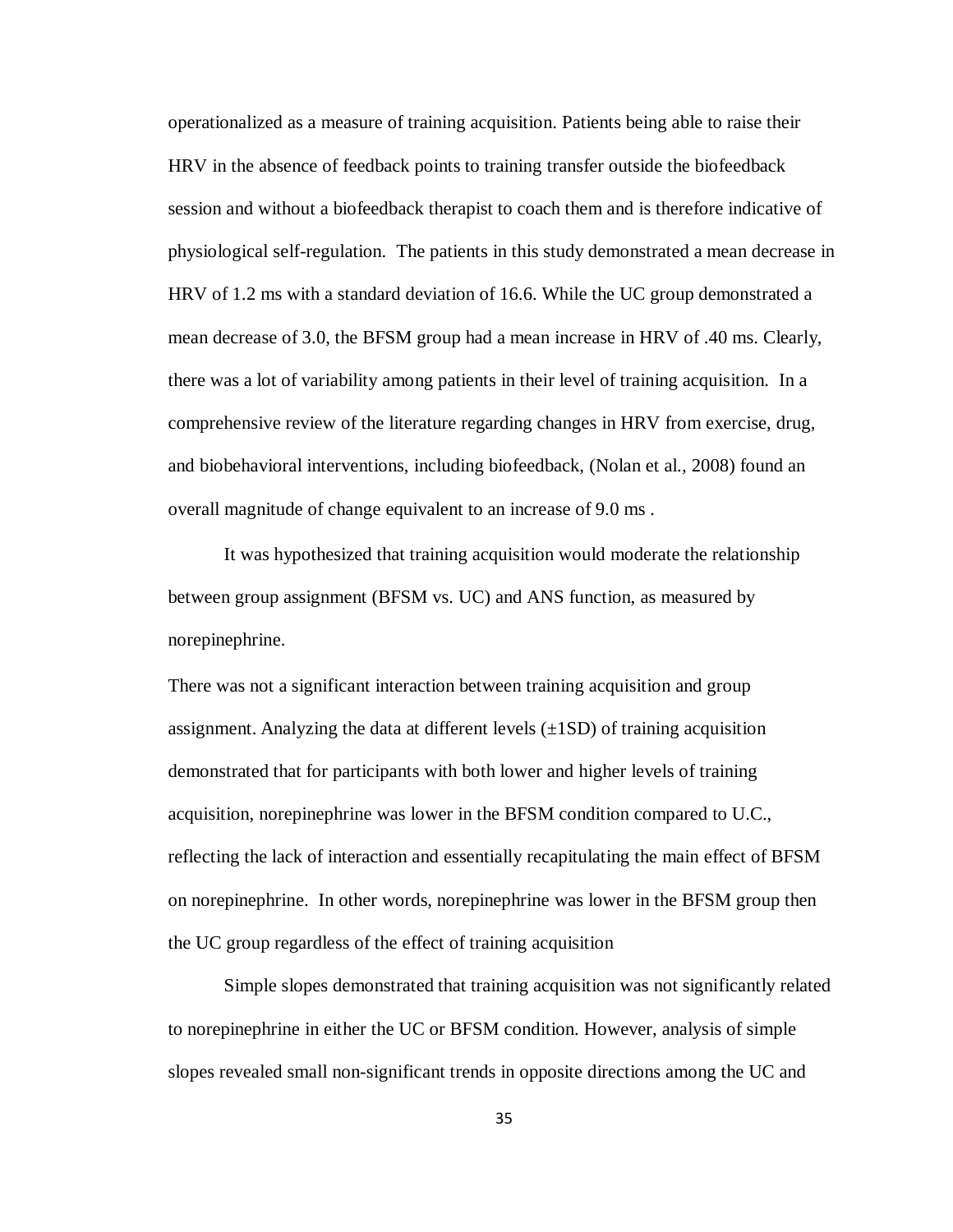BFSM groups. While in the UC group, higher levels of training acquisition are related to higher levels of norepinephrine, in the BFSM group higher levels of training acquisition are related to lower levels of norepinephrine. The demonstrated effects, however, are not much different from 0. For the UC group, a 1 unit raw score increase in training acquisition is associated with a.443unit raw score increase in norepinephrine and a 1 standard deviation increase in training acquisition is associated with an increase in .039 standard deviation units of norepinephrine For the BFSM group, a 1 unit raw score increase in training-acquisition is related to a 1.121 raw score decrease in norepinephrine and a 1 standard deviation increase in training acquisition is associated with a decrease in.098 standard deviation units of norepinephrine.

Given that those in the BFSM group had significantly less norepinephrine than the UC group but training acquisition, as conceptualized in this study, did not moderate the effects of group assignment on norepinephrine, it could be that just participating in BFSM is sufficient without demonstrating training acquisition. Biofeedback could also work through mechanisms other than relaxation leading to better ANS balance. The paucity of evidence for this hypothesis could alternatively be attributed to the method in which training acquisition was measured. Future studies may consider whether there is a better way to measure a training acquisition effect.

# *Depression*

CAD and MS patients tend to have higher levels of depression (Carney et al., 2005; Siegert & Abernathy, 2005). Depression is related to lower survival rates among patients with CAD (Carney et al, 205). Furthermore, depressed individuals with or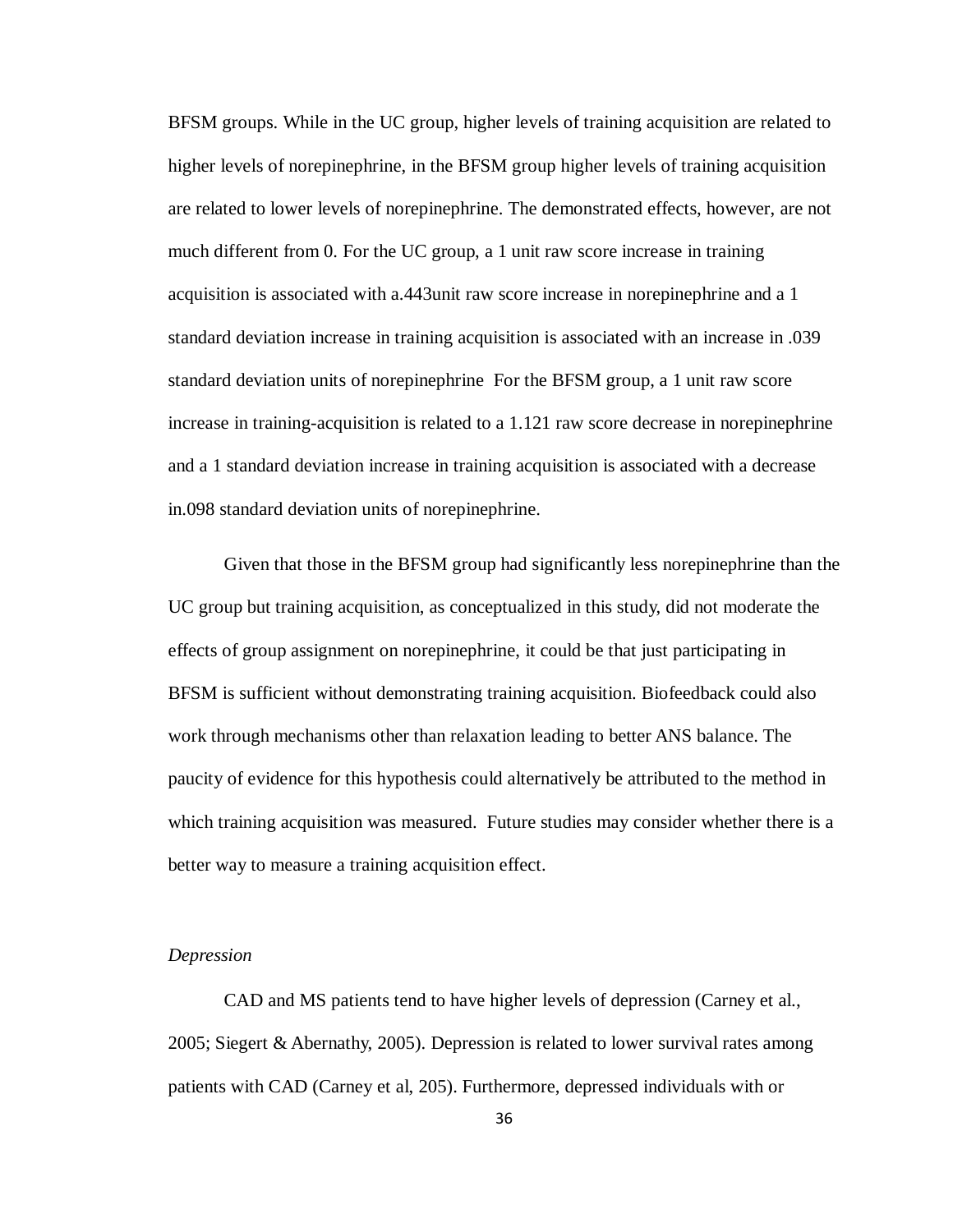without CAD have higher levels of norepinephrine and lower HRV (Carney et al., 2005). Autonomic dysfunction is observed in depressed individuals who are physically healthy, as well as in MS and CAD patients, regardless of depression. However, patients with these types of chronic illnesses are more prone to depression than physically healthy individuals. Therefore, it is possible, but untested, that depression may compound the autonomic dysfunction already occurring in MS and CAD, leading to particularly negative health consequences. Carney et al. (2005) propose that autonomic dysregulation may mediate the link between depression and negative health outcomes in CAD. In the current study, in addition to improving autonomic nervous system balance, it was hypothesized that BFSM would lead to lower levels of depression compared with UC.

There was no significant main effect of group assignment on depression. However, a non-significant trend indicated that being assigned to the BFSM group was related to increased depression compared to being randomized to the UC group. The regression coefficients demonstrated that going from the UC condition to the BFSM condition is associated with a 2.690 unit raw score increase in depression or a .27 standard deviation unit increase in depression. Even though the main effect did not reach statistical significance, it is concerning that contrary to expectations the trend indicates that those in the BFSM group actually experienced increased depression in comparison to the UC control group. The question arises as to whether this is an accurate and meaningful effect and how to interpret this in light of the existing biofeedback literature and clinical considerations. Can biofeedback, under certain circumstances, actually lead to more negative outcomes such as increased depression?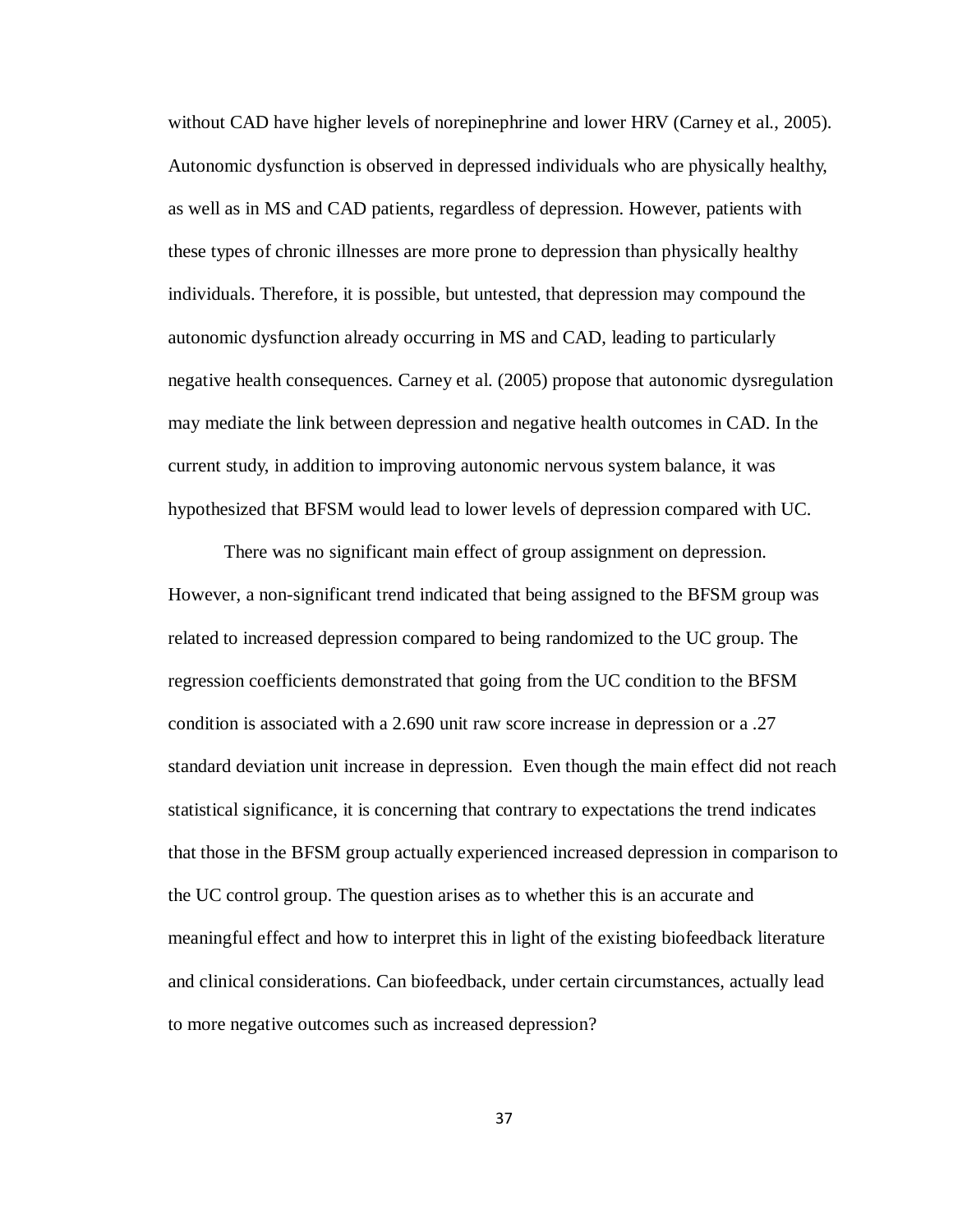There is an extensive literature demonstrating the positive benefits of biofeedback in the treatment of depression. Karavidas et al. (2007) conducted 10 sessions of HRV biofeedback with patients meeting diagnostic criteria for major depressive disorder (MDD). Participants demonstrated significant reductions in depression with a very large effect size  $d = 3.6$ . Patients also significantly increased SDNN. A limitation of this study was a lack of control group. In a comparison of depressed patients vs. healthy controls, HRV biofeedback significantly decreased symptoms of depression and anxiety, and increased HRV among depressed patients (Siepmann et al., 2008). Biofeedback has led to significant reductions in depression in a number of different patient populations, including illnesses involving autonomic dysregulation. Furthermore, HRV biofeedback appears to attenuate the effects of depression by increasing parasympathetic control. An intervention using respiratory sinus arrhythmia (RSA) biofeedback to increase parasympathetic control by increasing vagal tone decreased depressive symptoms in patients who recently underwent cardiac surgery compared to patients who received treatment as usual (Patron et al.2013). In a pilot study conducted by Hassett et al. (2007) twelve women with fibromyalgia, an illness believed to be at least partially related to autonomic dysfunction, underwent 10 weeks of HRV biofeedback, after which they demonstrated significant decreases in depression and pain, and increased overall functioning. Patients with neurocardiogenic syncope, a syndrome characterized by autonomic dysfunction, demonstrated significantly decreased depression, headache, and loss of consciousness in comparison to a medication only control group after 10 sessions of biofeedback-assisted relaxation therapy (McGrady et al., 2003).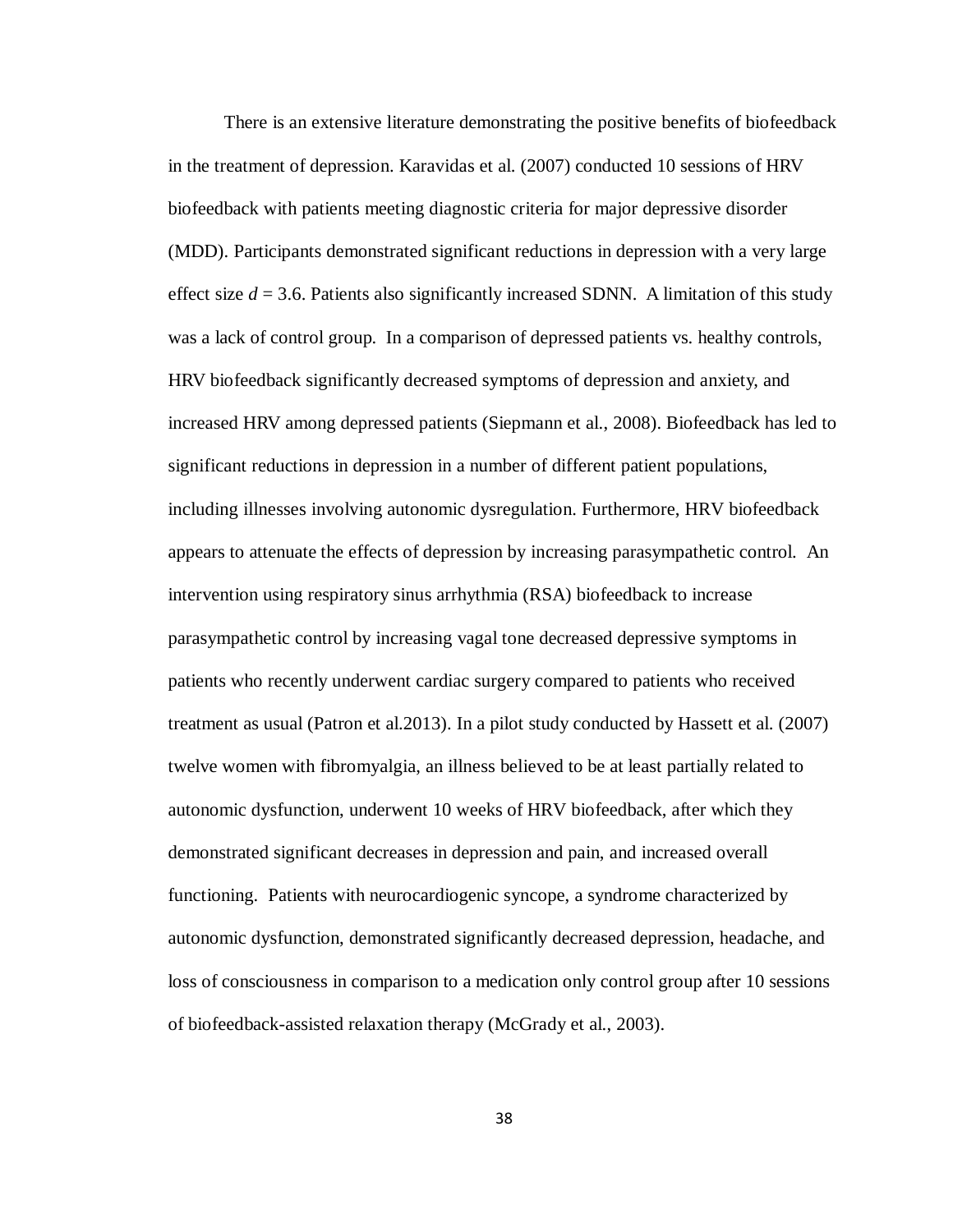To this author's knowledge, there have not been published studies demonstrating increased depression as a result of biofeedback. Taken together with the numerous published studies with positive results of biofeedback in the reduction of depression among a variety of different population leads one to question the effect observed in this study sample as being representative of a true population effect. An effect size of .27 is considered a small effect size (Cohen, 1992). Being assigned to the BFSM group as opposed to the UC group was associated with a raw score increase of 2.7. The PHQ-8 consists of 8 items with a score range of 0-24. Scores below 5 are considered as no depressive symptoms. Scores of five to nine indicate mild depression, while scores above 10 indicate moderate depression, and scores higher than 15 are indicative of clinical depression (Pressler et al., 2011). In the current study, for the total sample at the initial study visit the mean score on the PHQ-8 was 4.86 with a standard deviation of 4.93 and a range of 16. The BFSM group at time 1 had a mean score on the PHQ-8 of 6.11 with a standard deviation of 5.4 and a range of 16. The UC group at the first study visit had a mean of 3.7 with a standard deviation of 4.1 and a range of 12. The PHQ-8 administered at the final study visit was bused for comparison between the groups in this study. By the time of this final study visit, participants had been randomized to the BFSM group or the UC group and the intervention carried out. At this second administration, the mean score on the PDQ-8 for the total sample was 4.3 with standard deviation of 5 and a range of 20. The UC group at time 2 had a mean PDQ-8 score of 2.9 with a standard deviation of 3.8 and a range of 15. The BFSM group had a mean score of 5.6 with a standard deviation of 5.7 and a range of 20. Rather than concluding that BFSM increases depression compared to UC, with a non-significant p-value of .103, the more probable explanation is that the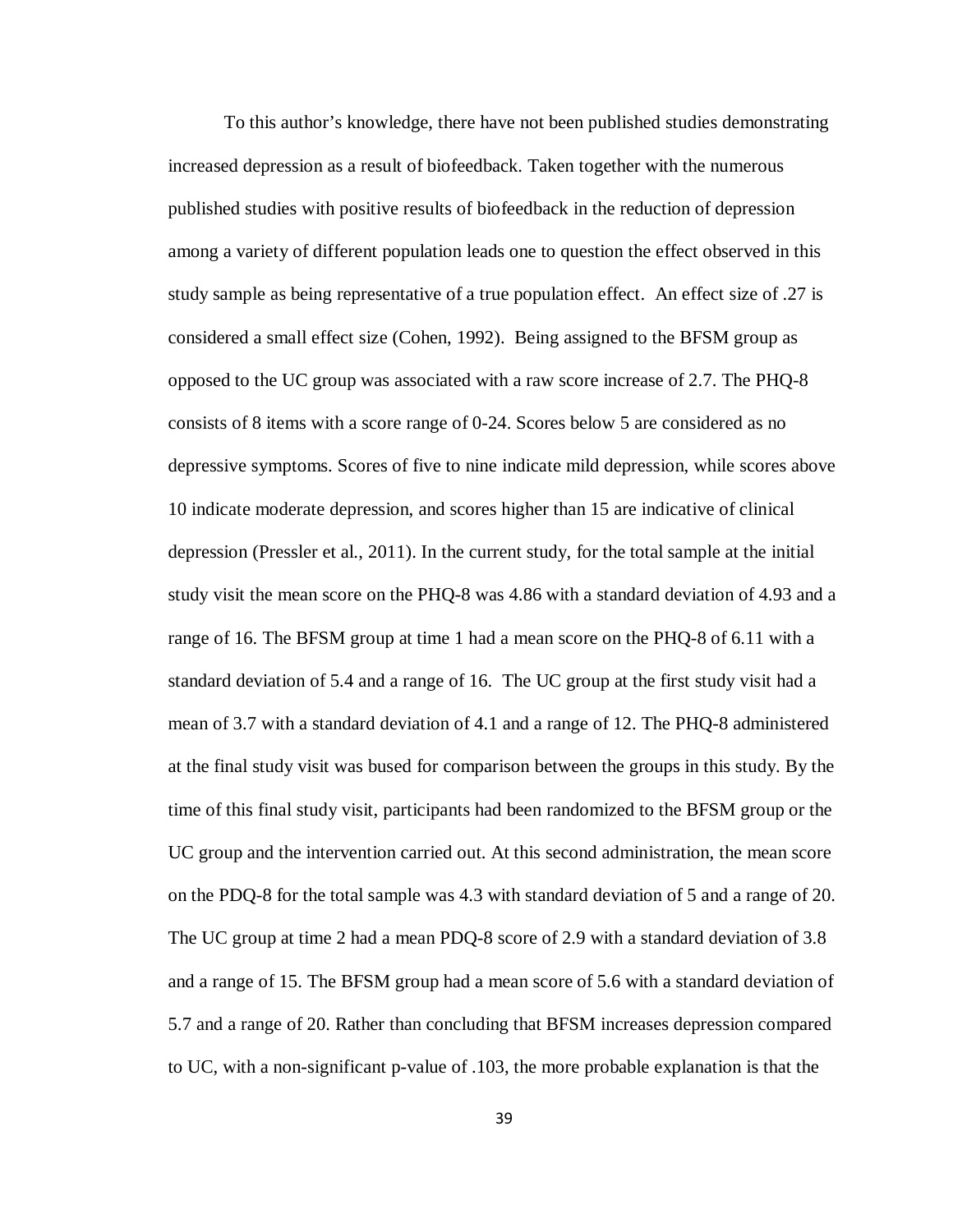effect was due to chance and is not representative of a true population value. Alternately, the higher levels of depression in the BFSM group as compared to the UC group at the final study visit may be due to the fact that this group had much higher depression scores at the baseline assessment. The regression analyses in this study were only carried out on time 2 values. It could be that the BFSM group was by chance more depressed coming into the study and that randomization was not entirely successful with regards to depression.

There was additionally no main effect of training-acquisition on depression. However, a non-significant trend demonstrated that an increase in training-acquisition is related to an increase in depression, such that a 1 unit raw score increase in training acquisition is associated with a .10 unit raw score increase in depression and a 1 standard deviation increase in training acquisition is associated with an increase in 0.32 standard deviation units on depression.

For depression, the interaction between group and training acquisition was also not significant. Post-hoc analysis showed that depression was higher in the BFSM condition than the UC condition among both participants with both higher (+1SD) and lower (-1SD) levels of training acquisition, again reflecting the lack of interaction.

Simple slopes demonstrated that training acquisition was not significantly related to depression in the UC or BFSM conditions. However, analysis of simple slopes indicated non-significant trends in varying directions among the UC and BFSM groups. In the UC condition depression was higher at higher levels of training acquisition. Conversely, for the BFSM condition higher levels of training acquisition were related to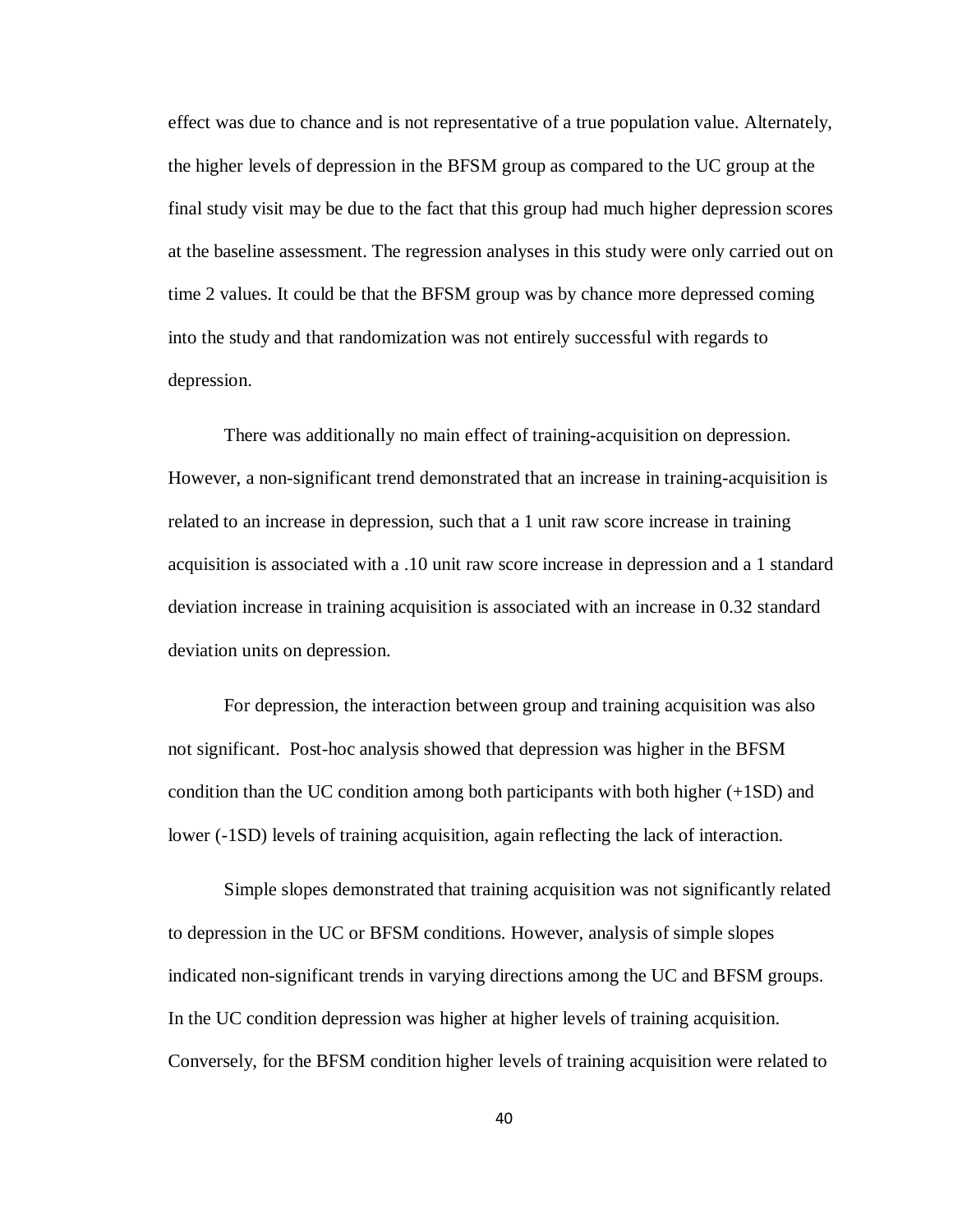lower levels of depression. For the UC condition, a 1 unit raw score increase in trainingacquisition is associated with a 0.28 unit raw score increase in depression and a 1 standard deviation increase in training-acquisition is associated with an increase in 0.94standard deviation units on depression. In the BFSM condition, a 1 unit raw score increase in training-acquisition is associated with a .009 unit raw score decrease in depression and a 1 standard deviation decrease in training-acquisition is associated with a .03 standard deviation decrease in depression. The non-significant and contrary results for training acquisition and the interaction between group and training acquisition for depression are difficult to interpret in light of the small effect sizes except to state that they are not generalizable.

Limitations of this study include a small sample size. The small sample size did not allow enough power to analyze the CAD and MS groups separately. Although, it is reasonable to assume a common mechanism for these diseases due to the commonality of ANS dysregulation, there could be differences between the groups based on differing disease profiles. Also, results from the CAD and MS patients taken together may not generalize to other chronic diseases, particularly those that do not involve ANS dysregulation. In order to study these potentially different populations, it may be necessary to use different outcome measures and training acquisition criteria that do not have an underlying assumption of working through the ANS. Different types of diseases could potentially work within models of biofeedback other than BFSM, which has an underlying assumption that learning relaxation techniques with feedback will lead to better self-regulation of the ANS and hence better health outcomes. Further research is needed with larger sample sizes and different patient groups, both with other diseases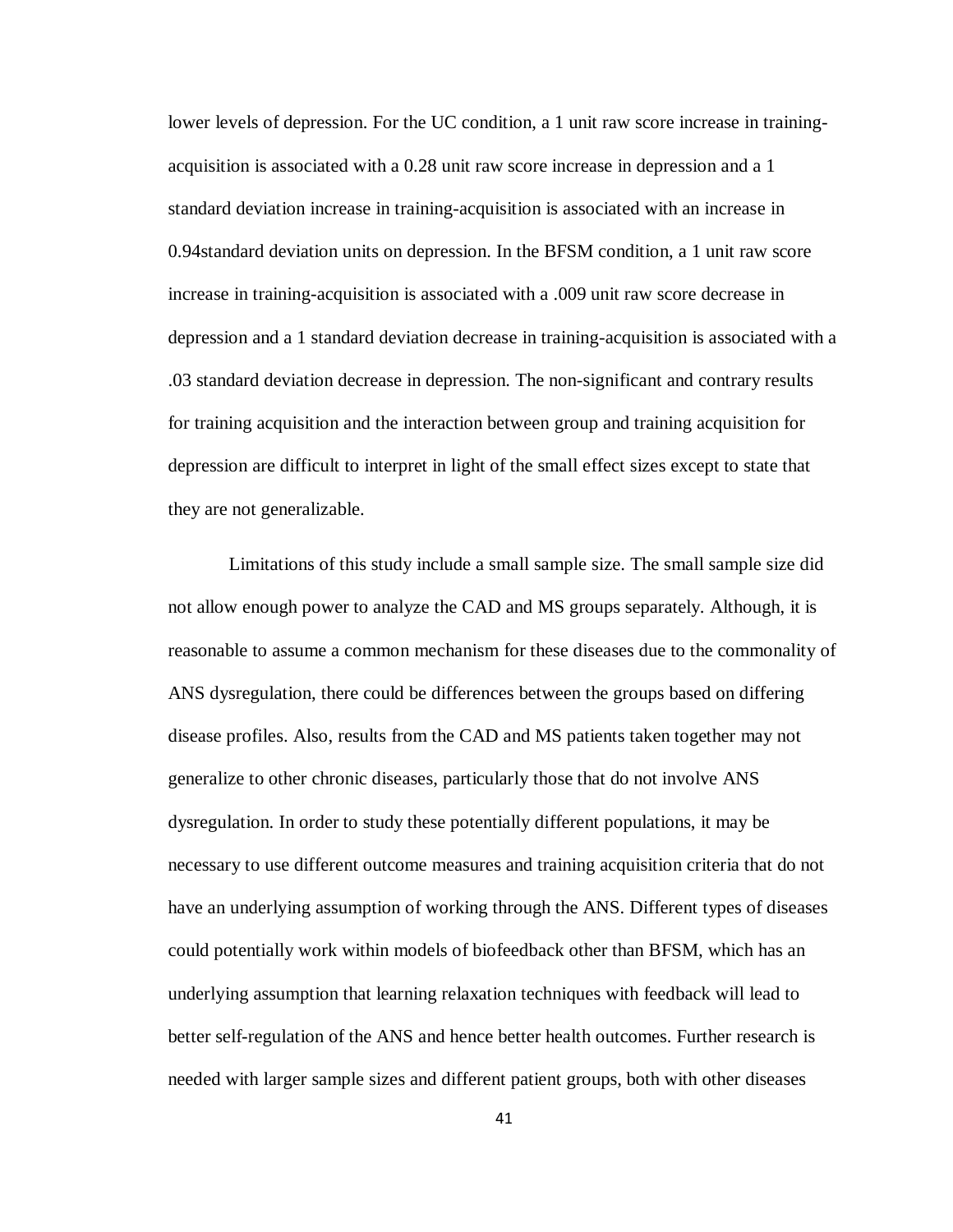having known ANS dysfunction, as well as those without particular ANS involvement. Further research is also needed to delineate the precise mechanisms by which biofeedback might exert an influence on the ANS, as well as other pathways that may lead to subsequent health outcomes.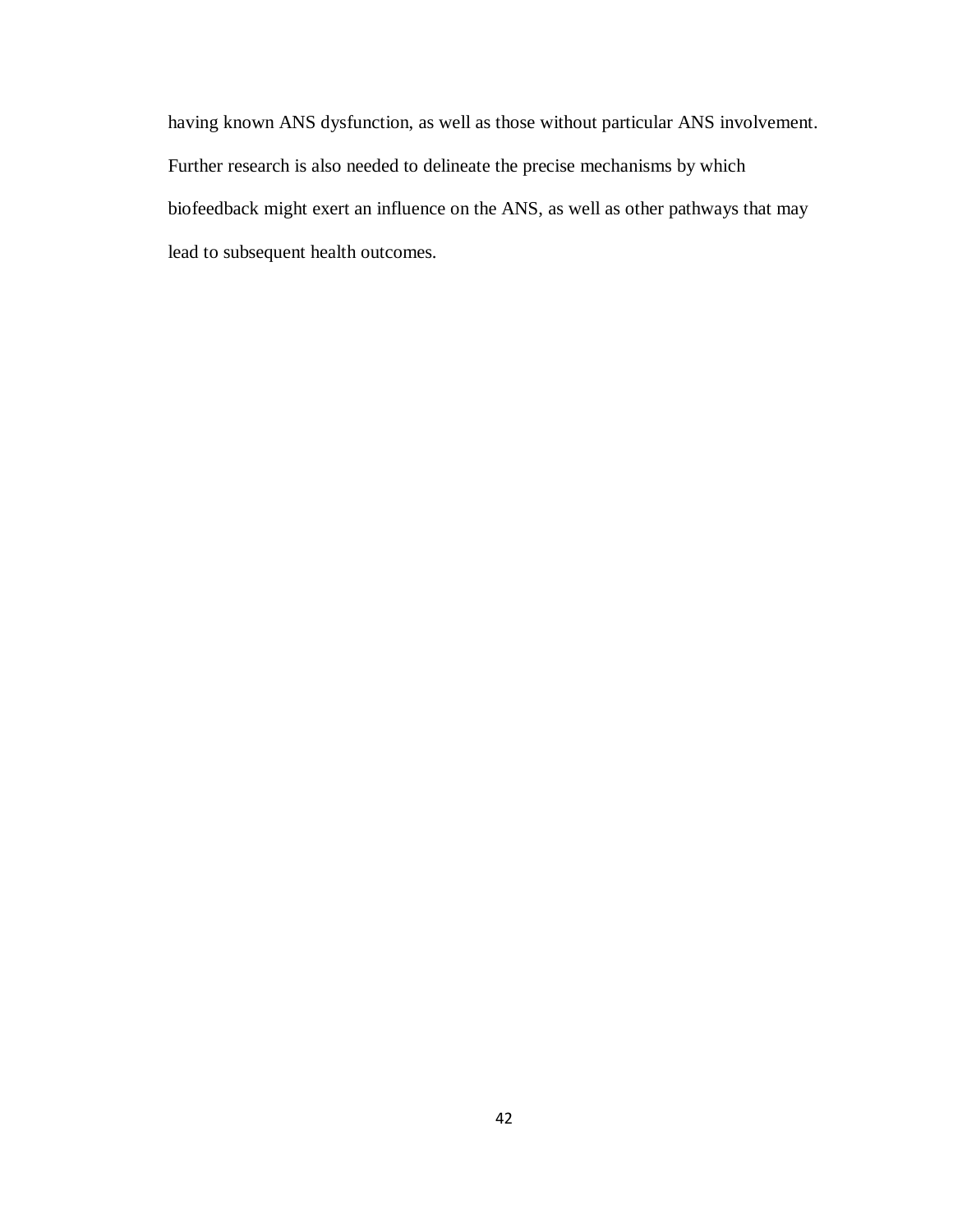#### **REFERENCES**

- Aiken, L. & West, S.G.(1991). Multiple *regression: Testing and interpreting interactions*. Newbury Park:Sage.
- Bernston, C.G, Bigger, J.T., Eckberg, D.L., Grossman, P., Kaufmann, P.G., Malik, M., Nagaraja, H.N., Porges, S.W., Saul, J.P., Stone, P.H., & Van Der Molen, M.W. (1997). Heart rate variability: Origins, methods, and interpretive caveats. *Psychophysiology, 34*, 623-648.
- Billchick, K.C., & Berger, R.D. (2006). Heart rate variability. *Journal of Cardiovascular Electrophysiology, 17,* 691-694.
- Blanchard, E.B., Andrsik, F., Neff, D.F., Teders, S.J., Pallmeyer, T.P, Arena, J.G., Jurish,S.E., Saunders, N.L., & Ahles,T. (1981). Sequential comparisons of relaxation training and biofeedback in the treatment of three kinds of chronic headache or, the machines may be necessary some of the time. *Behaviour Research and Therapy*, *20,* 469-481.
- Cameron, G.,Curtis, G.C., Zelnik,T., McCann, D., Roth, T.,Guire,K., & Huber-Smith,M. (1987). Circadian fluctuation of plasma epinephrine in supine humans. *Psychoneuroendocrinology,12,* 41-51.
- Carner, R.M., Freedland, K.E., & Veth, R.C. (2005). Depression, the autonomic nervous system, and coronary heart disease. *Psychosomatic Medicine, 6,* S29-S33.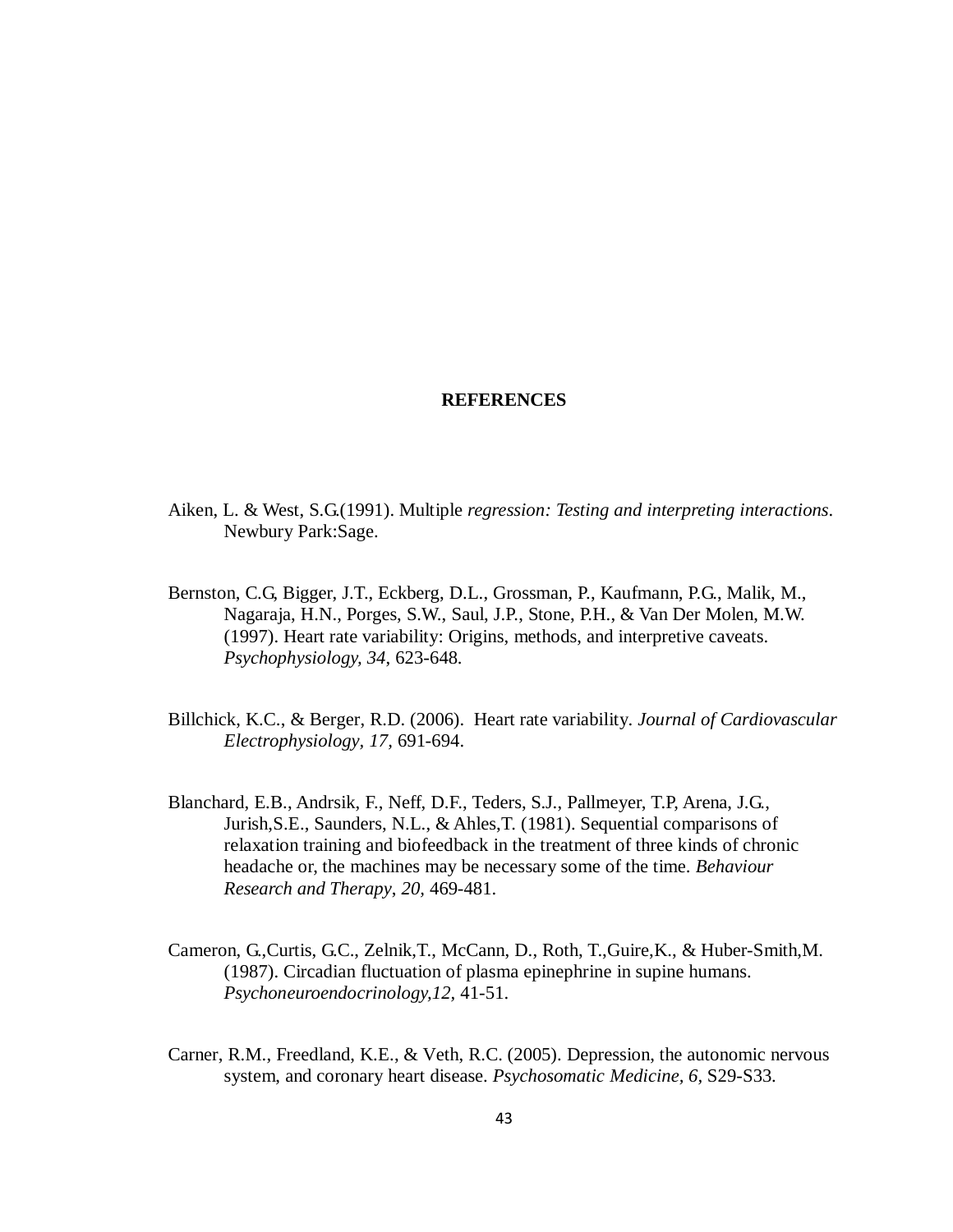Cohen, J. (1992). A power primer. *Psychological Bulletin,11,* 155-159.

- Cole, K.M., Gawlinski, A., Steers, N., & Kotlerman, J. (2007). Animal-assisted therapy in patients hospitalized with heart failure. *American Journal of Critical Care, 16,587-588.*
- Cheng, E.M., Crandall, C.J., Bever, C.T., Giesser, B., Haselkorn, J.K., Hays, R.D.,Shekelle, & P., Vickrey, B.G. (2010). Quality indicators for multiple sclerosis. *Multiple Sclerosis*, 16, 970-980.
- DeVol, R. & Bedroussian, A. (2007). An unhealthy America: *The economic burden of chronic disease*. Retrieved from the Milken Institute Website: [www.milkeninstitite.org](http://www.milkeninstitite.org/)
- Goldstein, D.S., McCarty, R., Polinsky, R.J., & Kopin, I.J. (1983). Relationship between plasma norepinephrine and Sympathetic Neural Activity. *Hypertension, 5,* 552- 559.
- Hassett, A.L., Radvanski, D.C., Vaschillo, E.G., Vaschillo, B., Sigal, L.H., Karavidas, M.K., Buyske, S., & Lehrer, P.M. (2007). A pilot study of the efficacy of heart rate variability (HRV) biofeedback in patients with fibromyalgia. *Applied Psychophysiology and Biofeedback*, *32,*1-10.
- Heron, M. (2015). Deaths: Leading causes for 2012. *National Vital Statistics Report*, 64. Hyattsville, MD: National Center for Health Statistics.
- Karavidas, M.K., Lehrer, P.M., Vaschillo,E., Vaschillo, B., Marin,H., Buyske,S., Malinovsky, I., Radvanski, D., & Hassett, A. (2007). Preliminary results of an open label study of heart rate variability biofeedback for the treatment of major depression. *Applied Psychophysiology and Biofeedback, 32,*19-30.
- Lee GA. 2010. Coronary artery disease and quality of life. In: JH Stone, M Blouin, editors. *International Encyclopedia of Rehabilitation*. Available online: <http://cirrie.buffalo.edu/encyclopedia/en/article/134/>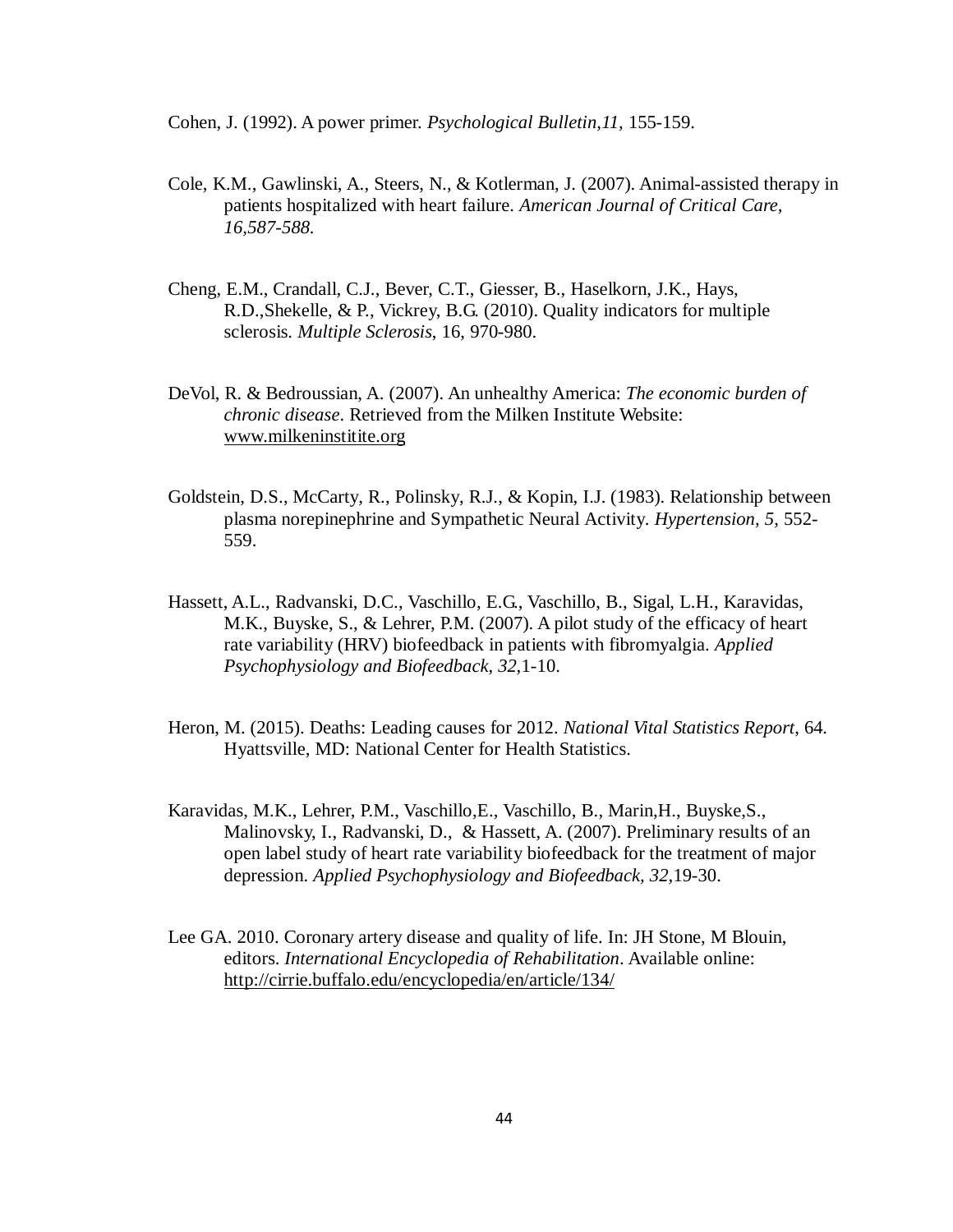- Lehrer, P. (2003). Applied psychophysiology: beyond the boundaries of biofeedback (mending a wall, a brief history if our field, and applications to control of the muscles and cardiorespiratory systems. *Applied Psychophysiology and Biofeedback, 28,* 291-304.
- Malik, M., Bigger, T.J., Camm, J.A., Kleiger, R.E, Malliani, A., Moss, A.J, & Schwartz, P.J. (1996). Heart rate variability: Standards of measurement, physiological interpretation, and clinical use. Task force of the European society of cardiology and the North American society of pacing and electrophysiology. *European Heart Journal, 17,* 354-381.
- Matthew, R.J., Ho, B.T., Krailik, P., Taylor, D.L., Glaghorn,J.L. (1981) Catecholamines and monoamine oxidase activity in anxiety.*Acta Psychiatrica Scandinavica, 63*, 245-252
- McCoy, G.C., Blanc hard, E.B., Wittrock, D.A., Morrison, S., Pangburn, L., Siracusa,K., & Pallmeyer,T.P. Biochemical changes associated with thermal biofeedback treatment of hypertension. Biofe*edback and Self-Regulation, 13,* 139-150.
- McCraty, R., & Schaffer. (2015). Heart rate variability: new perspectives on physiological mechanisms, assessment of self-regulatory capacity, and health Risk. *Global Advances in Health and Medicine, 4,* 46-61.
- McGrady, A.V., Kern-BuellC., Bush,E., Devonshire, R., Claggett, A.L., & Grubb, B.P. (2003).Biofeedback-assisted relaxation therapy in neurocardiogenic syncope: A pilot sudy.
- McKee, M.G. (2008). Biofeedback: An overview in the context of heart-brain medicine. C*leveland Clinic Journal of Medicine, 75*, S1-S34.
- Merico, A., Piccione, F., Levedianos, G., Vescovo, G., Tonin, P. (2005). Autonomic and cardiac testing in multiple sclerosis patients complaining of fatigue during rehabilitative treatment. *Basic Applied Myology, 15*, 87-92.
- Moravec, C. S. (2008). Biofeedback therapy in cardiovascular disease: Rationale and research overview. Cleveland Clinic Journal of Medicine, 75, S32-S34.
- Moravec, C., S. & McKee, M.G. (2011). Biofeedback in the treatment of heart disease. *Cleveland Clinic Journal of Medicine, 78,* S21-S23.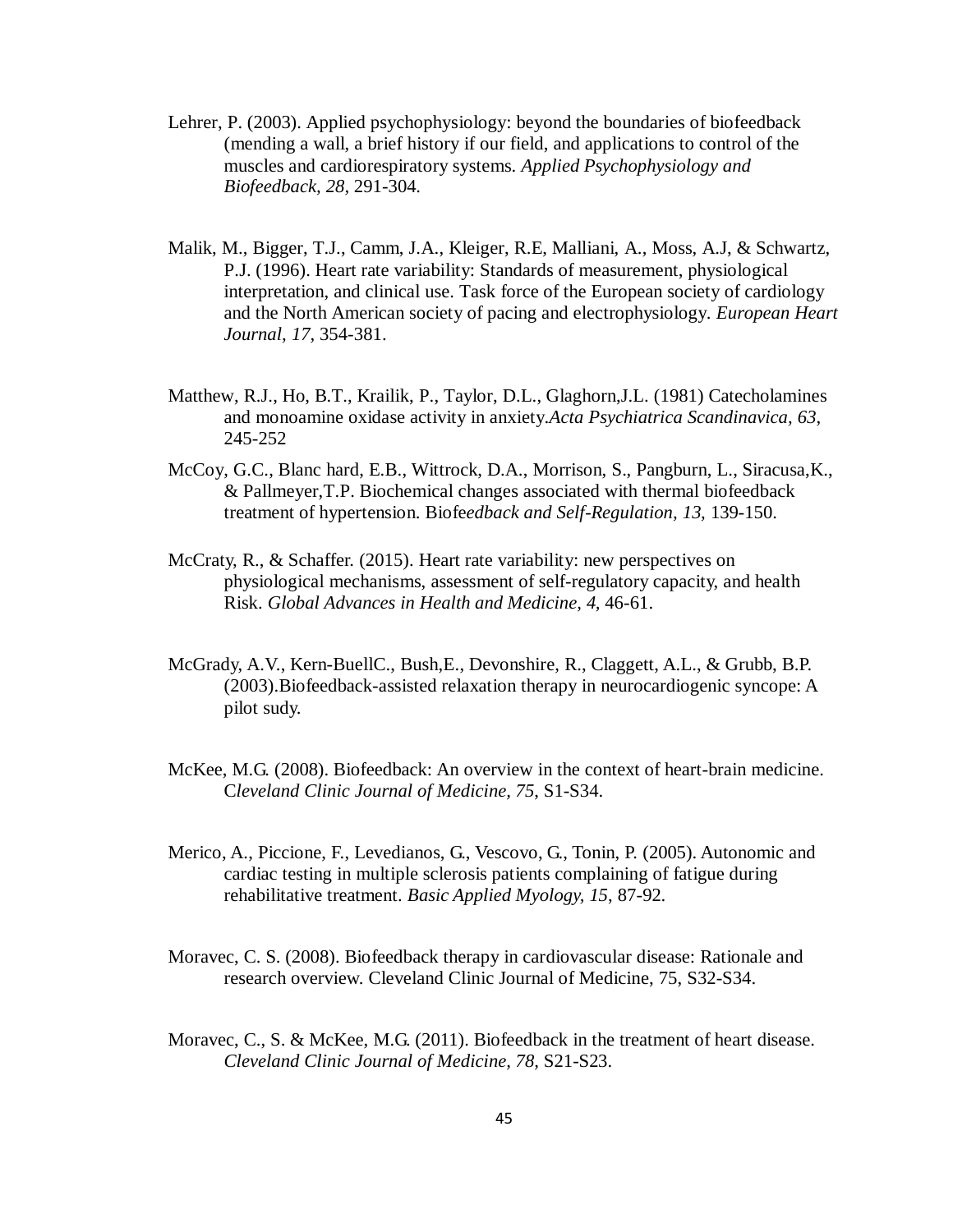- Moravec, C.S. & McKee , M.G. (2013) Psychophysiologic modeling of the failing human heart. *Biofeedback, 1,* 7-12
- Odemuyiwa, O., Poloniecki, J., Malik, M., Farrell, T., Xia, R., Staunton, A., Kulakowski, P., Ward, D., & Camm, J. (1994). Temporal influences on the prediction of post infarction mortality by heart rate variability: A comparison with the left ventricular ejection fraction. *British Heart Journal, 71,* 521-527.
- Patron, E., Benvenuti, S.M., Favretto, G., Valfre, C., Bonfa,C., Gasparotto, R., & Palomba, D. (2013). Biofeedback assisted control of respiratory sinus arrhythmia as biobehavioral intervention for depressive symptoms in patients after cardiac surgery: A preliminary study. *Applied Psychophysiology and Biofeedback, 38,* 1- 9.
- Peek, C.J. (2003). A primer of biofeedback instrumentation. In M. Schwartz., & F. Andrasik (Eds.). *Biofeedback: A practitioner's guide* (pp. 43-87). New York: The Guilford Press.
- Pressler, S. J., Subramanian, U. Perkins, S.M. Gradus-Pizlo, Kareken, D., Kim, J., Ding,Y., Sauve,M.J., & Sloan, R. (2011). Measuring depressive symptoms in heart failure: Validity and reliability of the patient health questionanaire-8. 146- 152.
- Schwartz, M.S., & Olson, R.P. (2003). A historical perspective on the field of biofeedback and applied psychophysiology. In M. Schwartz., & F. Andrasik (Eds.). *Biofeedback: A practitioner's guide* (pp. 3-19). New York: The Guilford Press.
- Schwartz, N.M., & Schwartz, M.S. (2003). Definitions of biofeedback and applied psychophysiology. In M. Schwartz., & F. Andrasik (Eds.). *Biofeedback: A practitioner's guide* (pp. 27-39). New York: The Guilford Press.
- Siegert, R.J., & Abernethy, D.A. (2005). Depression in multiple sclerosis: a review. *Journal of Neurology, Neurosurgery, &Psychiatry, 76,* 469-475.
- Siepmann, M., Aykac, V., Unterdorfer, J., Petrowski,K., & Mueck-Weymann, M. (2008). A pilot study on the effects of heart rate variability biofeedback in patients with depression and in healthy subjects. *Applied Psychophysiology and Biofeedback, 33,* 195-201.